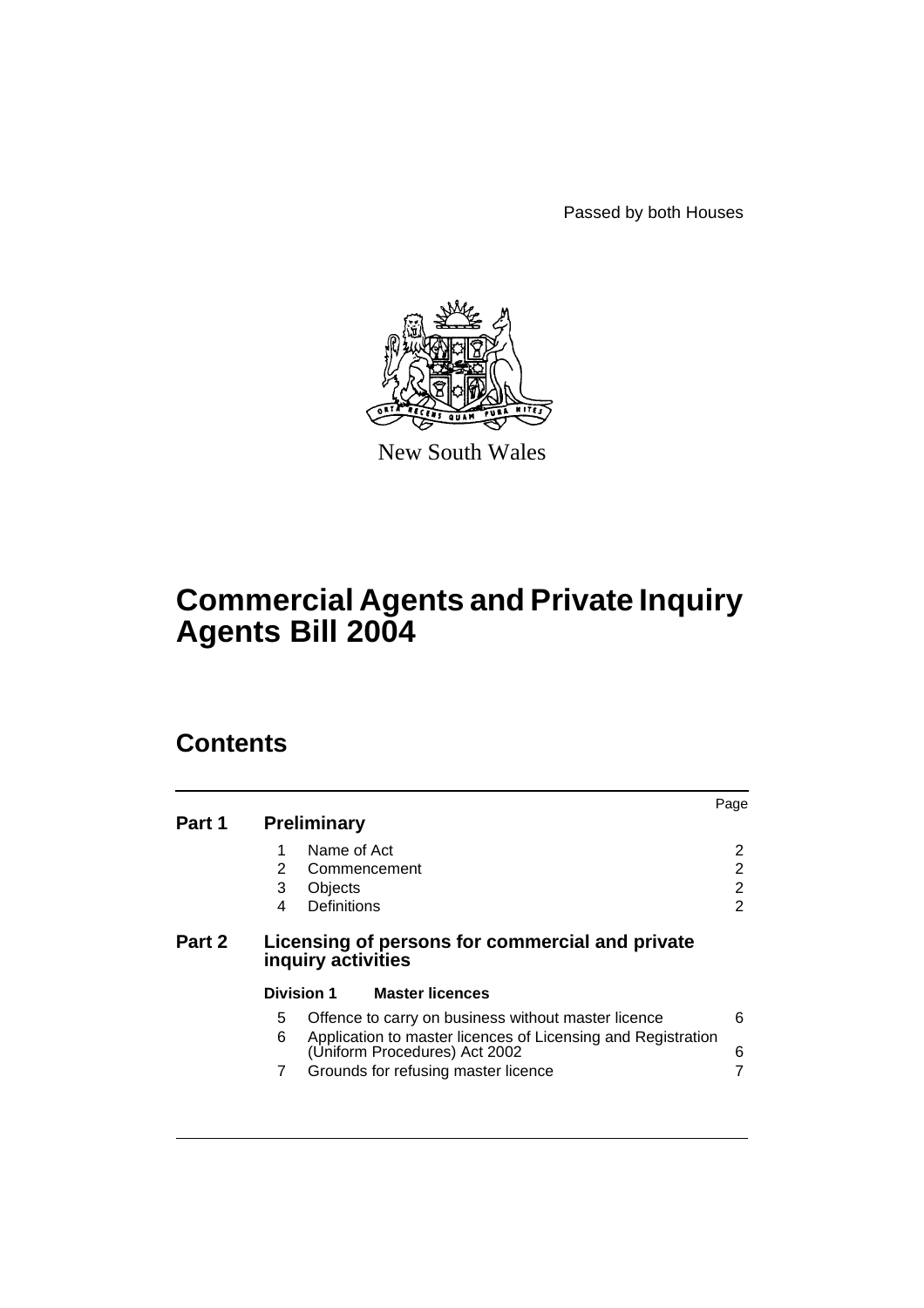#### **Contents**

|        |                         |                                                                |                                                                                                              | Page              |  |
|--------|-------------------------|----------------------------------------------------------------|--------------------------------------------------------------------------------------------------------------|-------------------|--|
|        | 8                       |                                                                | Duration of master licence                                                                                   | 7                 |  |
|        | 9                       |                                                                | Conditions of master licence                                                                                 | $\overline{7}$    |  |
|        | 10                      |                                                                | Cancellation of master licence                                                                               | $\overline{7}$    |  |
|        |                         | <b>Division 2</b>                                              | <b>Operator licences</b>                                                                                     |                   |  |
|        | 11<br>12                |                                                                | Offence to carry on activities without operator licence<br>Application to operator licences of Licensing and | 8                 |  |
|        |                         |                                                                | Registration (Uniform Procedures) Act 2002                                                                   | 9                 |  |
|        | 13<br>14                |                                                                | Grounds for refusing operator licence                                                                        | 9<br>10           |  |
|        | 15                      | Duration of operator licence<br>Conditions of operator licence |                                                                                                              |                   |  |
|        | 16                      | Probationary licences                                          |                                                                                                              |                   |  |
|        | 17                      |                                                                | Cancellation of operator licence                                                                             | 10                |  |
|        | <b>Division 3</b>       |                                                                | <b>Additional provisions concerning debt</b><br>collection                                                   |                   |  |
|        | 18                      |                                                                | Trust accounts, records and receivership                                                                     | 11                |  |
|        | 19                      | collecting                                                     | Licensee not to charge debtor for expenses of debt                                                           | 11                |  |
|        |                         | <b>Division 4</b>                                              | General                                                                                                      |                   |  |
|        | 20                      |                                                                | Commissioner's determinations reviewable by Administrative<br><b>Decisions Tribunal</b>                      | 11                |  |
|        | 21                      |                                                                | <b>Register of Licensees</b>                                                                                 | 11                |  |
|        | 22                      |                                                                | Evidentiary certificates                                                                                     | 12                |  |
|        | 23                      | immunity                                                       | Act does not confer any additional power, authority or                                                       | $12 \overline{ }$ |  |
| Part 3 | <b>General offences</b> |                                                                |                                                                                                              |                   |  |
|        | 24                      |                                                                | Persons not to be employed by licensees                                                                      | 13                |  |
|        | 25                      | Harassment                                                     |                                                                                                              | 13                |  |
|        | 26                      |                                                                | Production of licence on demand                                                                              | 14                |  |
|        | 27<br>28                |                                                                | Obstruction of authorised inspectors<br>Penalty notices                                                      | 14<br>14          |  |
|        | 29                      |                                                                | Offences by corporations                                                                                     | 15                |  |
| Part 4 | <b>Administration</b>   |                                                                |                                                                                                              |                   |  |
|        |                         | <b>Division 1</b>                                              | Power to require information and documents                                                                   |                   |  |
|        | 30                      |                                                                | Power to require information and documents                                                                   | 16                |  |
|        |                         | <b>Division 2</b>                                              | Power to enter premises                                                                                      |                   |  |
|        | 31                      |                                                                | Power to enter premises                                                                                      | 16                |  |
|        | 32                      |                                                                | Manner in which power of entry to be exercised                                                               | 17                |  |
|        |                         |                                                                |                                                                                                              |                   |  |
|        |                         |                                                                |                                                                                                              |                   |  |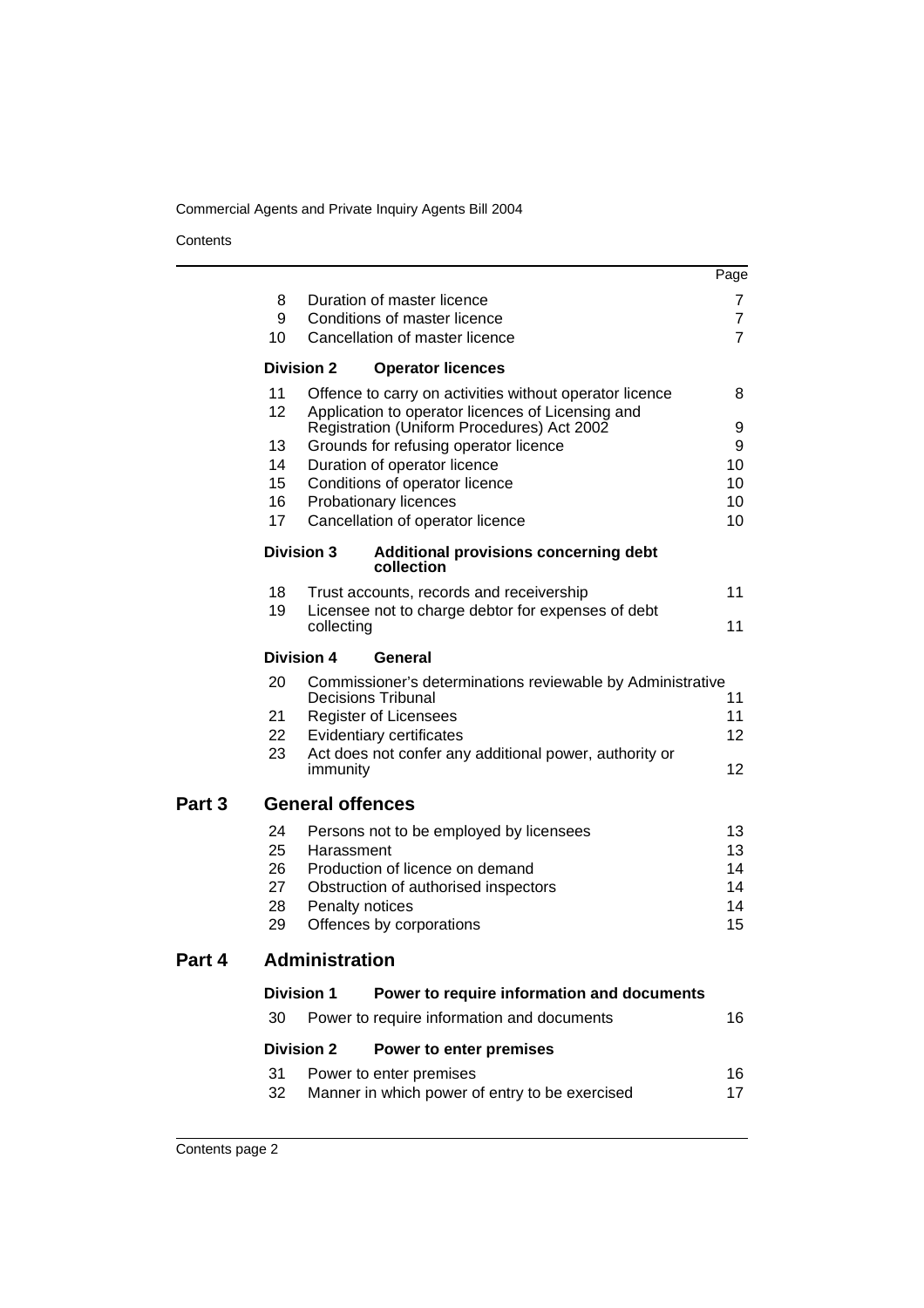**Contents** 

|                                 |    |                                                                            | Page |
|---------------------------------|----|----------------------------------------------------------------------------|------|
|                                 | 33 | Damage to be minimised                                                     | 17   |
|                                 | 34 | Search warrants                                                            | 18   |
|                                 |    | <b>Division 3</b><br>General                                               |      |
|                                 | 35 | Authorised inspectors                                                      | 18   |
|                                 | 36 | Delegation of functions                                                    | 18   |
|                                 | 37 | Exclusion of personal liability                                            | 18   |
|                                 | 38 | Service of documents                                                       | 19   |
| Part 5                          |    | <b>Miscellaneous</b>                                                       |      |
|                                 | 39 | Regulations                                                                | 20   |
|                                 | 40 | Repeal                                                                     | 20   |
|                                 | 41 | Amendment of Acts                                                          | 20   |
|                                 | 42 | Savings, transitional and other provisions                                 | 20   |
|                                 | 43 | Review of Act                                                              | 21   |
| Schedule 1<br><b>Schedule 2</b> |    | Persons not required to be licensed                                        | 22   |
|                                 |    | Trust accounts, records and receivership in<br>relation to debt collection |      |
|                                 |    |                                                                            |      |
| <b>Schedule 4</b>               |    | Savings, transitional and other provisions                                 | 52   |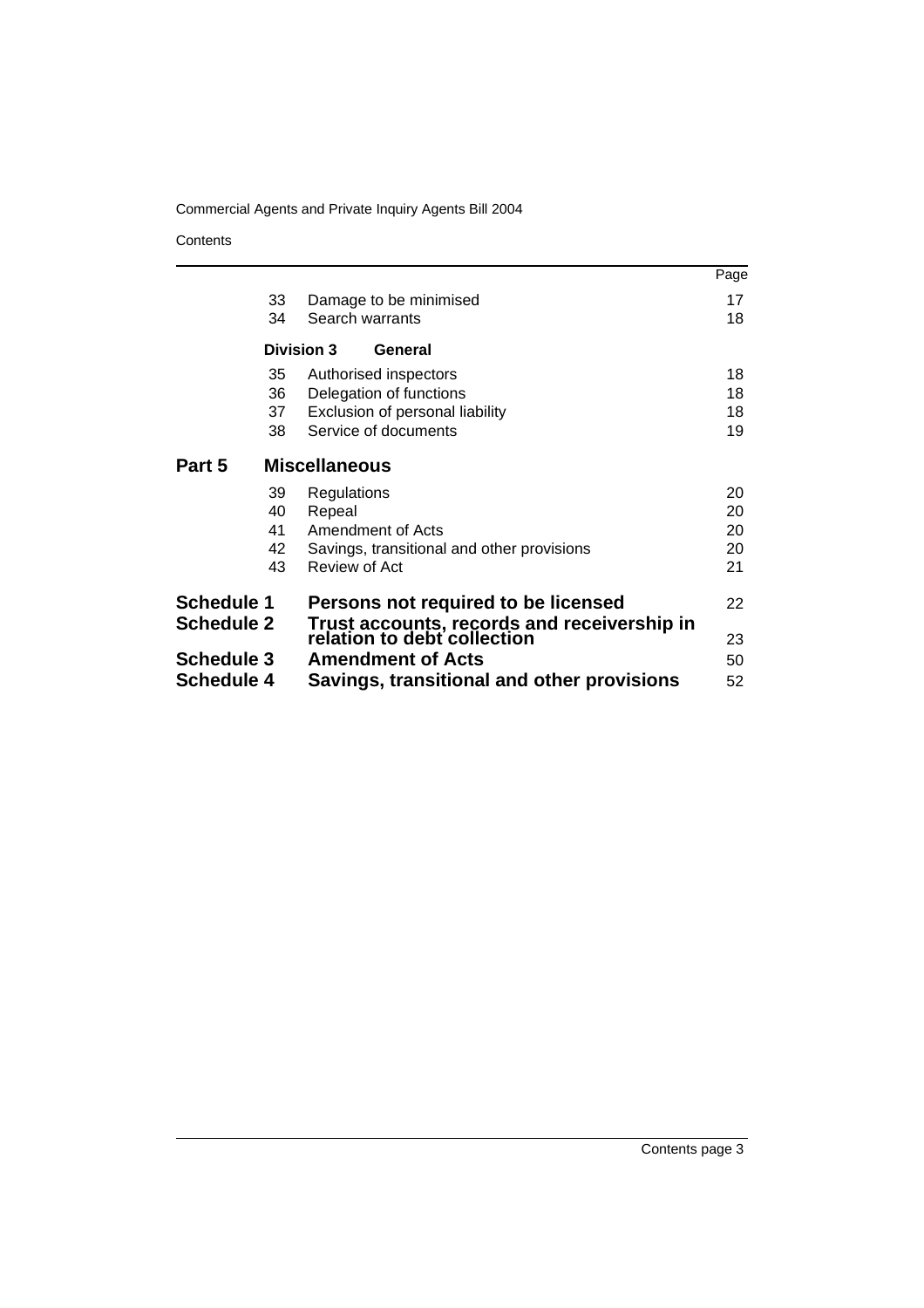*I certify that this PUBLIC BILL, which originated in the LEGISLATIVE ASSEMBLY, has finally passed the LEGISLATIVE COUNCIL and the LEGISLATIVE ASSEMBLY of NEW SOUTH WALES.*

> *Clerk of the Legislative Assembly. Legislative Assembly, Sydney, , 2004*



New South Wales

# **Commercial Agents and Private Inquiry Agents Bill 2004**

Act No , 2004

An Act to make provision with respect to the licensing and regulation of commercial agents and private inquiry agents; and for related purposes.

*I have examined this Bill, and find it to correspond in all respects with the Bill as finally passed by both Houses.*

*Chairman of Committees of the Legislative Assembly.*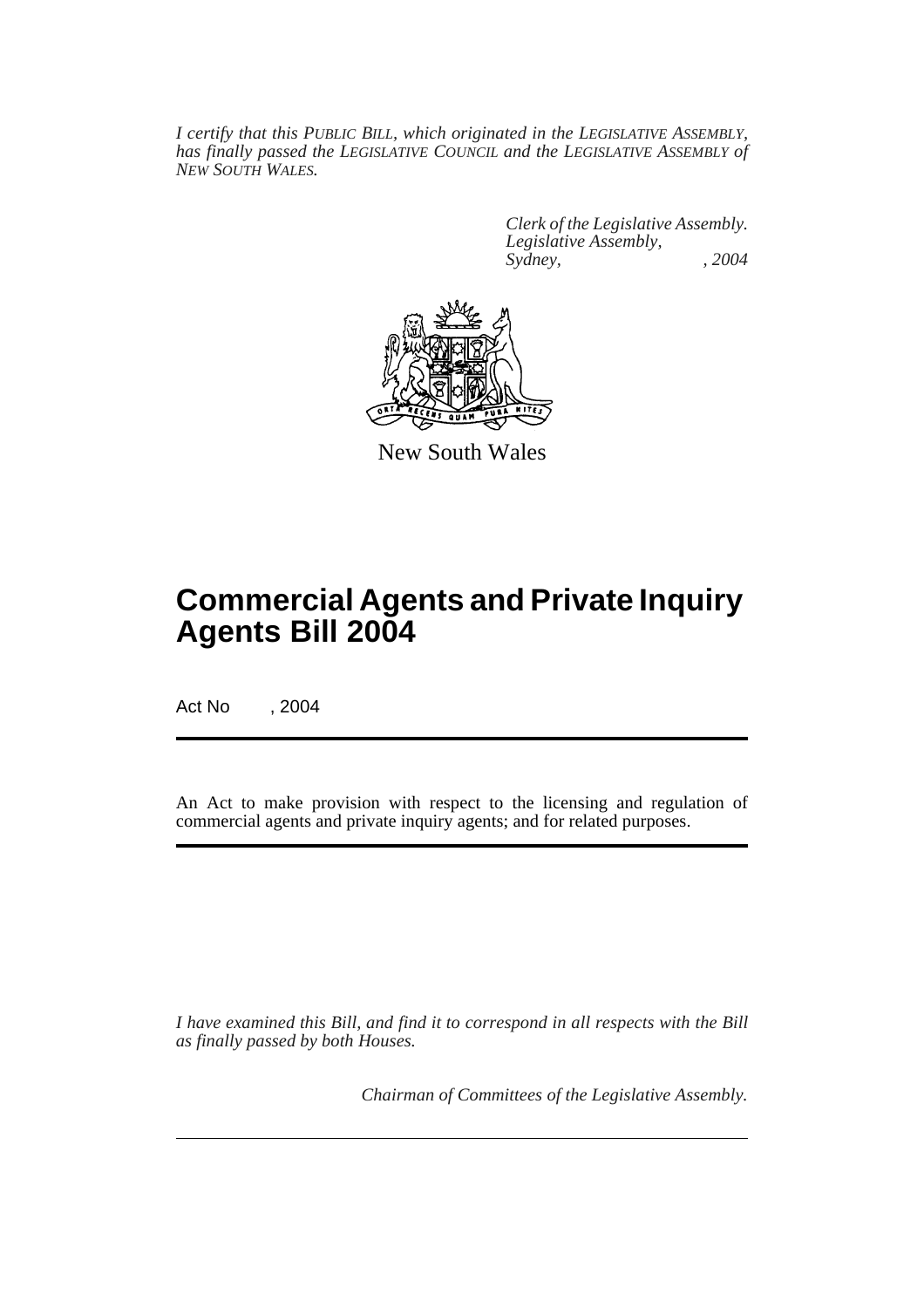Part 1 Preliminary

#### **The Legislature of New South Wales enacts:**

### **Part 1 Preliminary**

#### **1 Name of Act**

This Act is the *Commercial Agents and Private Inquiry Agents Act 2004*.

#### **2 Commencement**

- (1) This Act commences on a day or days to be appointed by proclamation, subject to subsection (2).
- (2) Schedule 3.1 and 3.3 commence on the commencement of Division 4 of Part 5 of the *Law Enforcement (Powers and Responsibilities) Act 2002*.

#### **3 Objects**

The objects of this Act are:

- (a) to protect the public in relation to commercial agent and private inquiry agent activities (that is, process serving, debt collection, repossession of goods, surveillance of persons and investigation of persons), and
- (b) to provide for the licensing of persons carrying out, and persons carrying on business in relation to, commercial agent and private inquiry agent activities, and
- (c) to establish standards to be observed by licensees in relation to commercial agent and private inquiry agent activities, and
- (d) to ensure that licensees are accountable for their acts and omissions in relation to commercial agent and private inquiry agent activities.

### **4 Definitions**

(1) In this Act:

*authorised inspector* means a police officer or a person appointed as an authorised inspector under section 35.

*commercial agent* means the holder of a master licence or operator licence with respect to one or more commercial agent activities.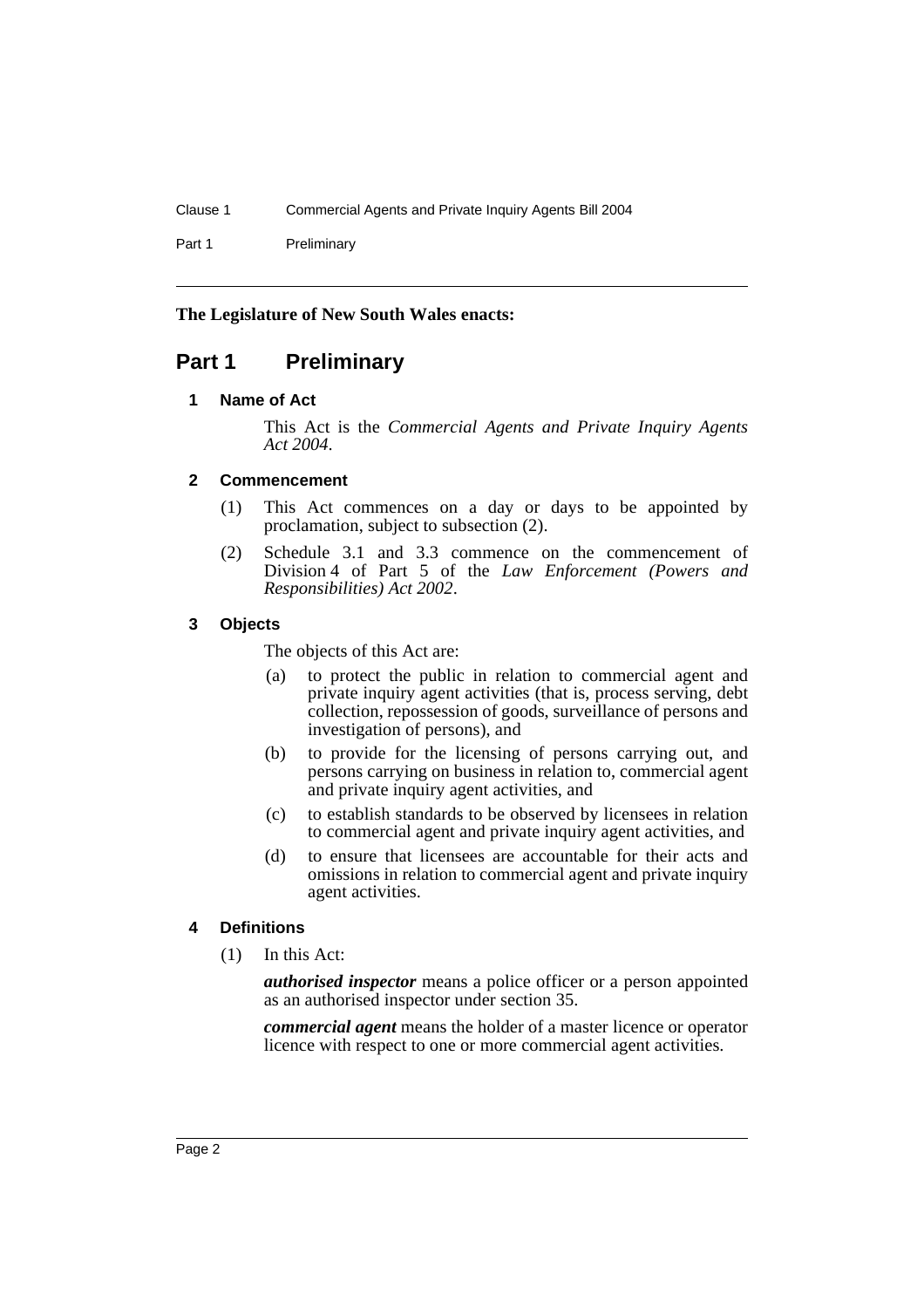Commercial Agents and Private Inquiry Agents Bill 2004 Clause 4

Preliminary **Preliminary** Part 1

*commercial agent activity* means debt collection, process serving or repossession of goods.

*Commissioner* means the Commissioner of Police.

#### *debt collection* means:

- (a) any activity carried out by a person on behalf of a second person (not being his or her employer) in the exercise of the second person's rights under a debt owed by a third person, or
- (b) any activity carried out by a person on his or her own behalf in the exercise of rights acquired from a second person (otherwise than in the course of an acquisition or merger of business interests) under a debt owed by a third person,

being an activity that involves finding the third person or requesting, demanding or collecting from the third person money due under the debt.

#### *disqualified corporation* means:

- (a) a corporation that has been convicted or found guilty of a major offence, or
- (b) a corporation that has a disqualified individual as one of its directors or one of the persons concerned in its management.

#### *disqualified individual* means:

- (a) an individual who does not have the qualifications, training or experience required by the regulations with respect to the activities to which the individual's licence or application for a licence relates, or
- (b) an individual who, not being an Australian citizen, is prohibited from engaging in employment to carry out commercial agent activities or private inquiry agent activities, or
- (c) an individual who, in the opinion of the Commissioner, is not a fit and proper person to hold a licence, or
- (d) an individual who has been convicted or found guilty of a major offence, or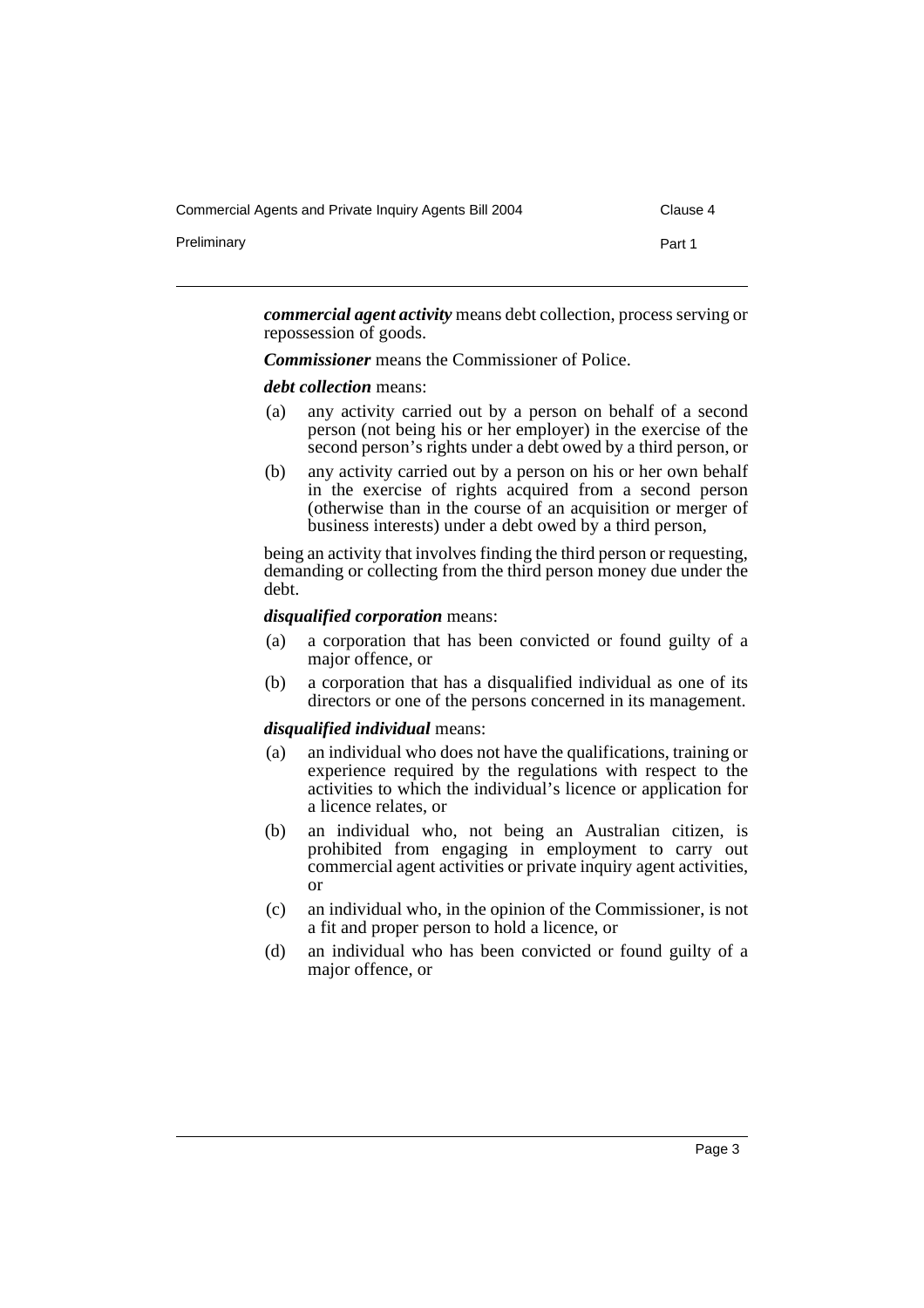Part 1 Preliminary

- (e) in relation to a master licence or an application for a master licence:
	- (i) an individual who does not comply with the requirements of the regulations with respect to membership of an approved industry association with respect to the activities to which such a licence relates, or
	- (ii) an individual who is an undischarged bankrupt, or the subject of a deed of arrangement, under the *Bankruptcy Act 1966* of the Commonwealth, or
- (f) an individual who is a director of a disqualified corporation or is concerned in the management of a disqualified corporation.

*investigation of persons* means any activity carried out by a person on behalf of a second person (not being his or her employer), being an activity that involves finding a third person or investigating a third person's business or personal affairs.

*licensee* means the holder of a master licence or operator licence.

*major offence* means:

- (a) an offence involving violence, fraud, dishonesty or theft, being an offence punishable by imprisonment, or
- (b) an offence involving the unlawful possession or use of a firearm or other weapon, or
- (c) an offence involving the unlawful possession or use of a drug, or
- (d) an offence under Part 2 of the *Listening Devices Act 1984*, or under corresponding provisions of the law of the Commonwealth or of another State or Territory, or
- (e) an offence under the *Telecommunications (Interception) Act 1979* of the Commonwealth, or
- (f) any other offence declared by the regulations to be a major offence for the purposes of this Act.

*master licence* means a licence referred to in section 6 (1).

*minor offence* means:

- (a) an offence under section 55 of the *Fair Trading Act 1987*, or under a corresponding provision of a law of the Commonwealth or another State or Territory, or
- (b) an offence under this Act or the regulations, or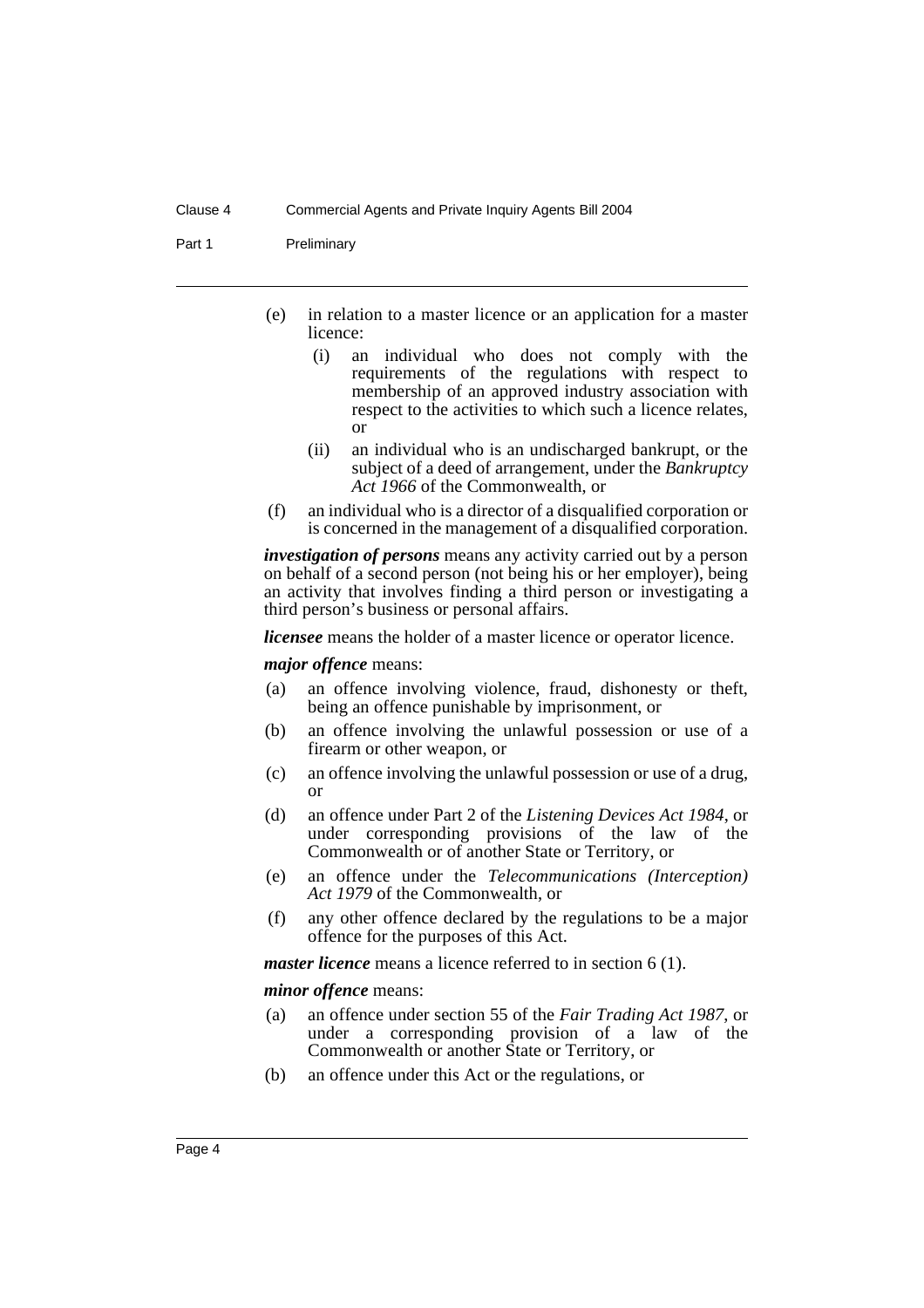Commercial Agents and Private Inquiry Agents Bill 2004 Clause 4

Preliminary **Preliminary** Part 1

- 
- (c) any other offence declared by the regulations to be a minor offence for the purposes of this Act.

*operator licence* means a licence referred to in section 12 (1).

*private inquiry agent* means the holder of a master licence or operator licence with respect to one or more private inquiry agent activities.

*private inquiry agent activity* means investigation of persons or surveillance of persons.

*process serving* means any activity carried out by a person on behalf of a second person (not being his or her employer), being an activity that involves serving legal process on a third person in relation to legal proceedings to which the second and third persons are, or are intended to be, parties, regardless of which jurisdiction the legal proceedings are, or are intended to be, held in.

*Register of Licensees* means the Register of Licensees referred to in section 21.

*repossession of goods* means any activity carried out by a person on behalf of a second person (not being his or her employer), being an activity that involves finding goods held by a third person or requesting, demanding or seizing such goods.

*surveillance of persons* means any activity carried out by a person on behalf of a second person (not being his or her employer), being an activity that involves the surveillance of a third person.

- (2) For the purposes of paragraph (a) of the definition of *disqualified corporation* and paragraph (d) of the definition of *disqualified individual* in subsection (1), any conviction that is more than 10 years old, and any finding of guilt that is more than 5 years old, are to be ignored.
- (3) Notes included in this Act do not form part of this Act.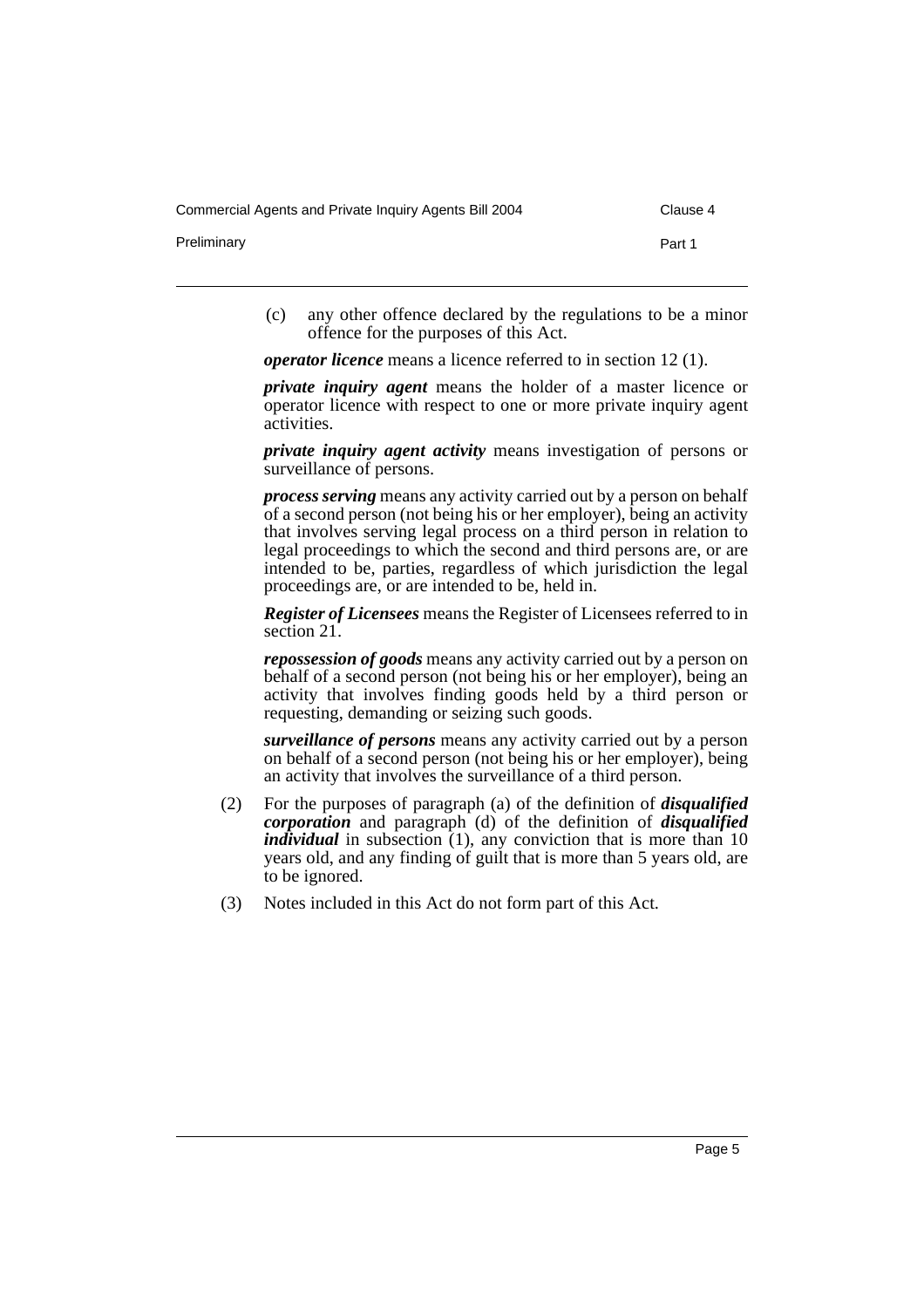### **Part 2 Licensing of persons for commercial and private inquiry activities**

### **Division 1 Master licences**

#### **5 Offence to carry on business without master licence**

(1) A person must not carry on business in relation to any commercial agent activity or private inquiry agent activity unless he or she does so in accordance with a master licence for that activity.

Maximum penalty: 1,000 penalty units (in the case of a corporation) or 500 penalty units or imprisonment for 12 months, or both (in the case of an individual).

- (2) This section does not apply to any person who is a member of:
	- (a) a class of persons referred to in Schedule 1, or
	- (b) a class of persons declared by the regulations to be a class of persons to whom this section does not apply,

in respect of any activity carried out by that person in his or her capacity as a member of that class.

- (3) For the purposes of this section, a person carries on business in relation to an activity if, and only if, the person:
	- (a) carries out that activity for fee or reward, or
	- (b) represents that he or she is willing to carry out that activity for fee or reward,

otherwise than as the holder of an operator licence for that activity employed with, or seeking employment with, the holder of a master licence for that activity.

#### **6 Application to master licences of Licensing and Registration (Uniform Procedures) Act 2002**

- (1) The Commissioner may grant the following licences for the purposes of this Act:
	- (a) master licences for process serving,
	- (b) master licences for debt collection,
	- (c) master licences for repossession of goods,
	- (d) master licences for surveillance of persons,
	- (e) master licences for investigation of persons.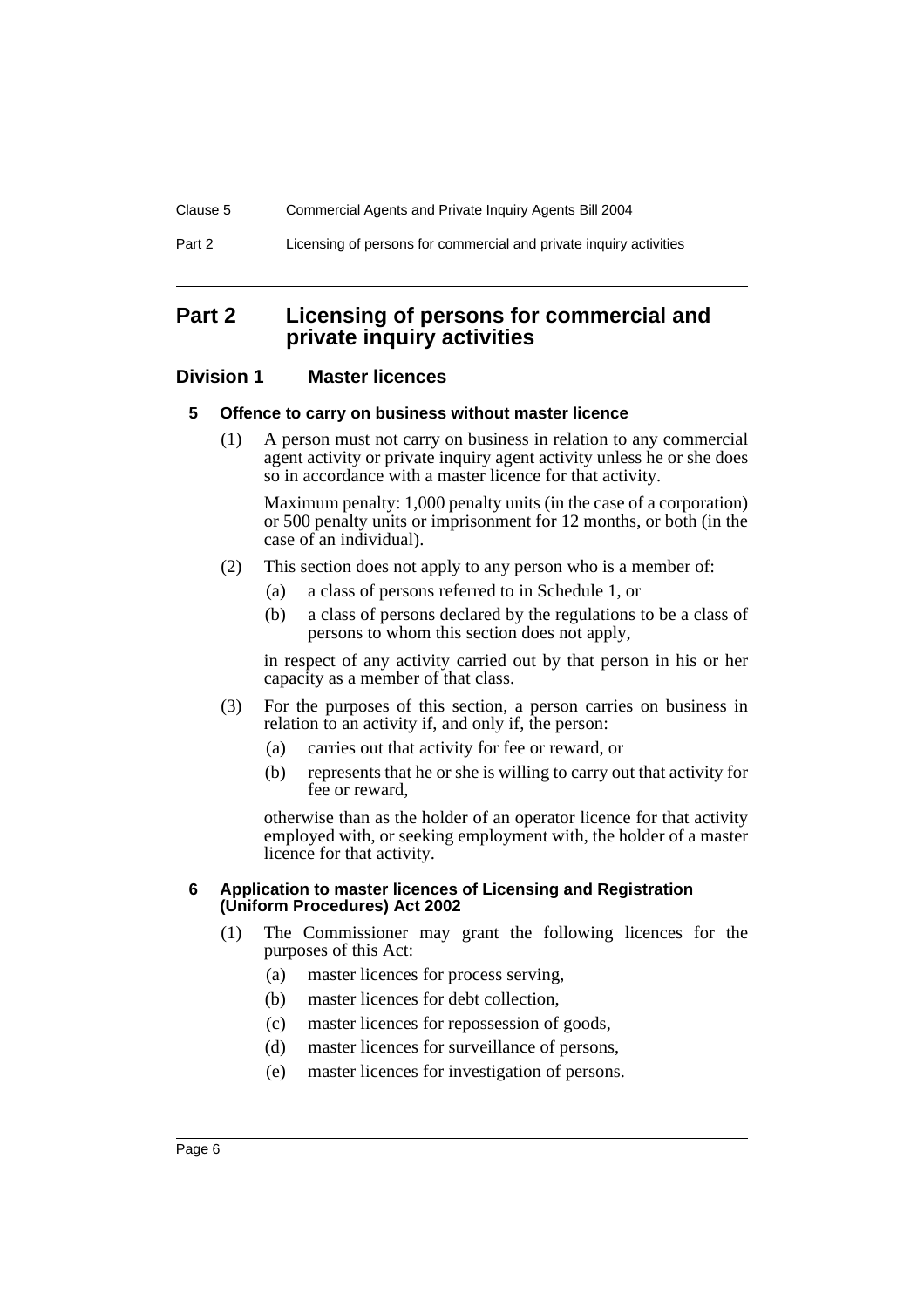| Commercial Agents and Private Inquiry Agents Bill 2004             | Clause 7 |
|--------------------------------------------------------------------|----------|
| Licensing of persons for commercial and private inguiry activities | Part 2   |

(2) Part 2 of the *Licensing and Registration (Uniform Procedures) Act 2002* (*the applied Act*) applies to and in respect of a master licence, subject to the modifications and limitations prescribed by or under this Act.

**Note.** See clause 3 of Schedule 4, which temporarily suspends the provisions of the applied Act in relation to the making of applications by way of electronic communication.

- (3) For the purposes of applying Part 2 of the applied Act to a master licence, a master licence may be amended under that Act.
- (4) A master licence is a fixed-term licence for the purposes of Part 2 of the applied Act.
- (5) Subject to this section, the regulations may make provision for or with respect to such matters concerning master licences as are relevant to the operation of Part 2 of the applied Act.

### **7 Grounds for refusing master licence**

- (1) An application for a master licence must be refused if the applicant is a disqualified individual or disqualified corporation.
- (2) An application for a master licence may be refused:
	- (a) if the applicant has been convicted or found guilty of a minor offence, or
	- (b) if the Commissioner is of the opinion that the grant of the licence would be contrary to the public interest.

#### **8 Duration of master licence**

A master licence has effect for 5 years from the date on which it is granted.

### **9 Conditions of master licence**

A master licence may be issued subject to such conditions as the Commissioner considers appropriate.

### **10 Cancellation of master licence**

- (1) The Commissioner must cancel a master licence if the licensee becomes a disqualified individual or disqualified corporation.
- (2) The Commissioner may cancel a master licence if the licensee:
	- (a) contravenes a condition of the licence, or
	- (b) is convicted or found guilty of a minor offence.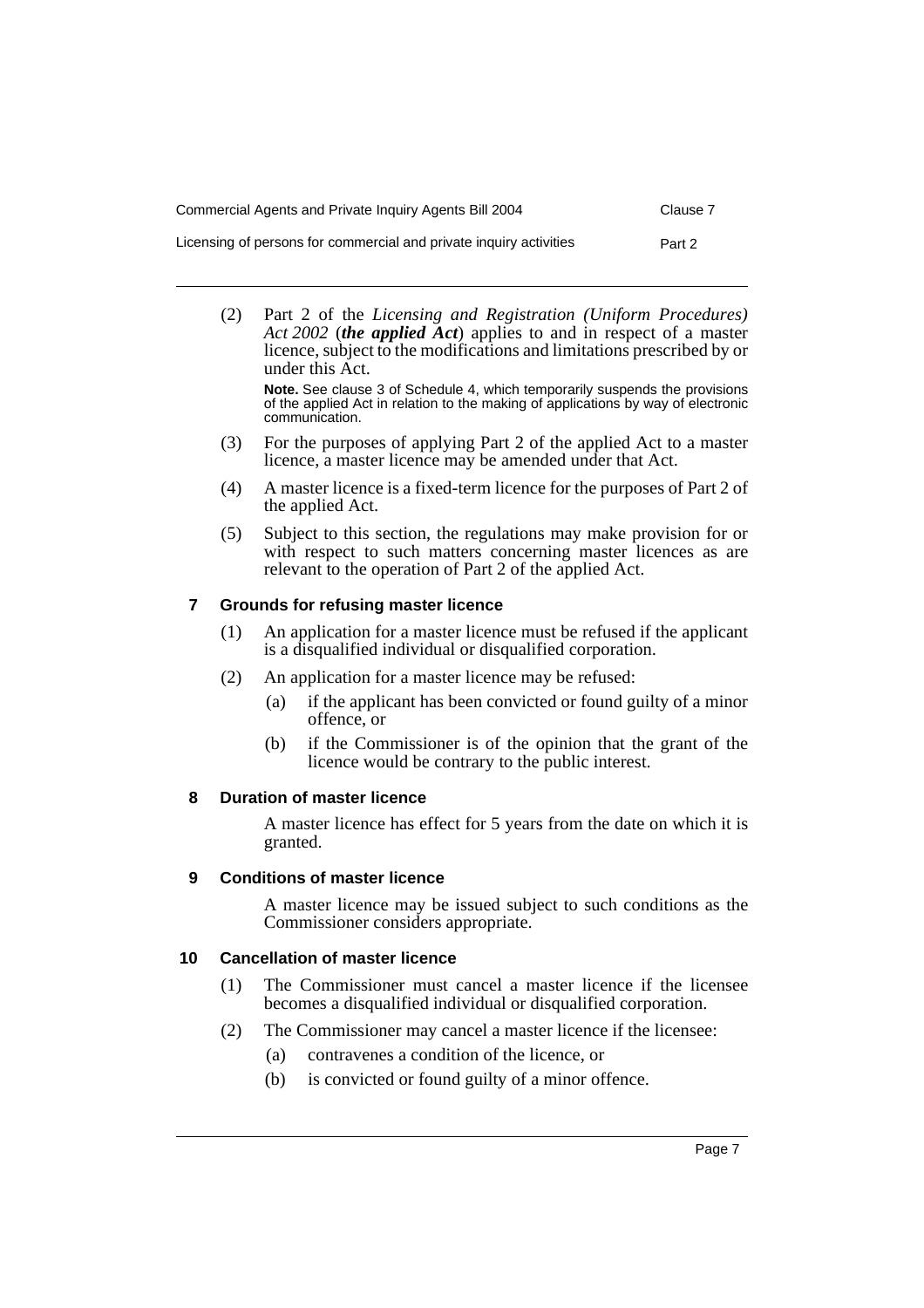Part 2 Licensing of persons for commercial and private inquiry activities

- (3) Subject to subsection (4), action is not to be taken under this section unless the Commissioner:
	- (a) has caused notice of the proposed action to be given to the licensee, and
	- (b) has given the licensee at least 28 days within which to make written submissions to the Commissioner in relation to the proposed action, and
	- (c) has taken any such submission into consideration.
- (4) While considering whether to take action under this section, the Commissioner may suspend a master licence for up to 35 days.
- (5) The suspension or cancellation of a master licence takes effect when written notice of it is served on the licensee.

#### **Division 2 Operator licences**

#### **11 Offence to carry on activities without operator licence**

- (1) A person must not carry out any commercial agent activity or private inquiry agent activity unless he or she does so:
	- (a) in accordance with an operator licence for that activity, and
	- (b) in the course of his or her employment with the holder of a master licence for that activity.

Maximum penalty: 500 penalty units or imprisonment for 12 months, or both.

- (2) This section does not apply to a person who holds a master licence in respect of the activity concerned.
- (3) This section does not apply to a person who is a member of:
	- (a) a class of persons referred to in Schedule 1, or
	- (b) a class of persons declared by the regulations to be a class of persons to whom this section does not apply,

in respect of any activity carried out by that person in the ordinary course of employment in his or her capacity as a member of that class.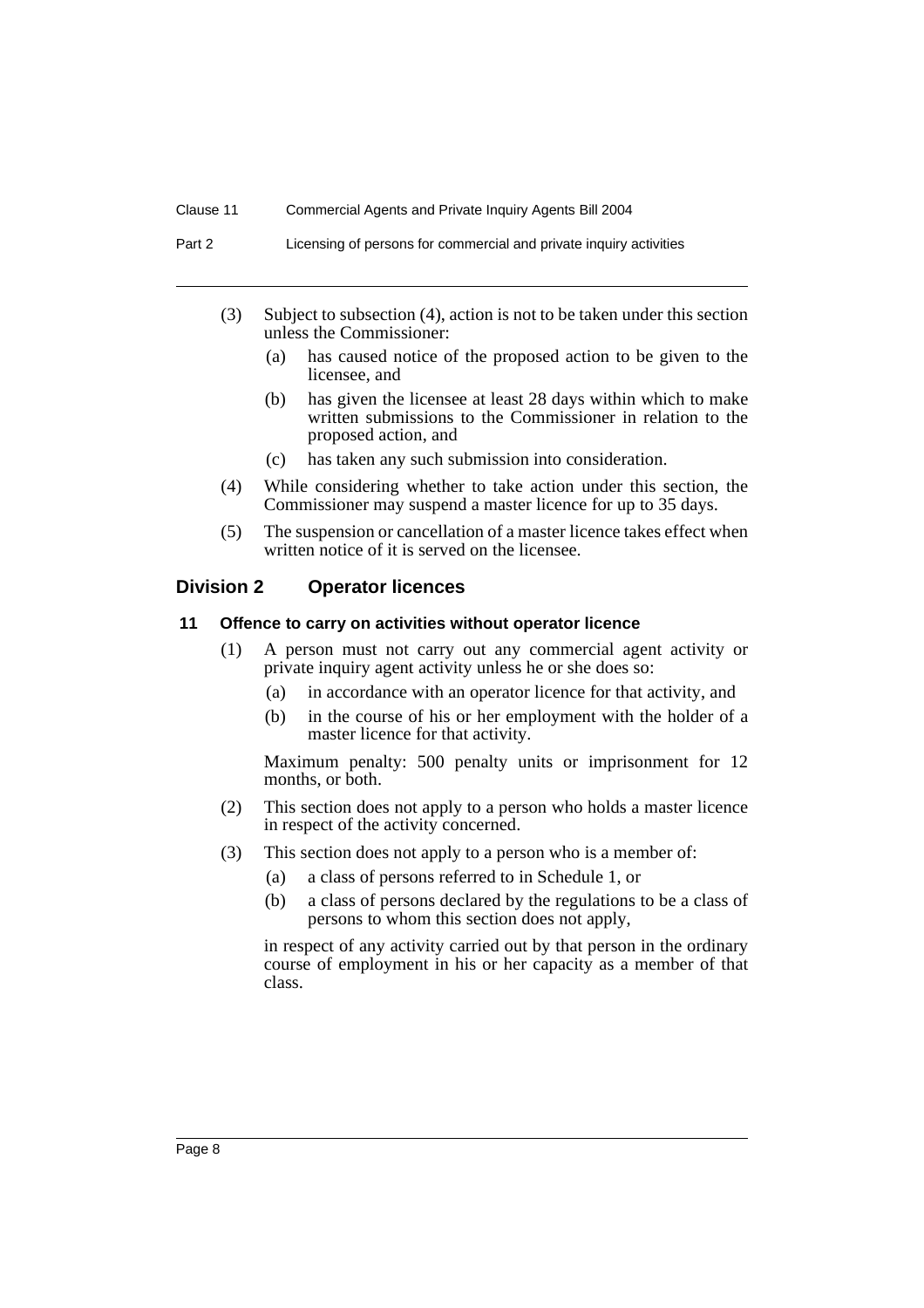| Commercial Agents and Private Inquiry Agents Bill 2004             | Clause 12 |
|--------------------------------------------------------------------|-----------|
| Licensing of persons for commercial and private inguiry activities | Part 2    |

#### **12 Application to operator licences of Licensing and Registration (Uniform Procedures) Act 2002**

- (1) The Commissioner may grant the following licences for the purposes of this Act:
	- (a) operator licences for process serving,
	- (b) operator licences for debt collection,
	- (c) operator licences for repossession of goods,
	- (d) operator licences for surveillance of persons,
	- (e) operator licences for investigation of persons.
- (2) Part 2 of the *Licensing and Registration (Uniform Procedures) Act 2002* (*the applied Act*) applies to and in respect of an operator licence, subject to the modifications and limitations prescribed by or under this Act.

**Note.** See clause 3 of Schedule 4, which temporarily suspends the provisions of the applied Act in relation to the making of applications by way of electronic communication.

- (3) For the purposes of applying Part 2 of the applied Act to an operator licence:
	- (a) an application for the granting of an operator licence may only be made by an individual aged 18 years or more, and
	- (b) an operator licence may be amended under that Act.
- (4) An operator licence is a fixed-term licence for the purposes of Part 2 of the applied Act.
- (5) Subject to this section, the regulations may make provision for or with respect to such matters concerning operator licences as are relevant to the operation of Part 2 of the applied Act.

### **13 Grounds for refusing operator licence**

- (1) An application for an operator licence must be refused if the applicant is a disqualified individual.
- (2) An application for an operator licence may be refused:
	- (a) if the applicant has been convicted or found guilty of a minor offence, or
	- (b) if the Commissioner is of the opinion that the grant of the licence would be contrary to the public interest.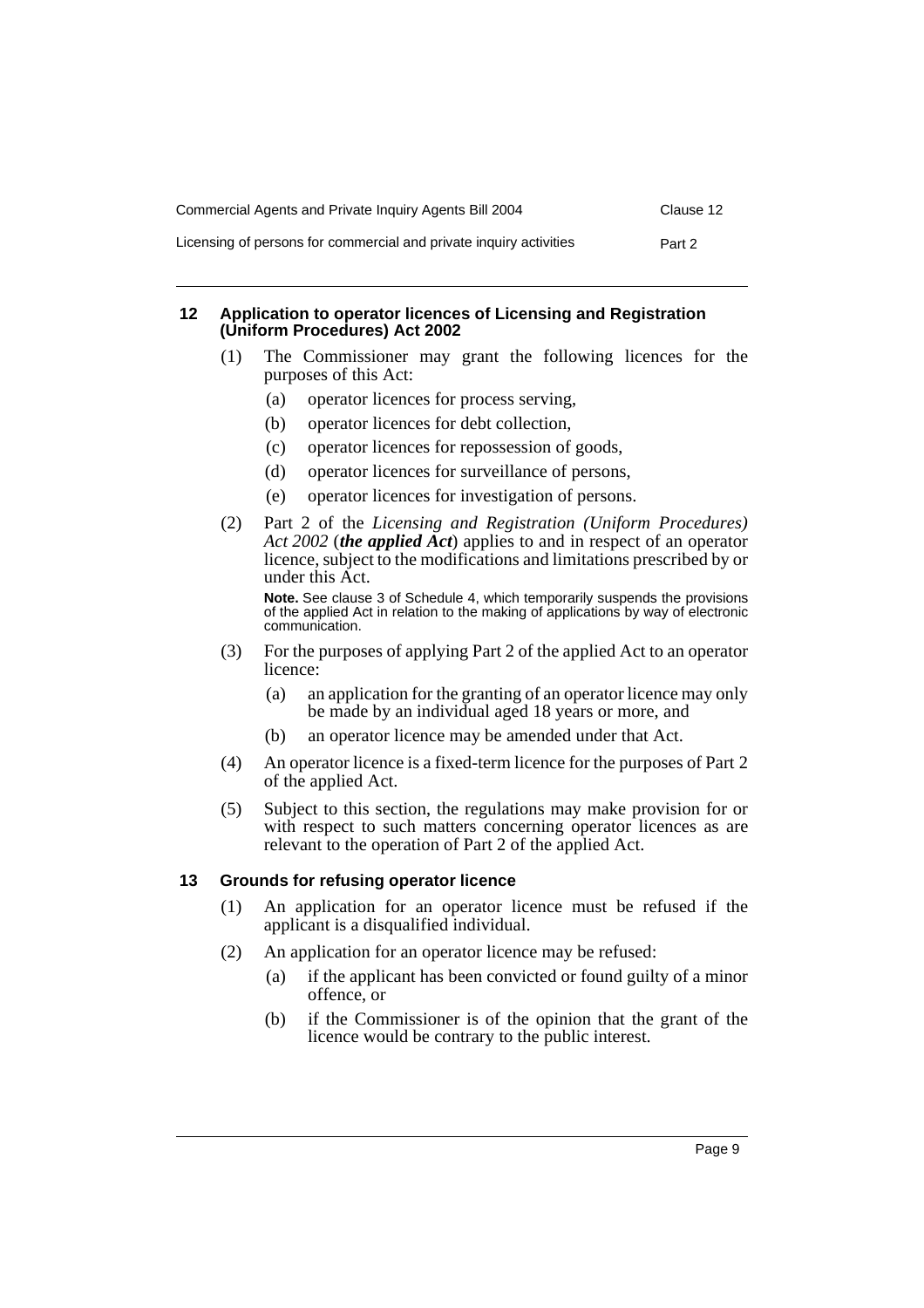Part 2 Licensing of persons for commercial and private inquiry activities

#### **14 Duration of operator licence**

Subject to section 16 (1), an operator licence has effect for either one year or 5 years from the date on which it is granted, as specified in the licence.

#### **15 Conditions of operator licence**

Subject to section 16 (2), an operator licence may be issued subject to such conditions as the Commissioner considers appropriate.

#### **16 Probationary licences**

- (1) A person's first operator licence is a probationary licence, and has effect for one year from the date on which it is granted.
- (2) A person's first operator licence is to be issued subject to a condition to the effect that the licensee may carry out the activities authorised by the licence only under the immediate supervision of the holder of a master licence or the holder of an operator licence that is not subject to such a condition.

#### **17 Cancellation of operator licence**

- (1) The Commissioner must cancel an operator licence if the licensee becomes a disqualified individual.
- (2) The Commissioner may cancel an operator licence if the licensee:
	- (a) contravenes a condition of the licence, or
	- (b) is convicted or found guilty of a minor offence.
- (3) Subject to subsection (4), action is not to be taken under this section unless the Commissioner:
	- (a) has caused notice of the proposed action to be given to the licensee, and
	- (b) has given the licensee at least 28 days within which to make written submissions to the Commissioner in relation to the proposed action, and
	- (c) has taken any such submissions into consideration.
- (4) While considering whether to take action under this section, the Commissioner may suspend an operator licence for up to 35 days.
- (5) The suspension or cancellation of an operator licence takes effect when written notice of it is served on the licensee.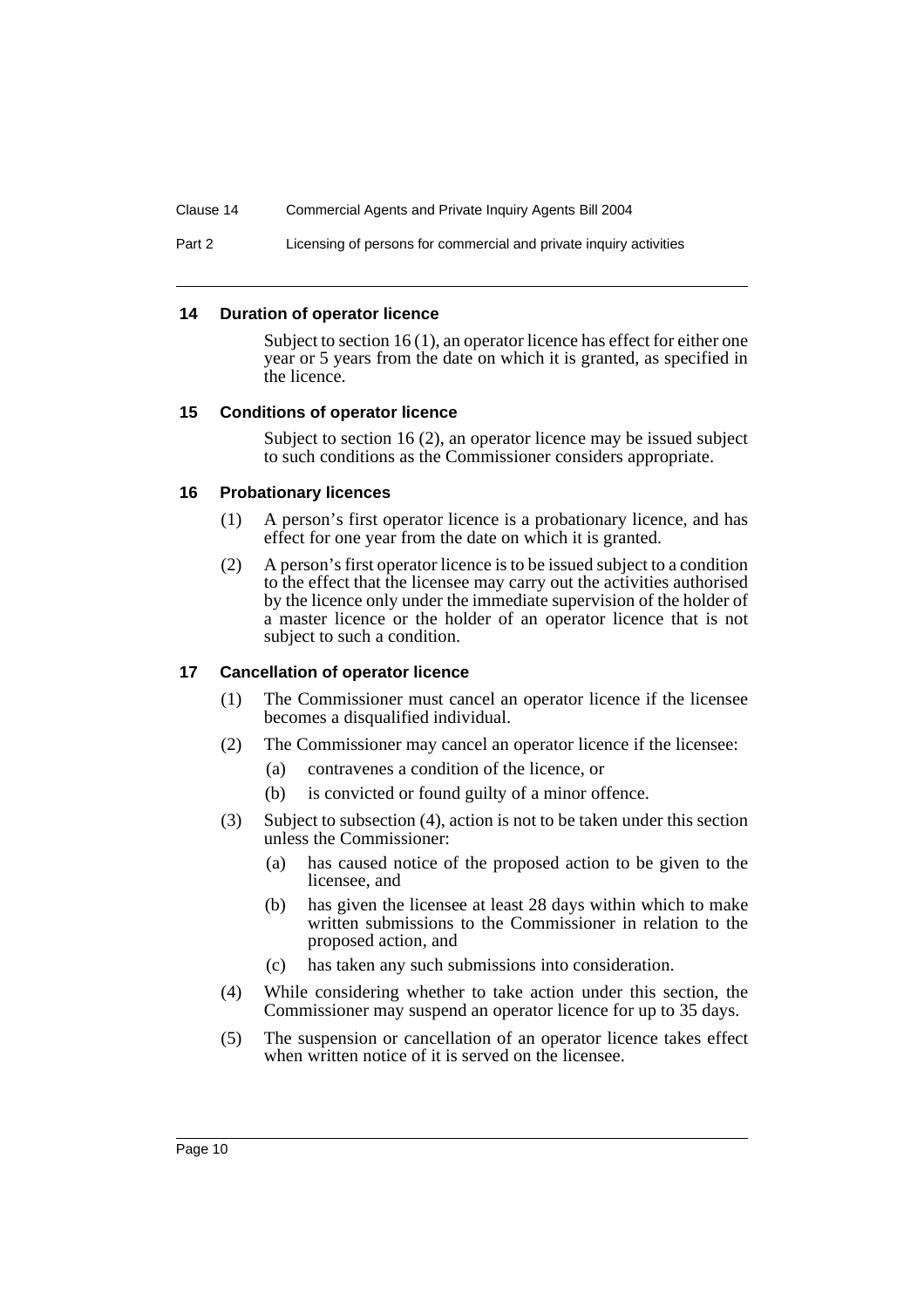| Commercial Agents and Private Inquiry Agents Bill 2004             | Clause 18 |
|--------------------------------------------------------------------|-----------|
| Licensing of persons for commercial and private inguiry activities | Part 2    |

### **Division 3 Additional provisions concerning debt collection**

#### **18 Trust accounts, records and receivership**

Schedule 2 applies to the holder of a master licence for debt collection and to money held by the holder of such a licence.

#### **19 Licensee not to charge debtor for expenses of debt collecting**

(1) A licensee must not request, demand or collect from a person (the *debtor*) any payment for the costs or expenses incurred by the licensee in connection with the collection from that person of money due under a debt.

Maximum penalty: 100 penalty units.

- (2) Any money received from the debtor by a licensee in contravention of subsection (1) may be recovered by the debtor from the licensee, as a debt, in any court of competent jurisdiction.
- (3) This section does not limit any right that the person to whom the debt is payable (the *creditor*) may have at law with respect to the recovery from the debtor of the creditor's costs in recovering the debt.

### **Division 4 General**

#### **20 Commissioner's determinations reviewable by Administrative Decisions Tribunal**

A licensee against whom action is taken under this Part may apply to the Administrative Decisions Tribunal for a review of the Commissioner's determination to take such action.

### **21 Register of Licensees**

- (1) The Commissioner is to establish and maintain a Register of Licensees for the purposes of this Act, and for the purposes of Part 2 of the *Licensing and Registration (Uniform Procedures) Act 2002*, as applied by this Act.
- (2) The Commissioner is to ensure that the Register of Licensees is made available to the public on payment of such fee as is prescribed by the regulations.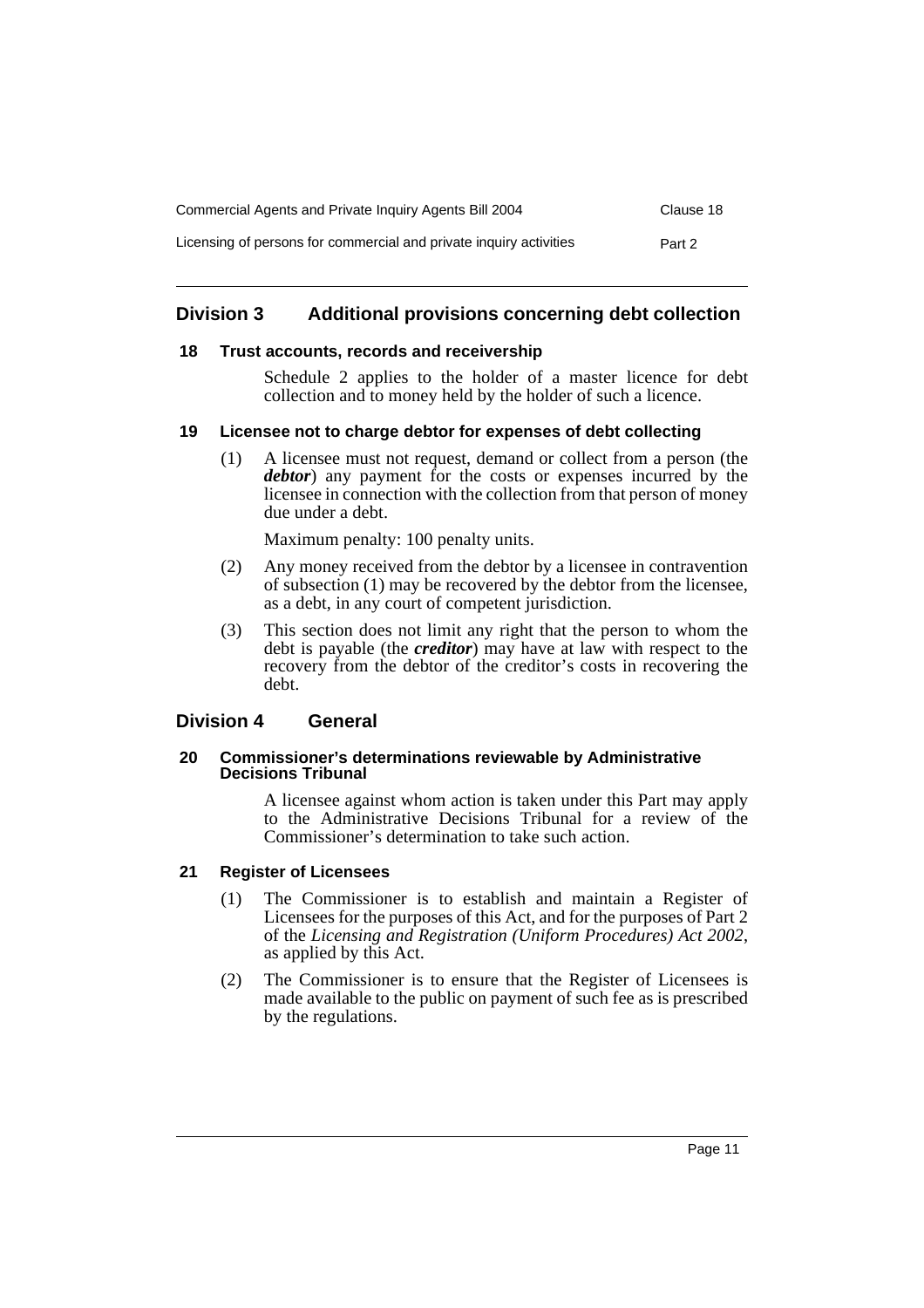Part 2 Licensing of persons for commercial and private inquiry activities

- (3) The regulations may make provision with respect to:
	- (a) the particulars to be recorded in the Register of Licensees, and
	- (b) the manner and form in which the Register of Licensees is to be maintained.

#### **22 Evidentiary certificates**

A certificate:

- (a) that is signed by the Commissioner, and
- (b) that certifies that, on a specified date or during a specified period, the particulars contained in the Register of Licensees as to specified matters were as so specified,

is admissible in any proceedings and is evidence of the matters so certified.

**Note.** See also section 26 of the *Licensing and Registration (Uniform Procedures) Act 2002* with respect to evidentiary certificates.

#### **23 Act does not confer any additional power, authority or immunity**

This Act does not confer on a licensee any power, authority or immunity that would not be available to the licensee apart from this Act.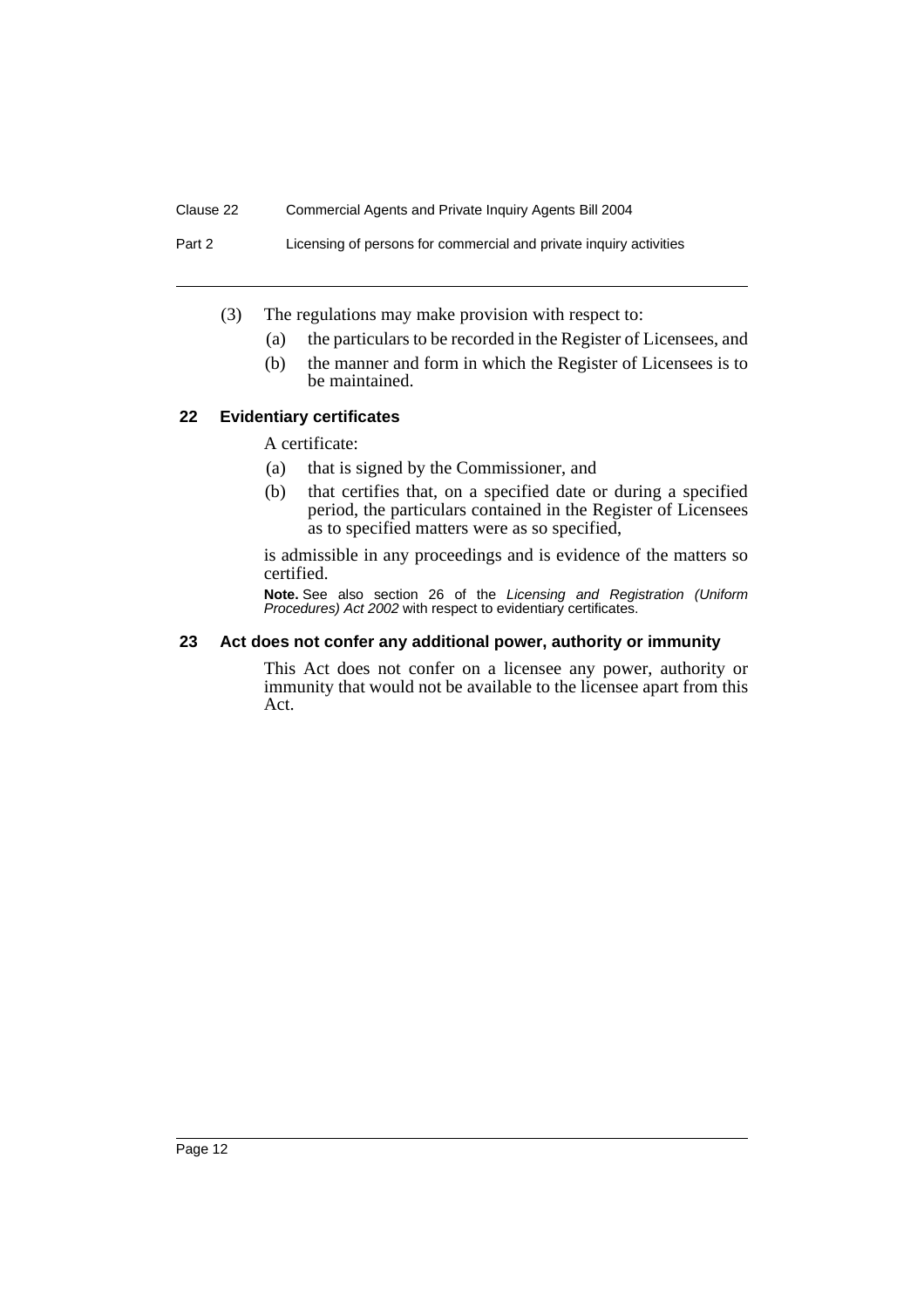Commercial Agents and Private Inquiry Agents Bill 2004 Clause 24

General offences **Part 3** 

### **Part 3 General offences**

#### **24 Persons not to be employed by licensees**

(1) The holder of a master licence must not employ a person to carry out any commercial agent activity or private inquiry agent activity unless the person is the holder of an operator licence for that activity.

Maximum penalty: 200 penalty units.

(2) The holder of a master licence must not employ a disqualified individual in any capacity in the business carried on by the licensee under the licence.

Maximum penalty: 200 penalty units.

(3) In proceedings for an offence against this section, it is a sufficient defence if the defendant establishes that he or she used all due diligence to ensure that the employee concerned was not a person whose employment would contravene this section.

#### **25 Harassment**

- (1) A licensee must not:
	- (a) leave, in or outside any premises, any notice, vehicle or other object on which there is writing that indicates or suggests that the notice, vehicle or other object is issued by, or belongs to, a commercial agent or private inquiry agent so as to cause a person visiting or passing by the premises to infer that the licensee is visiting the occupier of the premises in connection with commercial agent activities or private inquiry agent activities, or
	- (b) send or deliver to, or leave with, any person any document likely to cause the person receiving it to infer that there would be left in or outside premises occupied by the person a notice, vehicle or object on which there is writing that indicates or suggests that the notice, vehicle or other object is issued by, or belongs to, a commercial agent or private inquiry agent, or
	- (c) visit any premises, or communicate (whether by telephone or otherwise) with the occupant of any premises, with unreasonable frequency or at unreasonable times, or
	- (d) disclose to a person's employer the fact that the person is a debtor, except where that fact is disclosed by the holder of a licence with respect to debt collection: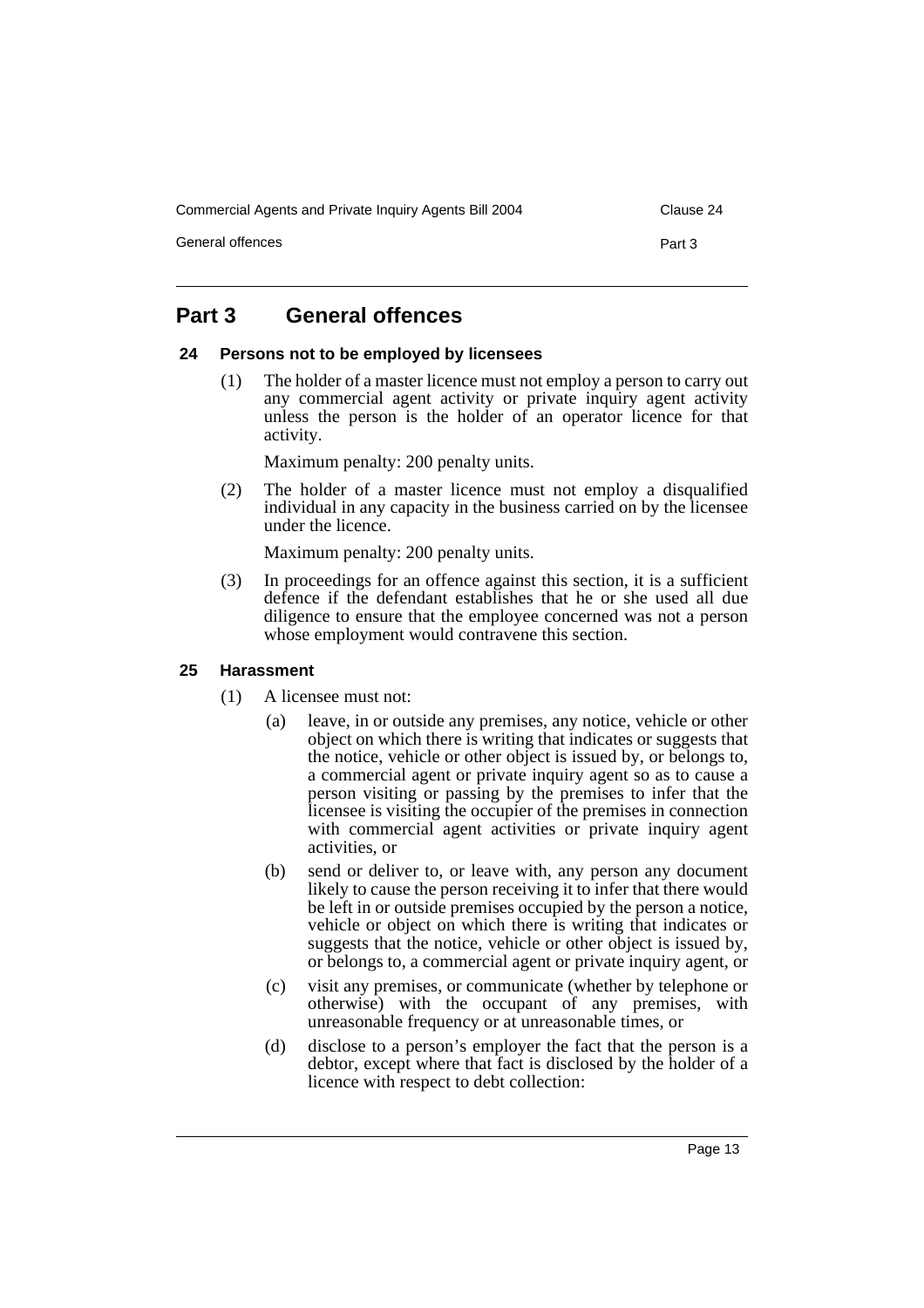#### Part 3 General offences

- (i) with the person's consent, or
- (ii) by or in connection with the execution of legal process for enforcement of a judgment against the person, being process the execution of which directly involves the employer, or
- (e) threaten a person with disclosure, to the person's employer, of the fact that the person is a debtor, except where the threat is made by the holder of a licence with respect to debt collection by or in connection with the execution of legal process referred to in paragraph (d) (ii).

Maximum penalty: 200 penalty units (in the case of a corporation) and 100 penalty units or imprisonment for 6 months, or both (in the case of an individual).

(2) In any proceedings for an offence arising by virtue of a disclosure in contravention of subsection (1) (d), the absence of any consent mentioned in subsection (1) (d) (i) is to be presumed until the court is satisfied to the contrary.

#### **26 Production of licence on demand**

A licensee who is carrying on business under a master licence, or carrying out activities under an operator licence, must produce the licence for inspection on demand made by an authorised inspector or by any person with whom the licensee has dealings when carrying out any commercial agent activity or private inquiry agent activity.

Maximum penalty: 50 penalty units.

#### **27 Obstruction of authorised inspectors**

A person must not obstruct or hinder an authorised inspector in the exercise of the inspector's functions under this Act.

Maximum penalty: 100 penalty units.

#### **28 Penalty notices**

- (1) An authorised inspector may serve a penalty notice on a person if it appears to the inspector that the person has committed an offence against this Act or the regulations, being an offence prescribed by the regulations as a penalty notice offence.
- (2) A penalty notice is a notice to the effect that, if the person served does not wish to have the matter determined by a court, the person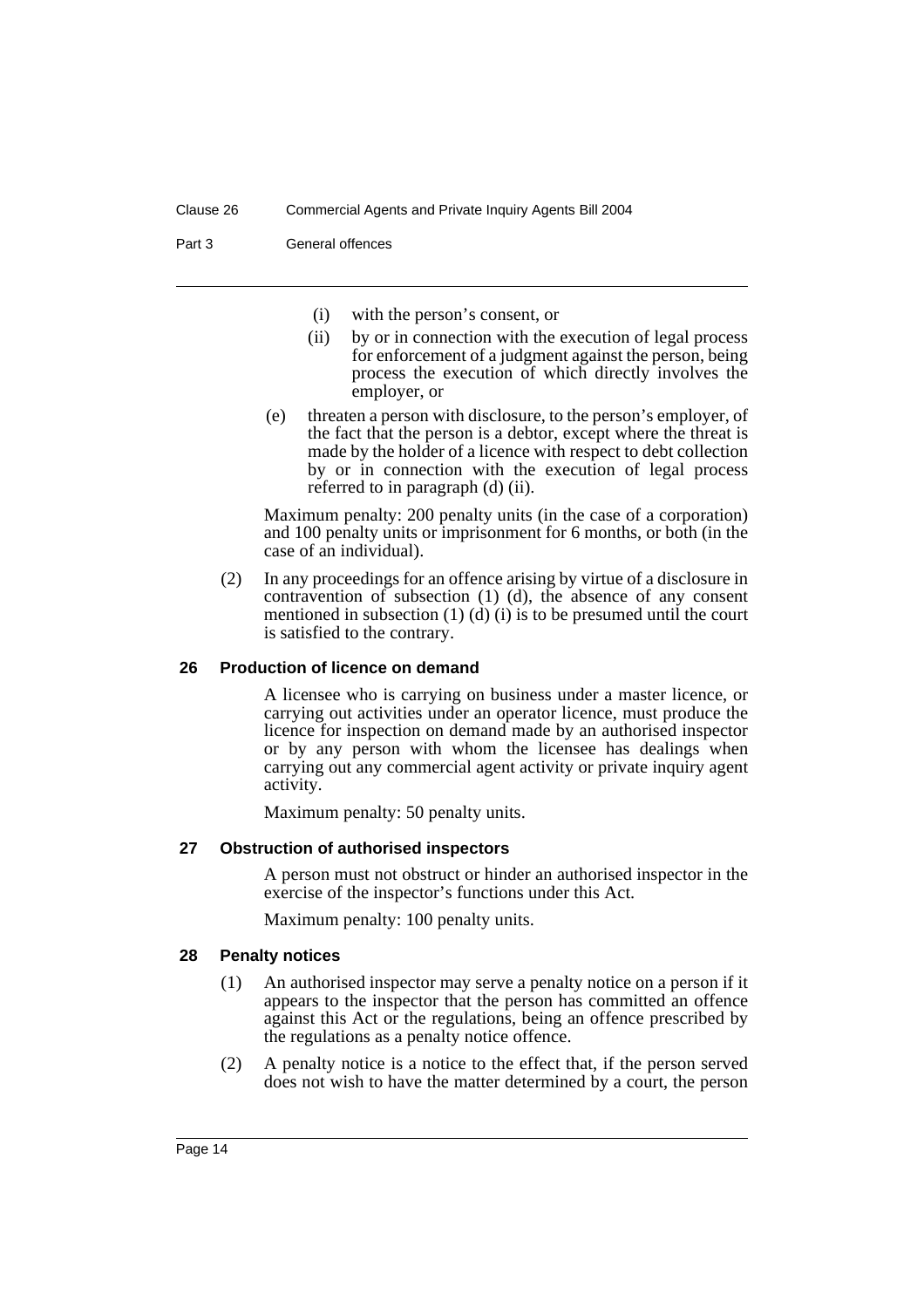| Commercial Agents and Private Inquiry Agents Bill 2004 | Clause 29 |
|--------------------------------------------------------|-----------|
| General offences                                       | Part 3    |

can pay, within the time and to the person specified in the notice, the amount of the penalty prescribed by the regulations for the offence if dealt with under this section.

- (3) A penalty notice may be served personally or by post.
- (4) If the amount of penalty prescribed for an alleged offence is paid under this section, no person is liable to any further proceedings for the alleged offence.
- (5) Payment under this section is not to be regarded as an admission of liability for the purpose of, and does not in any way affect or prejudice, any civil claim, action or proceeding arising out of the same occurrence.
- (6) The regulations may:
	- (a) prescribe an offence for the purposes of this section by specifying the offence or by referring to the provision creating the offence, and
	- (b) prescribe the amount of penalty payable for the offence if dealt with under this section, and
	- (c) prescribe different amounts of penalties for different offences or classes of offences.
- (7) The amount of a penalty prescribed under this section for an offence is not to exceed the maximum amount of penalty that could be imposed for the offence by a court.
- (8) This section does not limit the operation of any other provision of, or made under, this or any other Act relating to proceedings that may be taken in respect of offences.

### **29 Offences by corporations**

- (1) If a corporation contravenes, whether by act or omission, any provision of this Act or the regulations, each person who is a director of the corporation or who is concerned in the management of the corporation is taken to have contravened the same provision if the person knowingly authorised or permitted the contravention.
- (2) A person may be proceeded against and convicted under a provision pursuant to subsection (1) whether or not the corporation has been proceeded against or has been convicted under the provision.
- (3) Nothing in this section affects any liability imposed on a corporation for an offence committed by the corporation under this Act or the regulations.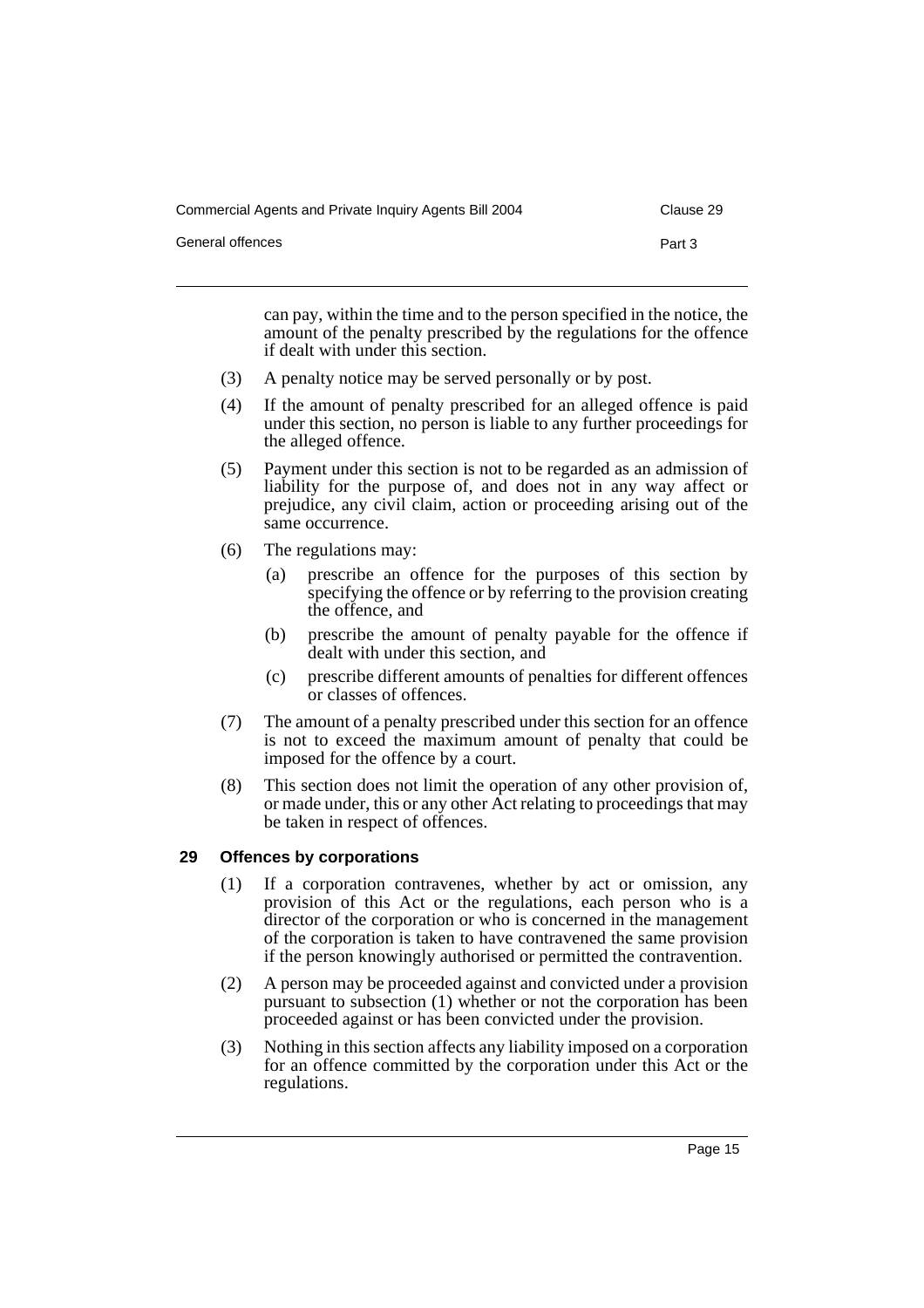Part 4 **Administration** 

### **Part 4 Administration**

### **Division 1 Power to require information and documents**

#### **30 Power to require information and documents**

- (1) The Commissioner may, by notice in writing served on any licensee, require the licensee to do either or both of the following within such time as is specified in the notice:
	- (a) to furnish the Commissioner with such information as the licensee possesses in connection with the licensee's activities under the licence,
	- (b) to produce to the Commissioner such documents as the licensee possesses in connection with the licensee's activities under the licence.
- (2) A licensee must not fail to comply with a requirement under this section.

Maximum penalty: 100 penalty units.

**Note.** The furnishing of false or misleading information and the production of false or misleading documents are offences under Division 3 of Part 5 of the *Crimes Act 1900*.

- (3) A licensee is not excused from furnishing information or producing a document pursuant to a requirement under this section on the ground that to do so may tend to incriminate the licensee, but any information so furnished or document so produced is not admissible in evidence against the licensee in any criminal proceedings other than proceedings for an offence under Division 3 of Part 5 of the *Crimes Act 1900*.
- (4) In this section, a reference to a *licensee* includes a reference to a former licensee.

### **Division 2 Power to enter premises**

#### **31 Power to enter premises**

- (1) An authorised inspector:
	- (a) may enter any premises from which business is carried on under a master licence, other than any part of premises used for residential purposes, and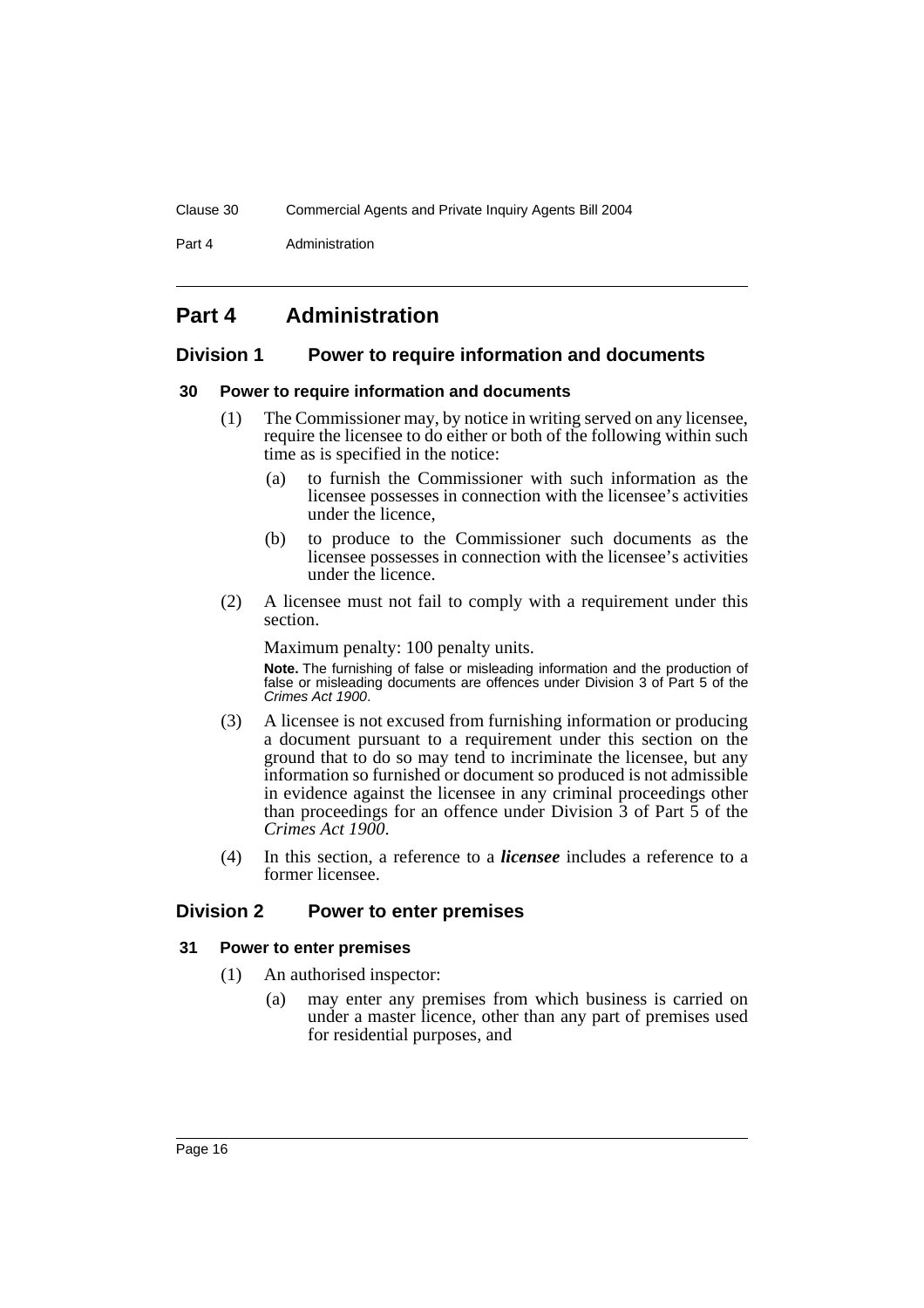Commercial Agents and Private Inquiry Agents Bill 2004 Clause 32

Administration **Part 4** 

(b) may inspect, and take copies of or extracts from, any document that relates to the carrying on of business at or from the premises,

for the purpose of ascertaining whether the provisions of this Act and the regulations are being complied with.

(2) The power of entry conferred by subsection (1) may only be exercised while business is being carried on, or during the hours that business is usually carried on, at or from the premises.

#### **32 Manner in which power of entry to be exercised**

- (1) The powers conferred on an authorised inspector by this Division may not be exercised in relation to any premises unless:
	- (a) the inspector is in possession of a certificate of authority, issued in accordance with the regulations, that evidences his or her authority to exercise those powers, and
	- (b) the occupier of the premises has been given at least 24 hours' notice that those powers are to be exercised.
- (2) Subsection (1) (b) does not apply:
	- (a) if the occupier of the premises consents to those powers being exercised, or
	- (b) if giving notice that those powers are to be exercised would defeat the purpose for which they are to be exercised.
- (3) Reasonable force may be used for the purpose of effecting entry under this Division.

#### **33 Damage to be minimised**

- (1) In exercising the powers conferred by this Division, an authorised inspector must do as little damage as possible.
- (2) The Commissioner must compensate all interested parties for any damage caused by an authorised inspector as a consequence of the exercise of the powers conferred by this Division.
- (3) Subsection (2) does not apply to the extent to which the occupier of the premises has obstructed or hindered the authorised inspector in the exercise of the powers conferred by this Division.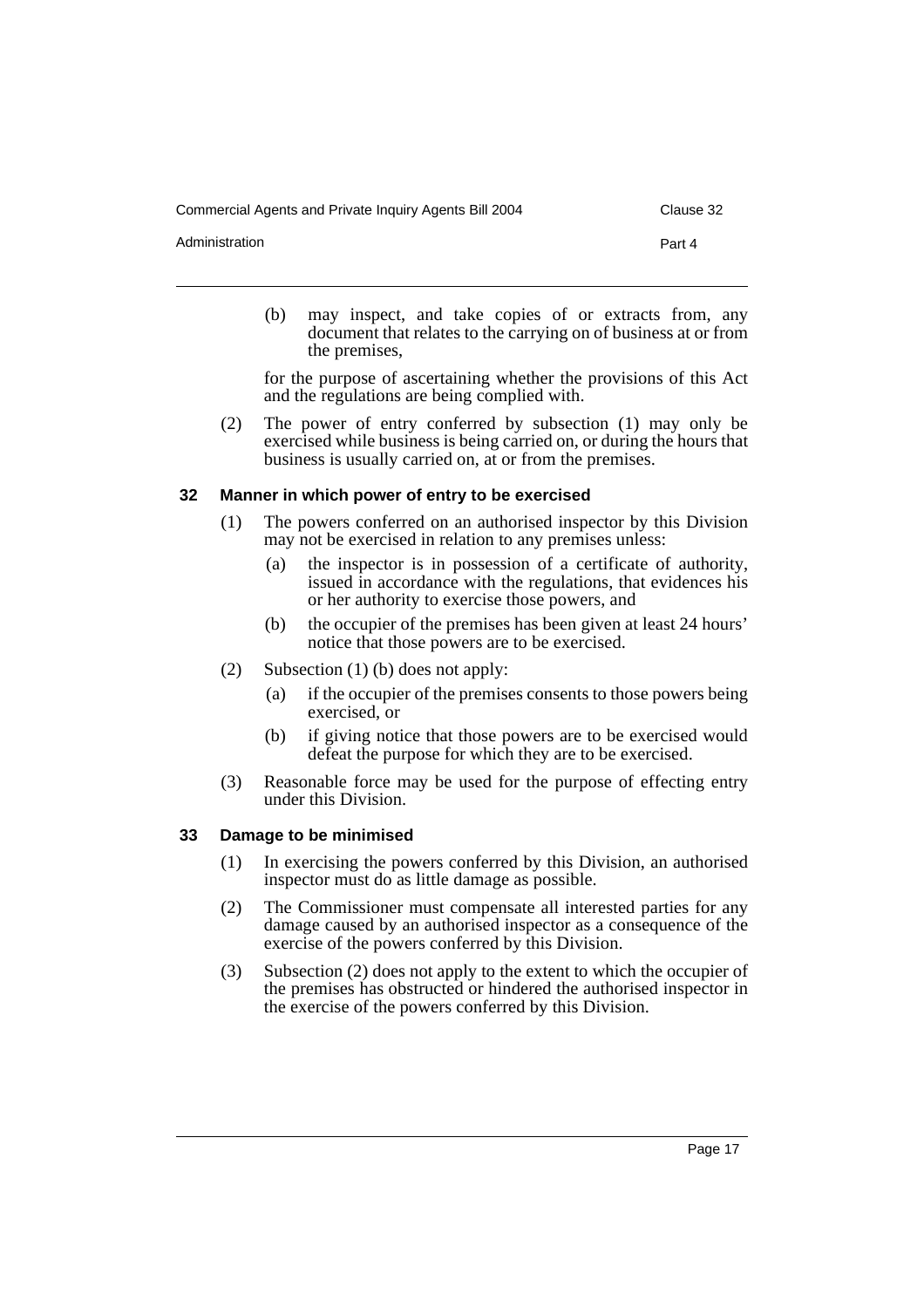Part 4 **Administration** 

#### **34 Search warrants**

- (1) An authorised inspector may apply to an authorised justice for a search warrant if the inspector has reasonable grounds for believing that a provision of this Act or the regulations is being or has been contravened in or on any premises.
- (2) An authorised justice to whom such an application is made may, if satisfied that there are reasonable grounds for doing so, issue a search warrant authorising an authorised inspector named in the warrant:
	- (a) to enter the premises, and
	- (b) to search the premises for evidence of a contravention of this Act or the regulations.
- (3) Part 3 of the *Search Warrants Act 1985* applies to a search warrant issued under this section.
- (4) In this section, *authorised justice* has the same meaning as in the *Search Warrants Act 1985*.

#### **Division 3 General**

#### **35 Authorised inspectors**

- (1) The regulations may prescribe classes of persons from whom authorised inspectors may be appointed under this section.
- (2) The Commissioner may, from a class of persons so prescribed, appoint any person as an authorised inspector.

#### **36 Delegation of functions**

The Commissioner may delegate to any person any of the Commissioner's functions under this Act, other than this power of delegation.

#### **37 Exclusion of personal liability**

Anything done or omitted to be done:

(a) by the Commissioner, or a person acting under the direction of the Commissioner, or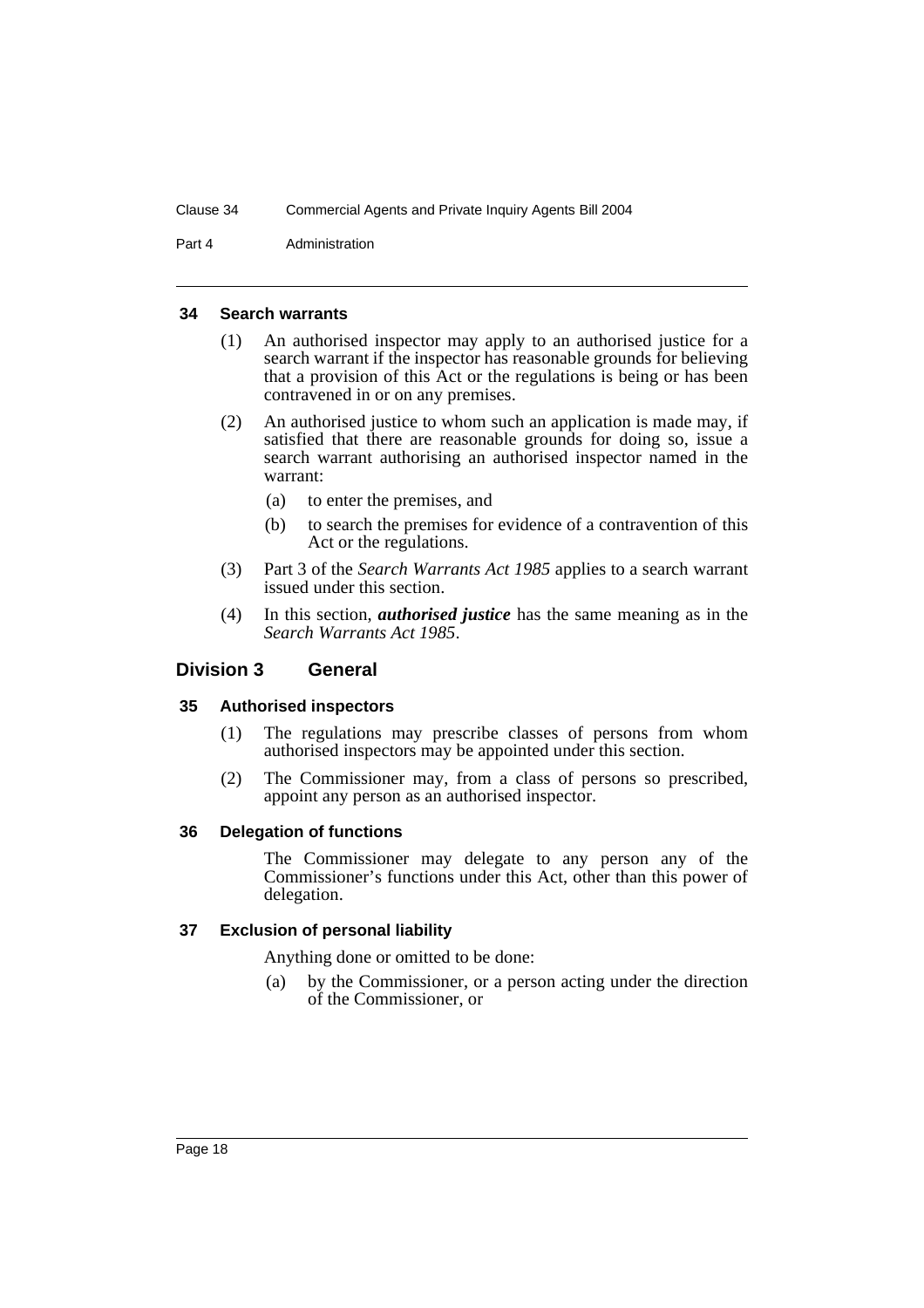Commercial Agents and Private Inquiry Agents Bill 2004 Clause 38

Administration **Part 4** 

(b) by an authorised inspector,

does not subject the Commissioner, person or authorised inspector personally to any action, liability, claim or demand if the thing was done, or omitted to be done, in good faith for the purpose of executing this Act.

#### **38 Service of documents**

- (1) A document that is authorised or required by this Act or the regulations to be served on a person may be served:
	- (a) in the case of an individual:
		- (i) by delivering it to the person personally, or
		- (ii) by sending it by post to the address specified by the person for the giving or service of documents or, if no such address is specified, the residential or business address of the person last known to the person giving or serving the document, or
		- (iii) by sending it by facsimile transmission to the facsimile number of the person, or
	- (b) in the case of a body corporate:
		- (i) by leaving it with a person apparently of or above the age of 16 years at, or by sending it by post to, the head office, a registered office or a principal office of the body corporate or to an address specified by the body corporate for the giving or service of documents, or
		- (ii) by sending it by facsimile transmission to the facsimile number of the body corporate.
- (2) Nothing in this section affects the operation of any provision of a law or of the rules of a court authorising a document to be served on a person in any other manner.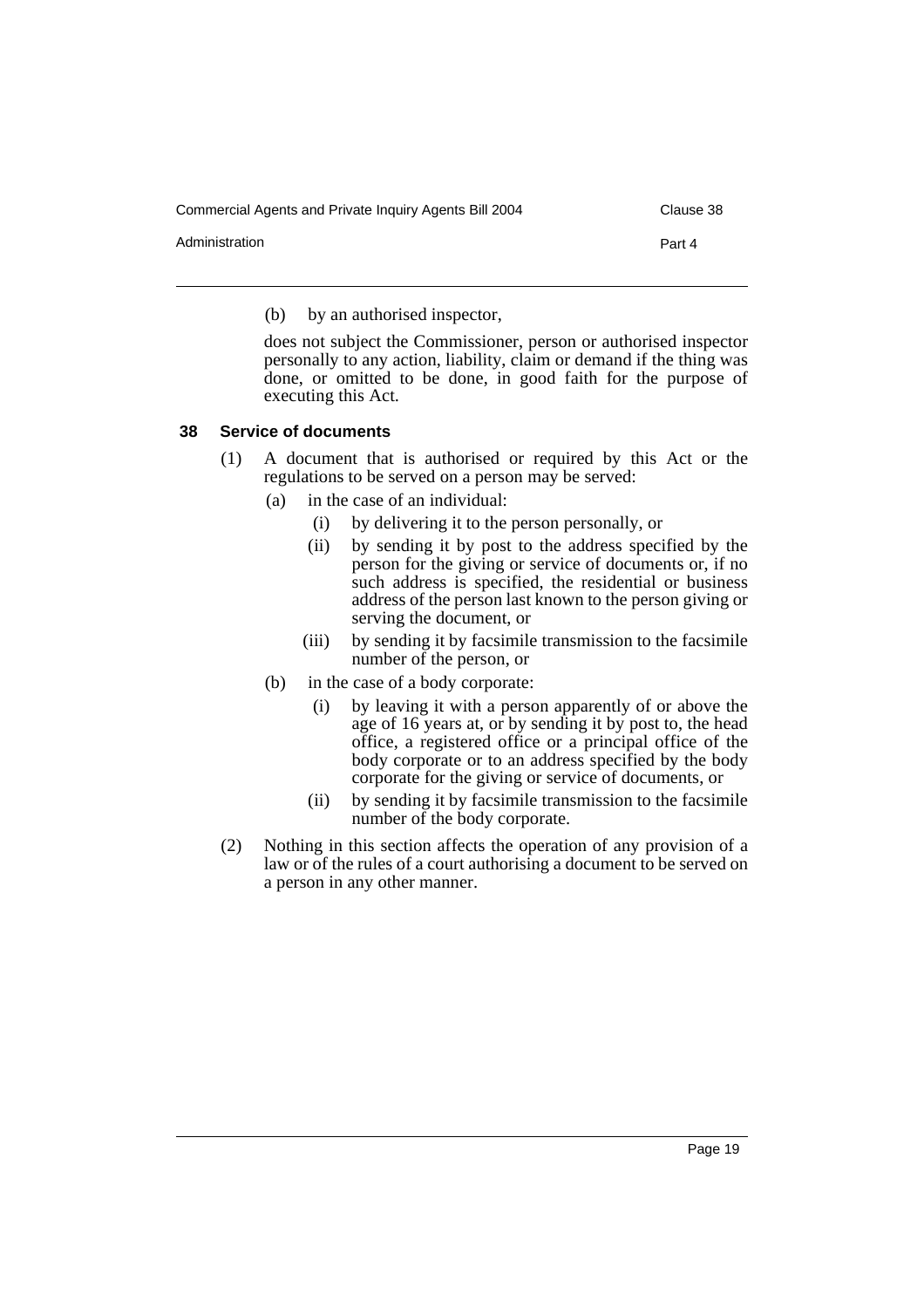Part 5 Miscellaneous

### **Part 5 Miscellaneous**

#### **39 Regulations**

- (1) The Governor may make regulations, not inconsistent with this Act, for or with respect to any matter that by this Act is required or permitted to be prescribed or that is necessary or convenient to be prescribed for carrying out or giving effect to this Act.
- (2) In particular, the regulations may make provision for or with respect to the following:
	- (a) the manner in which holders of master licences are to carry on business in relation to commercial agent activities and private inquiry agent activities,
	- (b) the manner in which holders of operator licences are to carry out commercial agent activities and private inquiry agent activities,
	- (c) the information to be displayed by the holder of a master licence at the premises from which he or she carries on business,
	- (d) the information to be included in correspondence sent by the holder of a master licence in connection with the business he or she carries on under the licence,
	- (e) the records to be kept by licensees for the purposes of this Act.
- (3) A regulation may exempt any person or class of persons from the operation of any specified provision of this Act, either unconditionally or subject to conditions.
- (4) A regulation may create offences punishable by a maximum penalty of 100 penalty units.

### **40 Repeal**

The *Commercial Agents and Private Inquiry Agents Act 1963* is repealed.

#### **41 Amendment of Acts**

Each Act listed in Schedule 3 is amended as set out in that Schedule.

### **42 Savings, transitional and other provisions**

Schedule 4 has effect.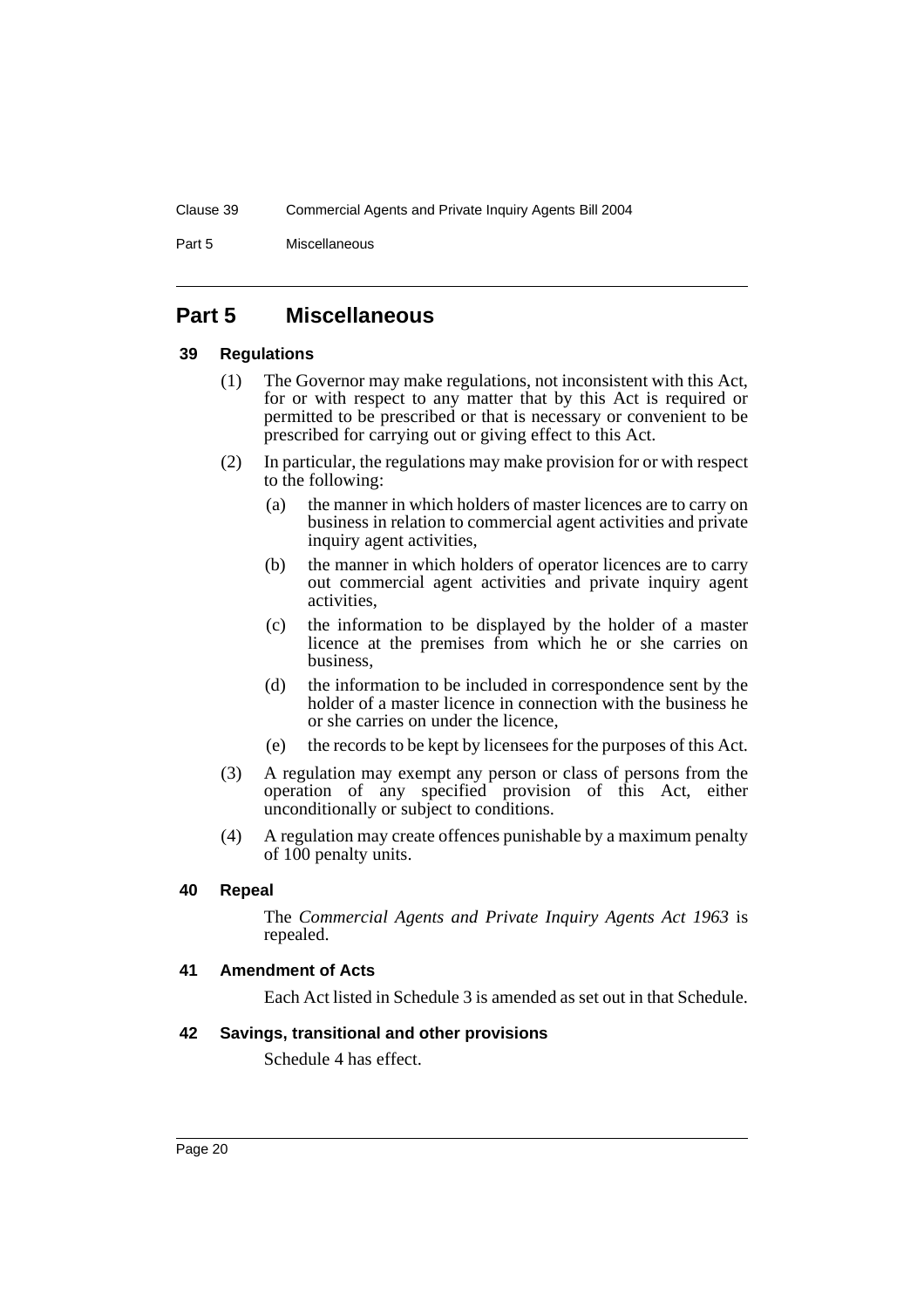| Commercial Agents and Private Inquiry Agents Bill 2004 | Clause 43 |
|--------------------------------------------------------|-----------|
| Miscellaneous                                          | Part 5    |

### **43 Review of Act**

- (1) The Minister is to review this Act to determine whether the policy objectives of the Act remain valid and whether the terms of the Act remain appropriate for securing those objectives.
- (2) The review is to be undertaken as soon as possible after the period of 5 years from the date of assent to this Act.
- (3) A report on the outcome of the review is to be tabled in each House of Parliament within 12 months after the end of the period of 5 years.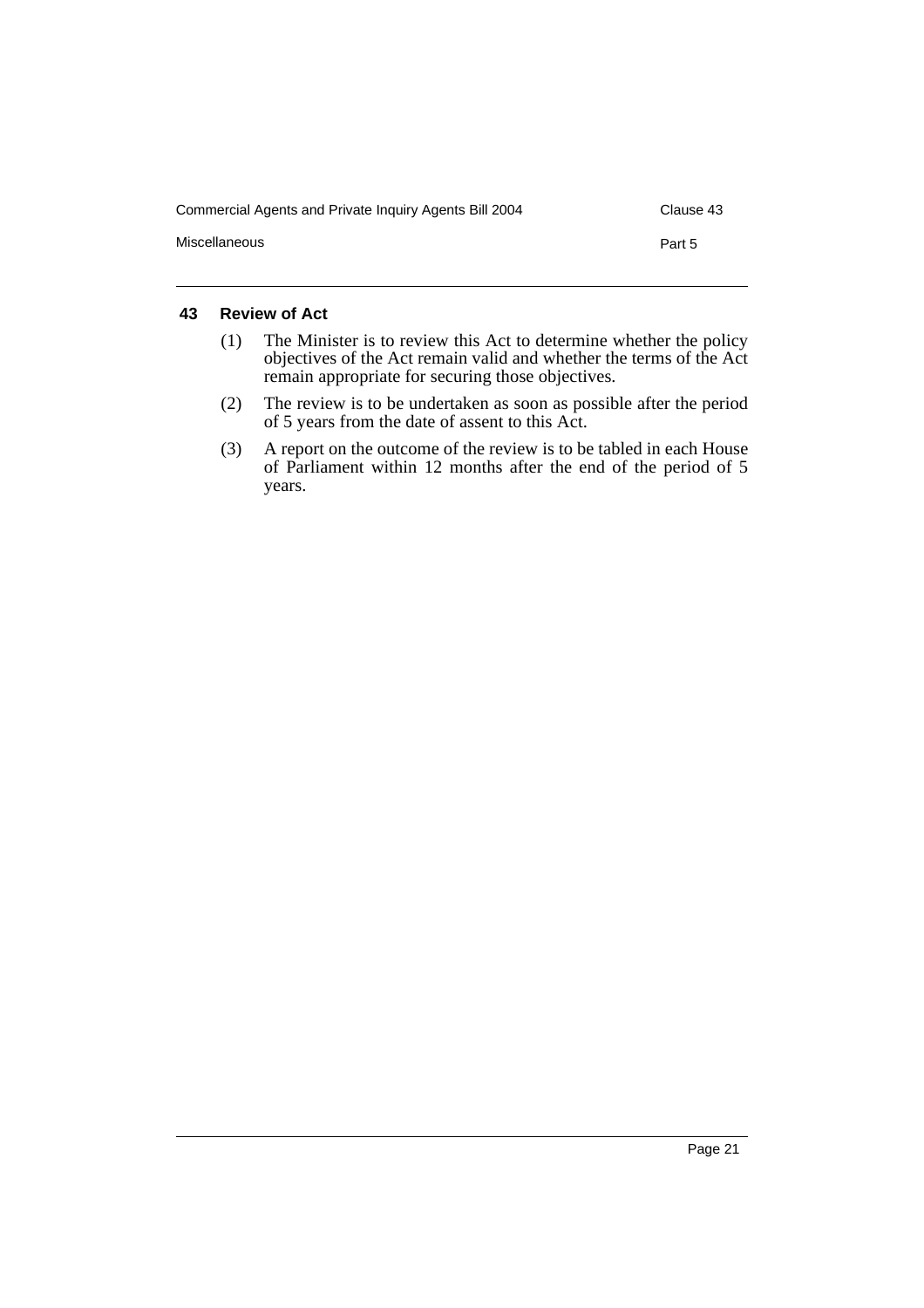Schedule 1 Persons not required to be licensed

### **Schedule 1 Persons not required to be licensed**

(Sections 5 and 11)

Any police officer of New South Wales

Any police officer of the Australian Federal Police

Any police officer of any other State or Territory

Any member of the Australian Defence Force

Any officer or employee of the Public Service of New South Wales, the Commonwealth or of any other State or Territory

Any officer or employee of a public authority of New South Wales, the Commonwealth or of any other State or Territory

Any legal practitioner or legal practitioner's clerk

Any registered company auditor within the meaning of the *Corporations Act 2001* of the Commonwealth

Any insurance company registered under the *Insurance Act 1973* of the Commonwealth, any person carrying on the business of an insurance loss adjuster on behalf of an insurance company so registered and any employee of any such insurance company or of any person carrying on any such business

Any officer or employee of an authorised deposit-taking institution within the meaning of the *Banking Act 1959* of the Commonwealth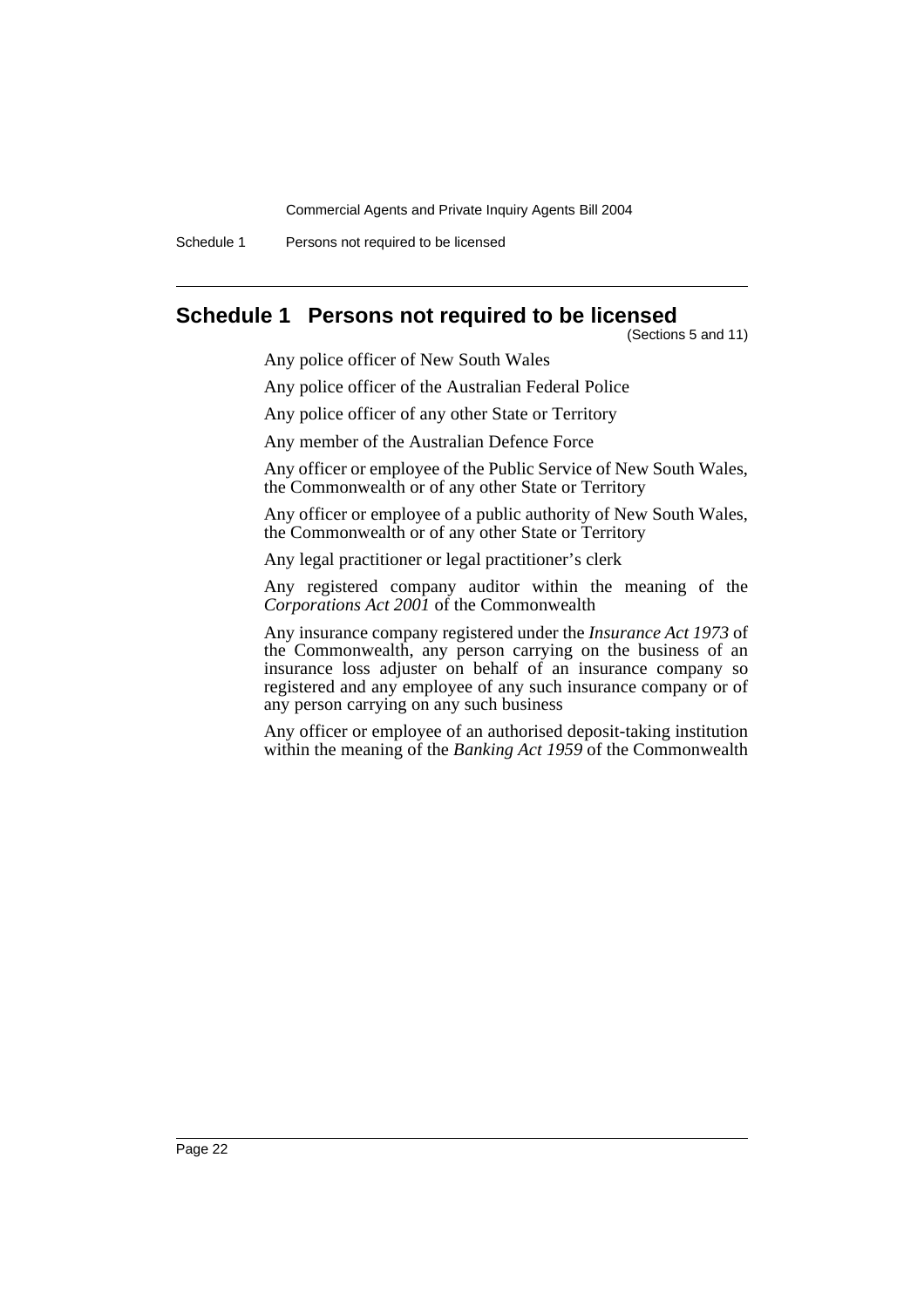Trust accounts, records and receivership in relation to debt collection Schedule 2

## **Schedule 2 Trust accounts, records and receivership in relation to debt collection**

(Section 18)

### **Part 1 Trust accounts**

### **Division 1 Preliminary**

#### **1 Interpretation**

(1) In this Part:

*licensee* means the holder of a master licence for debt collection, and includes a person who has ceased to be a licensee and the personal representative of a licensee who has died.

*trust money* means money received for or on behalf of any person by a licensee, whether personally or through the holder of an operator licence for debt collection employed by the licensee, in connection with the licensee's business as a licensee.

- (2) A reference to money received for or on behalf of a person by a licensee extends:
	- (a) in the application of this Part to a person who has ceased to be a licensee, to money received by that person for or on behalf of any other person in connection with his or her business as a licensee, and
	- (b) in the application of this Part to the personal representative of a licensee who has died, to money received by the licensee or personal representative for or on behalf of a person in connection with the business carried on by the licensee.

### **Division 2 Payment of trust money into trust account**

### **2 Trust money to be paid into trust account**

- (1) Money received for or on behalf of any person by a licensee in connection with the licensee's business as a licensee:
	- (a) is to be held by the licensee or (if the licensee is employed by a corporation) by the corporation, exclusively for that person, and
	- (b) is to be paid to the person or disbursed as the person directs, and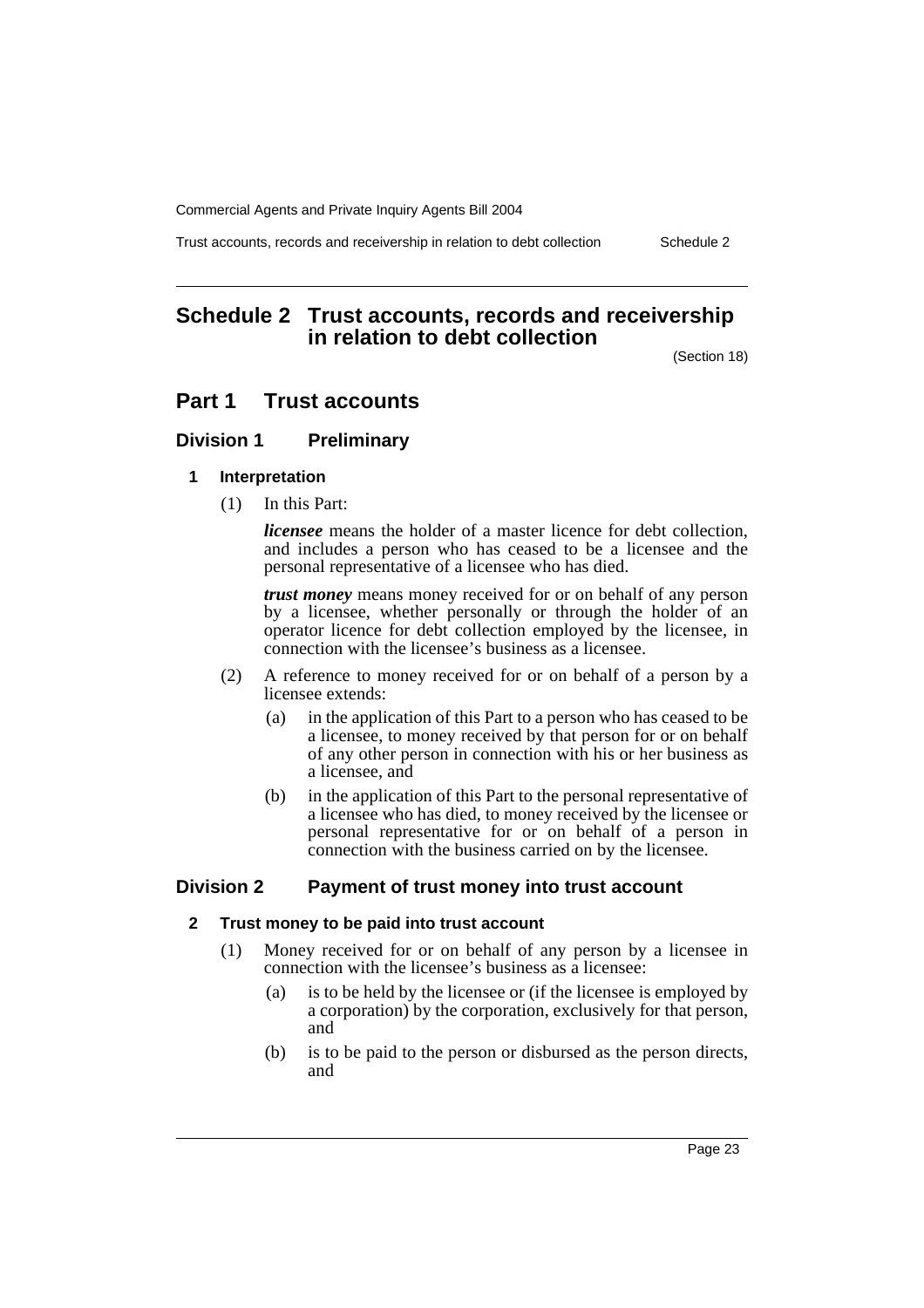Schedule 2 Trust accounts, records and receivership in relation to debt collection

- (c) until so paid or disbursed is to be paid into and retained in a trust account (whether general or separate) at an authorised deposit-taking institution in New South Wales.
- (2) If the licence is held by a corporation, the trust account is to be in the name of the corporation and in any other case is to be in the name of the licensee or of the firm of licensees of which the licensee is a member.
- (3) The words "Trust Account" are to appear in the name of the trust account and in the description of the trust account in the books and records of the licensee and also on all cheques drawn on the trust account.
- (4) When opening a trust account at an authorised deposit-taking institution for the purpose of complying with this clause, the licensee concerned must ensure that the authorised deposit-taking institution is notified in writing that the account is a trust account required by this Act.

Maximum penalty: 100 penalty units.

### **3 Trust money not available to pay licensee's debts**

- (1) Trust money is not available for the payment of the debts of the licensee to any other creditor of the licensee, or liable to be attached or taken in execution under the order or process of any court at the instance of any other creditor of the licensee.
- (2) This clause does not take away or affect any just claim or lien that any licensee may have against or upon trust money.

### **4 Licensee to notify trust account becoming overdrawn**

A licensee must, within 5 days after becoming aware that a trust account of the licensee has become overdrawn, notify the Commissioner in writing of:

- (a) the name and number of the account, and
- (b) the amount by which the account is overdrawn, and
- (c) the reason for the account becoming overdrawn.

Maximum penalty: 100 penalty units.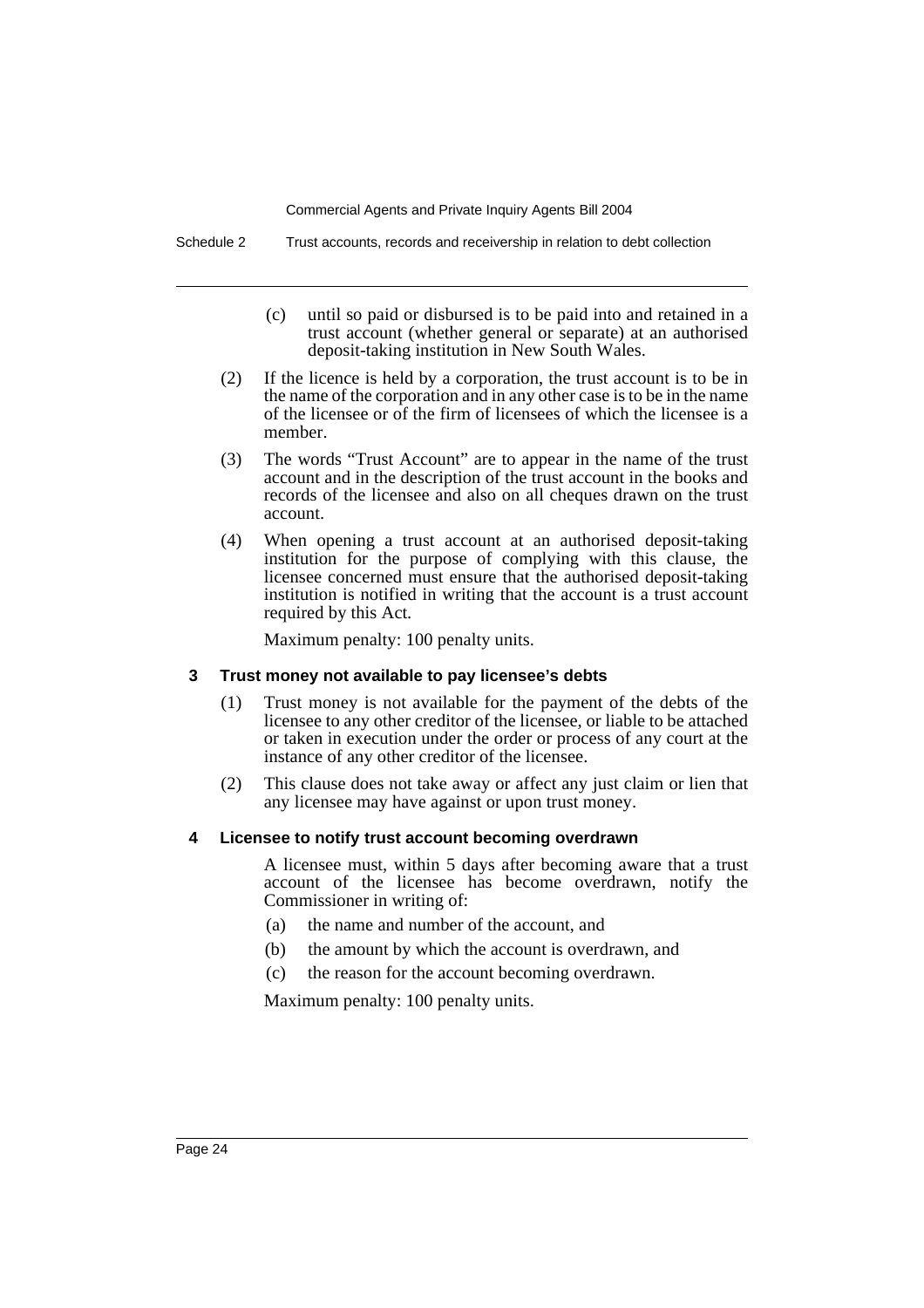Trust accounts, records and receivership in relation to debt collection Schedule 2

#### **Division 3 Responsibilities of authorised deposit-taking institutions**

#### **5 Protection of authorised deposit-taking institutions from liability**

- (1) An authorised deposit-taking institution:
	- (a) does not incur liability, and is not obliged to make inquiries, in relation to any transaction concerning an account of a licensee kept with the institution or with some other financial institution, and
	- (b) is, in relation to any such transaction, taken not to have any knowledge of a right of any person to money credited to such an account,

unless it would incur such a liability, be obliged to make such inquiries or be taken to have that knowledge in relation to an account kept with it in respect of a person absolutely entitled to the money held in that account.

- (2) This clause does not relieve an authorised deposit-taking institution from any liability or obligation that it would have apart from this Act.
- (3) An authorised deposit-taking institution at which a licensee keeps an account for clients' money does not, as regards any liability that the licensee has to the institution (other than a liability relating to that account), have a right to any of the money held in that account, whether by way of set-off, counterclaim, charge or otherwise.

### **Division 4 Unclaimed trust money**

#### **6 Unclaimed trust money held by licensee**

- (1) A licensee who in the month of January in a year holds in a trust account kept by the licensee money that was received by the licensee more than 2 years before that month must furnish to the Commissioner in that month a statement (an *unclaimed money statement*) showing particulars of:
	- (a) the money so held, and
	- (b) each person for whom or on whose behalf the money is held, and
	- (c) the address last known to the licensee of each of those persons.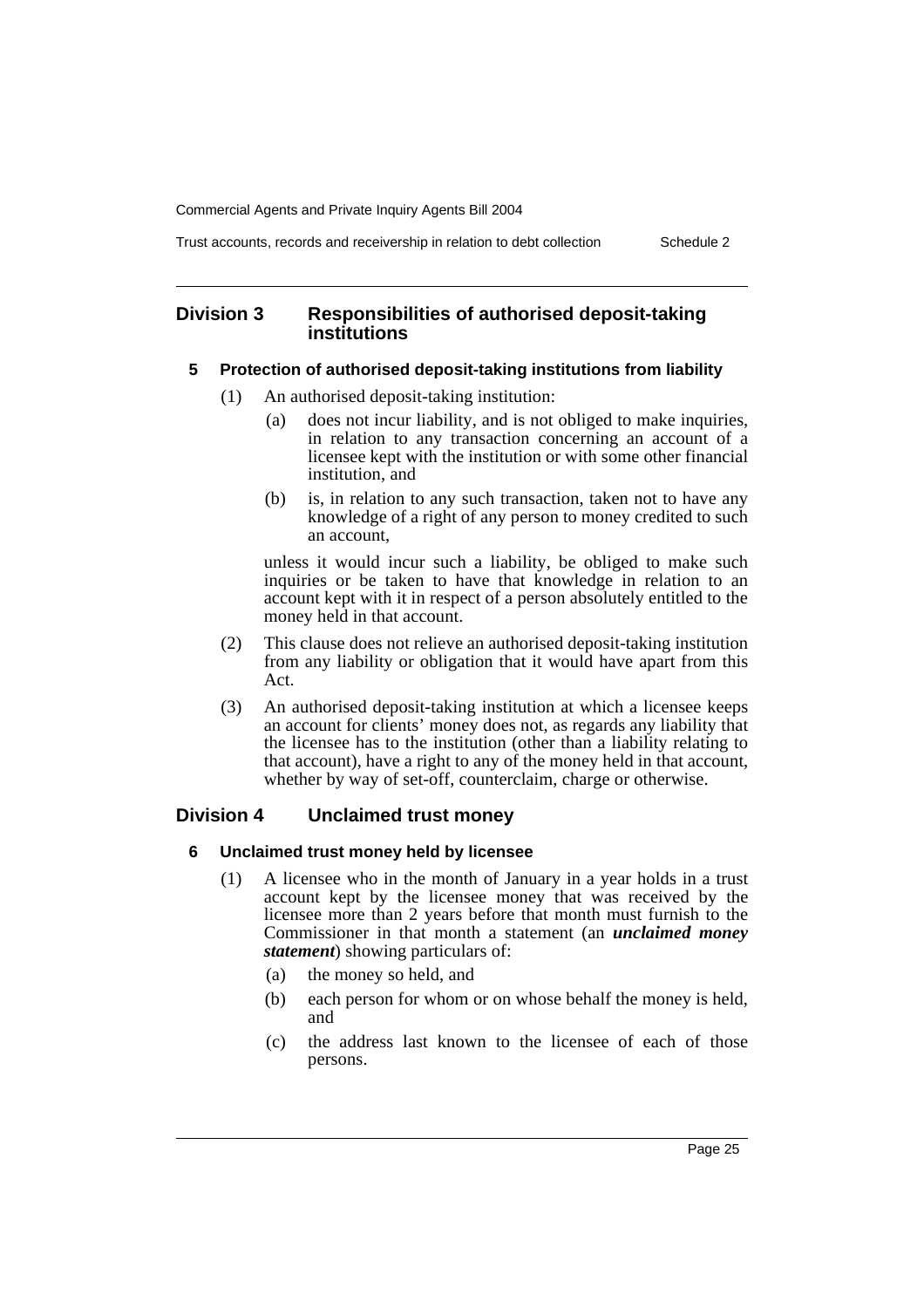Schedule 2 Trust accounts, records and receivership in relation to debt collection

(2) A statement under this clause is to be in the form approved by the Commissioner.

#### **7 Unclaimed trust money held by former licensee or personal representative**

- (1) A former licensee, or the personal representative of a deceased licensee, who holds money in a trust account kept under this Act must furnish to the Commissioner a statement giving particulars of:
	- (a) the money held in the trust account as at the date on which the statement is furnished, and
	- (b) the names of the persons for whom or on whose behalf the money is held, and
	- (c) the address of each of those persons last known to the person furnishing the statement.
- (2) A statement under this clause is to be furnished within 3 months after the date on which the person ceased to be a licensee or became the personal representative of the deceased licensee.
- (3) A statement under this clause is to be in the form approved by the Commissioner.
- (4) The regulations may exempt money or a class of money from the operation of this clause.

#### **8 Disposal of unclaimed money in trust accounts**

- (1) When the Commissioner receives an unclaimed money statement under this Division, the Commissioner is to:
	- (a) send by post to each person for whom or on whose behalf any money referred to in the statement is held a notice (an *individual notice*) in writing addressed to the person at the person's address shown in the statement stating the particulars of the money held for or on behalf of that person, and
	- (b) cause notification to be published in the Gazette (a *Gazette notification*) stating the particulars of the money held for or on behalf of each of those persons.
- (2) Each individual notice and the Gazette notification is to state that, if the money is not paid out of the trust account in which it is held within 3 months after the date of publication of the Gazette notice, the person holding the money will be required to pay it to the Commissioner.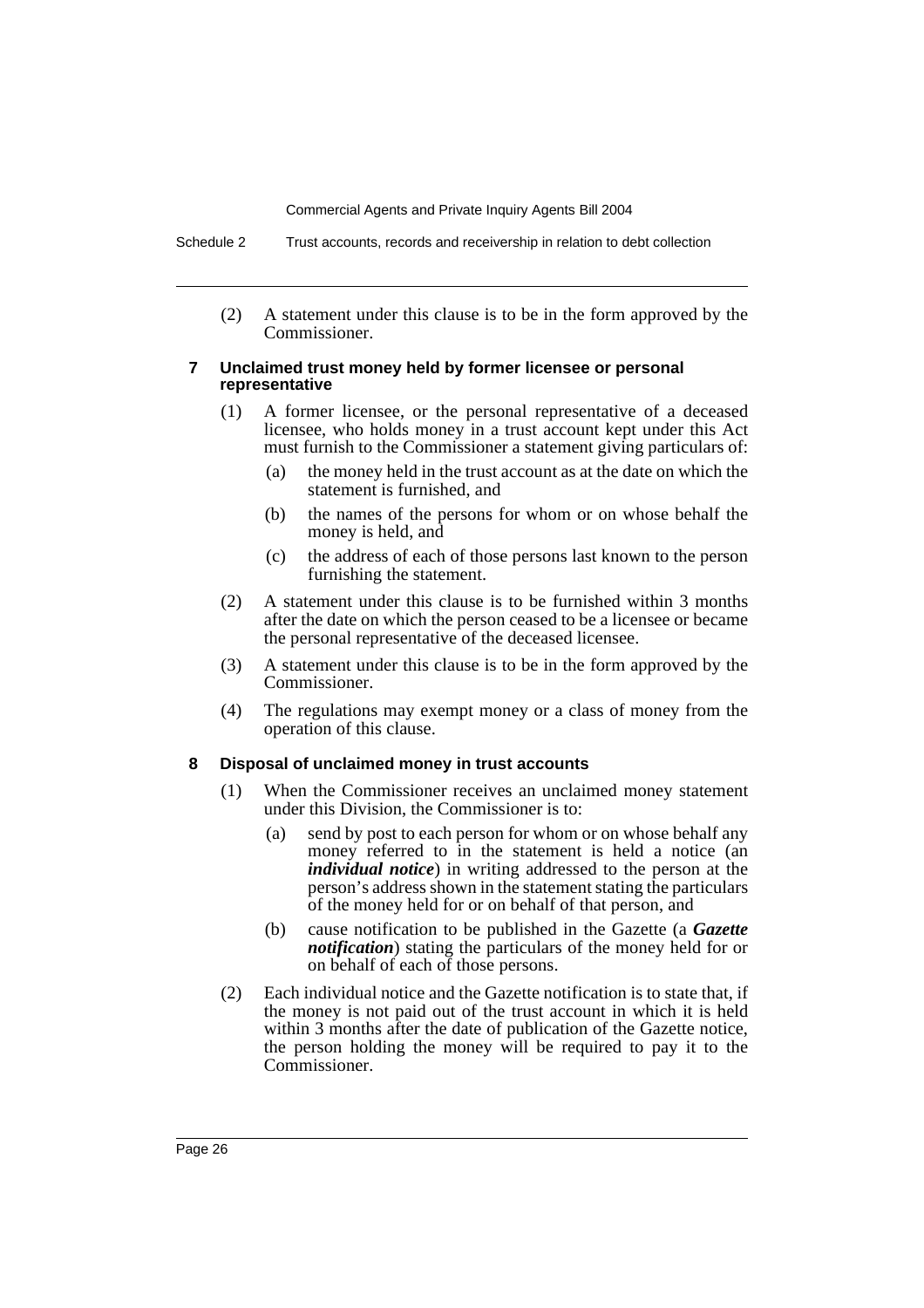Trust accounts, records and receivership in relation to debt collection Schedule 2

- (3) At any time after the expiration of that 3 months the Commissioner may, by a notice in writing served personally or by post on the person by whom the money is held, require that person:
	- (a) to pay to the Commissioner any money referred to in the Gazette notification that has not been previously paid by that person out of the trust account in which it is held, and
	- (b) to furnish to the Commissioner, within such period as may be specified in the notice to the person, a statement showing particulars of any payments made out of the money referred to in the Gazette notification since the unclaimed money statement was made.
- (4) The Commissioner must pay any money received by the Commissioner under this clause into the Consolidated Fund.
- (5) When the Commissioner makes a payment into the Consolidated Fund, the Commissioner is to give the Treasurer a statement containing the following particulars:
	- (a) the name and last known address of each person for whom or on whose behalf the money received by the Commissioner was held,
	- (b) the amount held in respect of each of those persons,
	- (c) the date of gazettal of the Gazette notification in respect of that money,
	- (d) the name and address of each licensee who furnished an unclaimed money statement to the Commissioner in respect of that money.
- (6) A person who fails to comply with the requirements of any notice served on the person under this clause is guilty of an offence.

Maximum penalty: 50 penalty units.

#### **9 Repayment of unclaimed trust money**

The Treasurer must, on application made to the Treasurer by a person entitled to money paid into the Consolidated Fund under this Division, pay the money to the person.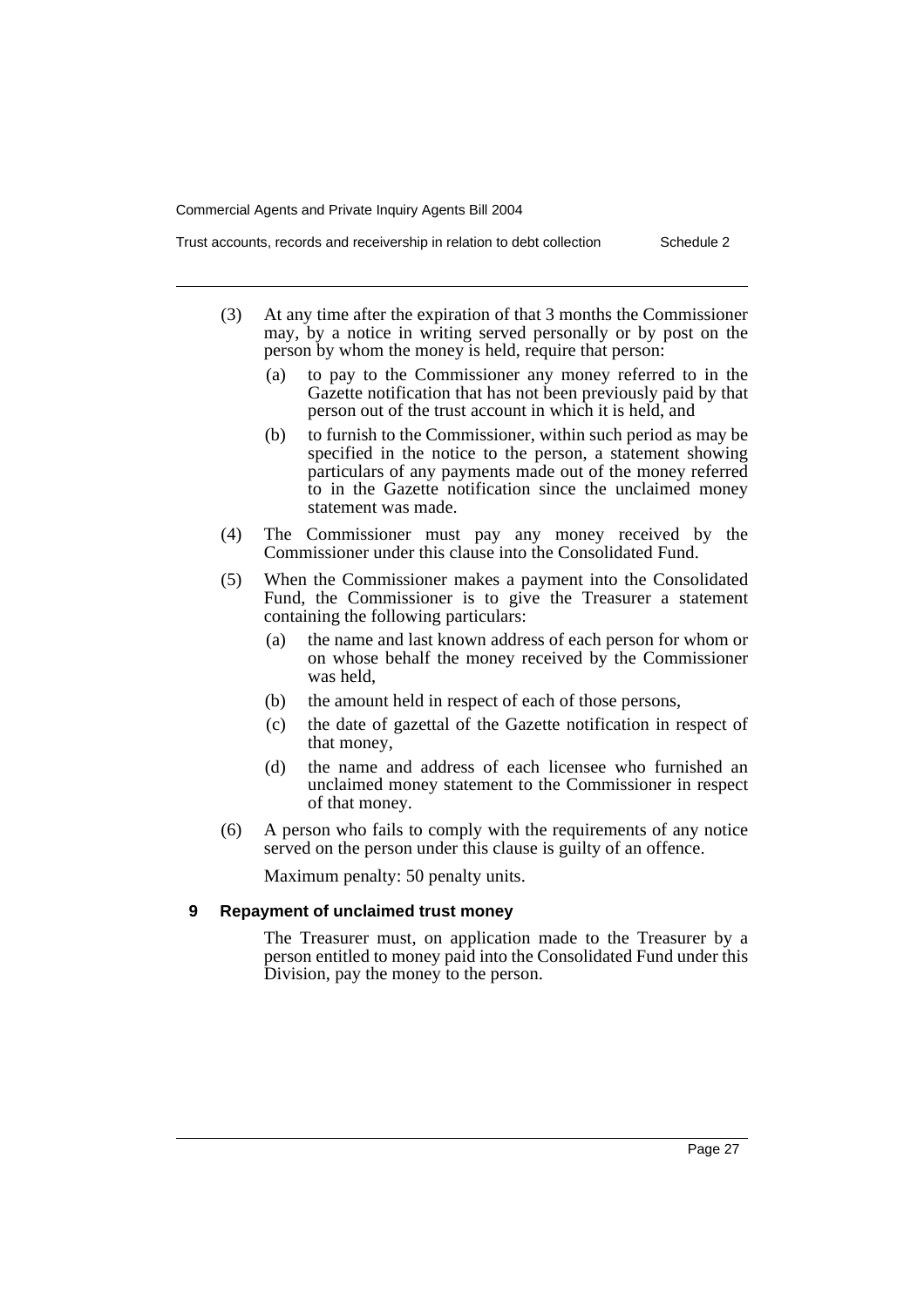Schedule 2 Trust accounts, records and receivership in relation to debt collection

## **Part 2 Records**

### **Division 1 Keeping and inspection of records**

#### **10 Licensee's records**

(1) In this Part:

*licensee* means the holder of a master licence for debt collection, and includes a person who has ceased to be a licensee and the personal representative of a licensee who has died.

#### *licensee's records* means:

- (a) records required to be kept by a licensee by or under this Act that are in the possession, custody or control of the licensee, and
- (b) records and documents in the possession, custody or control of a licensee that relate to any account (whether or not a trust account) kept by the licensee in connection with the licensee's business as a licensee or to any transaction by or with the licensee in connection with the licensee's business as a licensee.
- (2) If records or documents that were licensee's records are in the possession, custody or control of a person as a former licensee, as the personal representative of a deceased licensee, or as a result of the transfer of the business of the licensee or otherwise, those records or documents are still *licensee's records* for the purposes of this Part.
- (3) This Part extends to records in the possession, custody or control of a person even when the records are located outside the State.

#### **11 Licensee to make and keep certain records**

- (1) A licensee must make the following records:
	- (a) a record containing full particulars of all transactions by or with the licensee in connection with his or her business as a licensee,
	- (b) such other records relating to the licensee's business as a licensee as may be required by the regulations.
- (2) A record required by this clause must be kept for at least 3 years after it is made.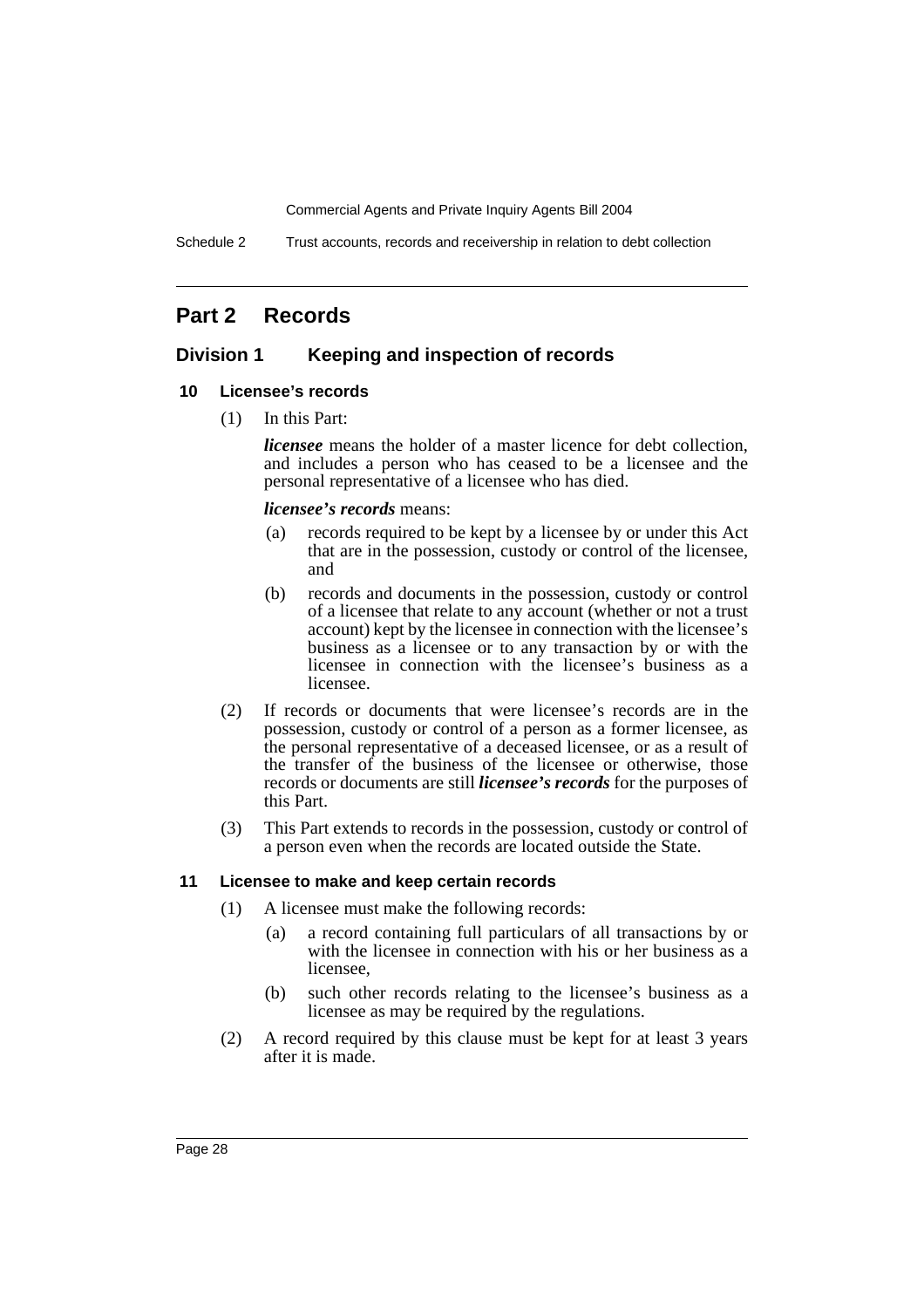- - (3) The record must be kept:
		- (a) by the licensee at the licensee's place of business (while the licensee remains a licensee), or
		- (b) if the licensee ceases to be a licensee, by the former licensee in his or her possession, custody or control unless the former licensee authorises some other person to have possession, custody or control of the record, or
		- (c) by any other person who obtains possession, custody or control of the record whether as a result of being the personal representative of a deceased licensee or by transfer of the business of the licensee or otherwise.
	- (4) The regulations may make provision for the manner and form in which a record required by this clause is to be kept.
	- (5) An entry in a record made under this clause and kept at a licensee's place of business is presumed, unless the contrary is proved, to have been made by or with the authority of the licensee.
	- (6) A person who contravenes a provision of this clause is guilty of an offence.

Maximum penalty: 50 penalty units.

#### **12 Inspection of records of financial institutions**

- (1) An authorised inspector may serve on an authorised deposit-taking institution with which a licensee has deposited any money in any account (whether the licensee's own account or a general or separate trust account) a notice, in a form approved by the Commissioner and signed by the authorised inspector:
	- (a) certifying as to the reason for serving the notice, as provided by this clause, and
	- (b) requiring the authorised deposit-taking institution to produce to the authorised inspector for inspection the records of the institution relating to the account.
- (2) Each of the following is a reason for serving a notice under this clause:
	- (a) the licensee cannot be located,
	- (b) the licensee has left the State,
	- (c) the licensee or any other person required to do so has failed to furnish any authority or order on the institution in accordance with a requirement under this Division,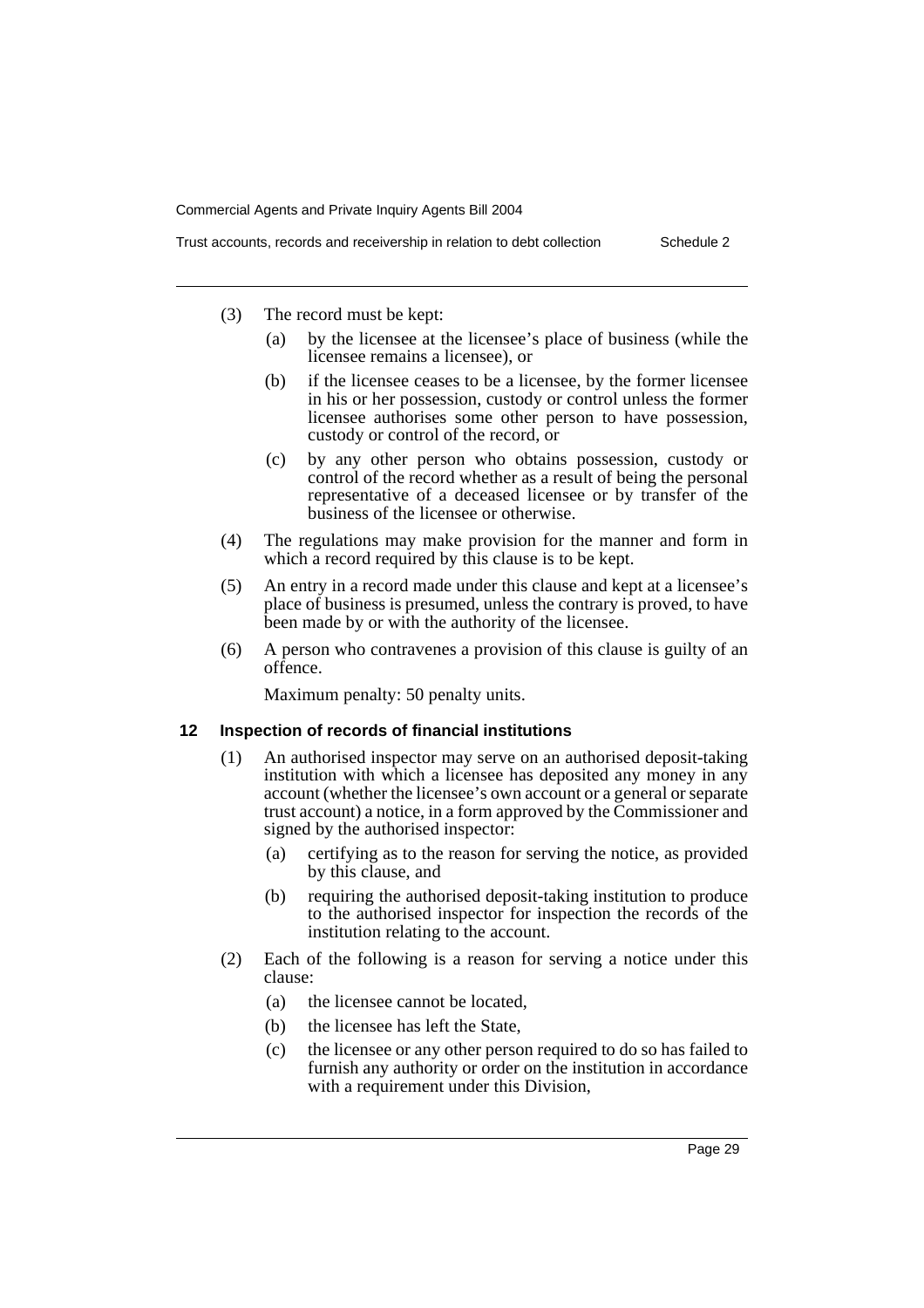- (d) the licensee has ceased to be a licensee,
- (e) the licensee has contravened a provision of Part 1 of this Schedule.
- (3) An authorised inspector may take copies of or extracts from, or make notes from, any records produced to the authorised inspector under this clause and for that purpose may take temporary possession of those records.

#### **13 Power to take possession of records to be used as evidence**

- (1) An authorised inspector to whom any record is produced under this Part may take possession of the record if the authorised inspector considers it necessary to do so for the purpose of obtaining evidence or protecting evidence from destruction.
- (2) If an authorised inspector takes possession of any record under this clause, the record may be retained by the inspector until the completion of any proceedings (including proceedings on appeal) in which the record may be evidence.
- (3) The person from whom the record was taken must be provided, within a reasonable time after the record is taken, with a copy of the record certified by an authorised inspector as a true copy.
- (4) A copy of a record provided under this clause is, as evidence, of equal validity to the record of which it is certified to be a copy.

### **Division 2 Audit of licensee's records**

#### **14 Requirement for audit**

- (1) A person who is a licensee, a former licensee or the personal representative of a deceased licensee must, within 3 months after the end of the audit period applicable to the person:
	- (a) cause the records and documents relating to any money held during that period in a trust account kept by the person in accordance with this Act to be audited by a person qualified to act as an auditor for the purposes of this Division, and
	- (b) lodge the auditor's report on the audit with the Commissioner.
- (2) The Commissioner may in a particular case or class of cases by order in writing extend the period of 3 months under subclause (1).
- (3) The person must retain a copy of the auditor's report on the audit for a period of 3 years after the date on which the report was made.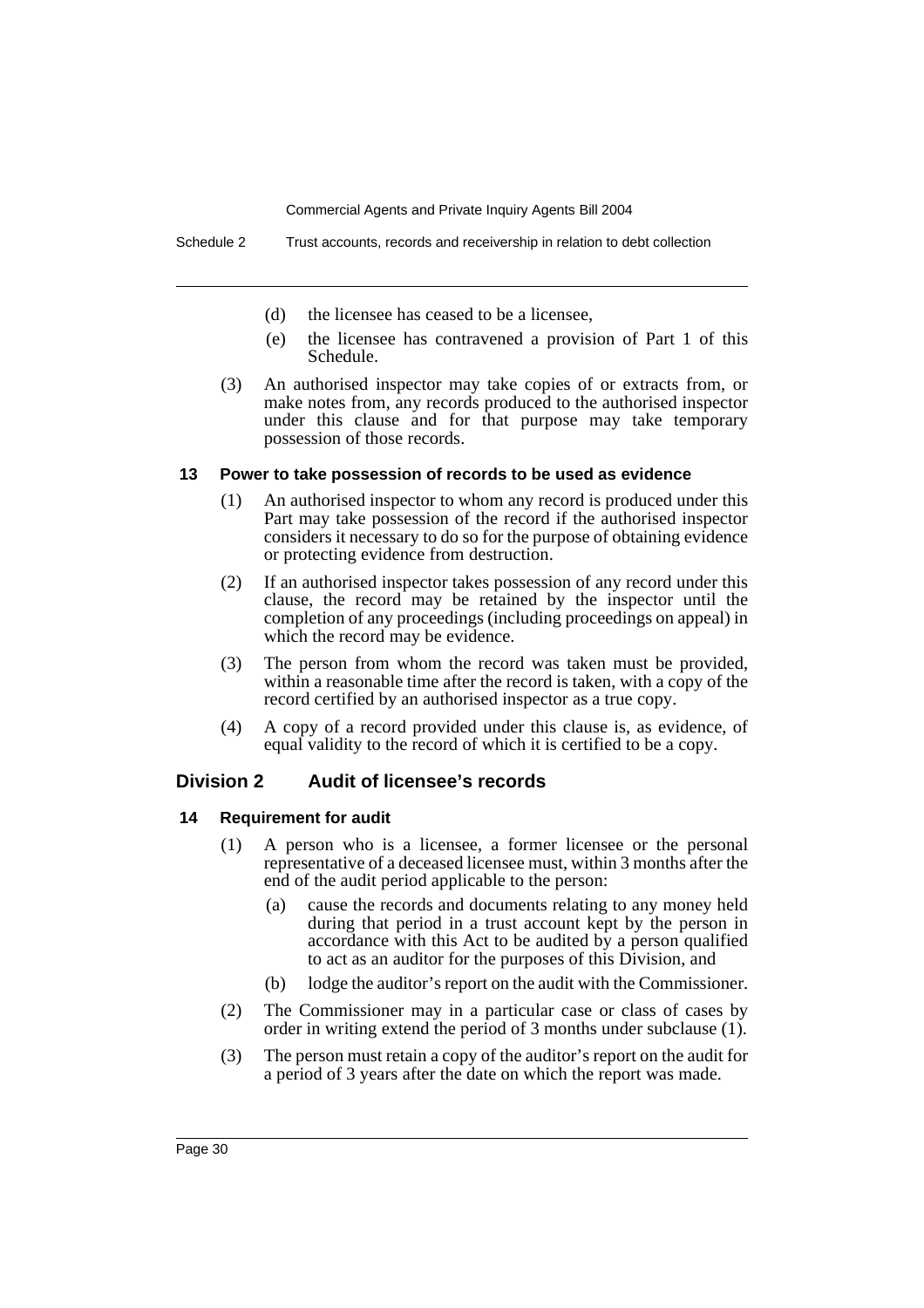- Trust accounts, records and receivership in relation to debt collection Schedule 2
	- (4) The auditor's report is to be in a form approved by the Commissioner and is to be signed by the auditor.

Maximum penalty: 100 penalty units (in the case of a corporation) and 50 penalty units (in the case of an individual).

#### **15 Audit period**

- (1) The audit period applicable to a person is the year ending on 30 June or such other period as the Commissioner may fix in respect of the person under this clause.
- (2) The Commissioner may by order in writing served on a person fix some other period as the audit period applicable to the person.
- (3) Such an order may be made on the application of the person or on the Commissioner's own initiative.
- (4) Such an order may be made with such limitations as to time or circumstances, and subject to such conditions, as the Commissioner considers appropriate.

### **16 Statutory declaration required when no trust money held or received**

A licensee who in the course of the audit period applicable to the licensee neither received nor held any money for or on behalf of any other person must, within the period of 3 months after that day, make and lodge with the Commissioner a statutory declaration to that effect.

Maximum penalty: 100 penalty units.

### **17 Audit obligations of partners**

If the provisions of this Division are complied with by any one of the licensees in a partnership of licensees in relation to the audit of the records and documents of the partnership, each of those partners is taken to have complied with those provisions.

#### **18 Qualifications of auditors**

- (1) A person is qualified to act as an auditor for the purposes of this Division if the person:
	- (a) is a registered company auditor within the meaning of the *Corporations Act 2001* of the Commonwealth, or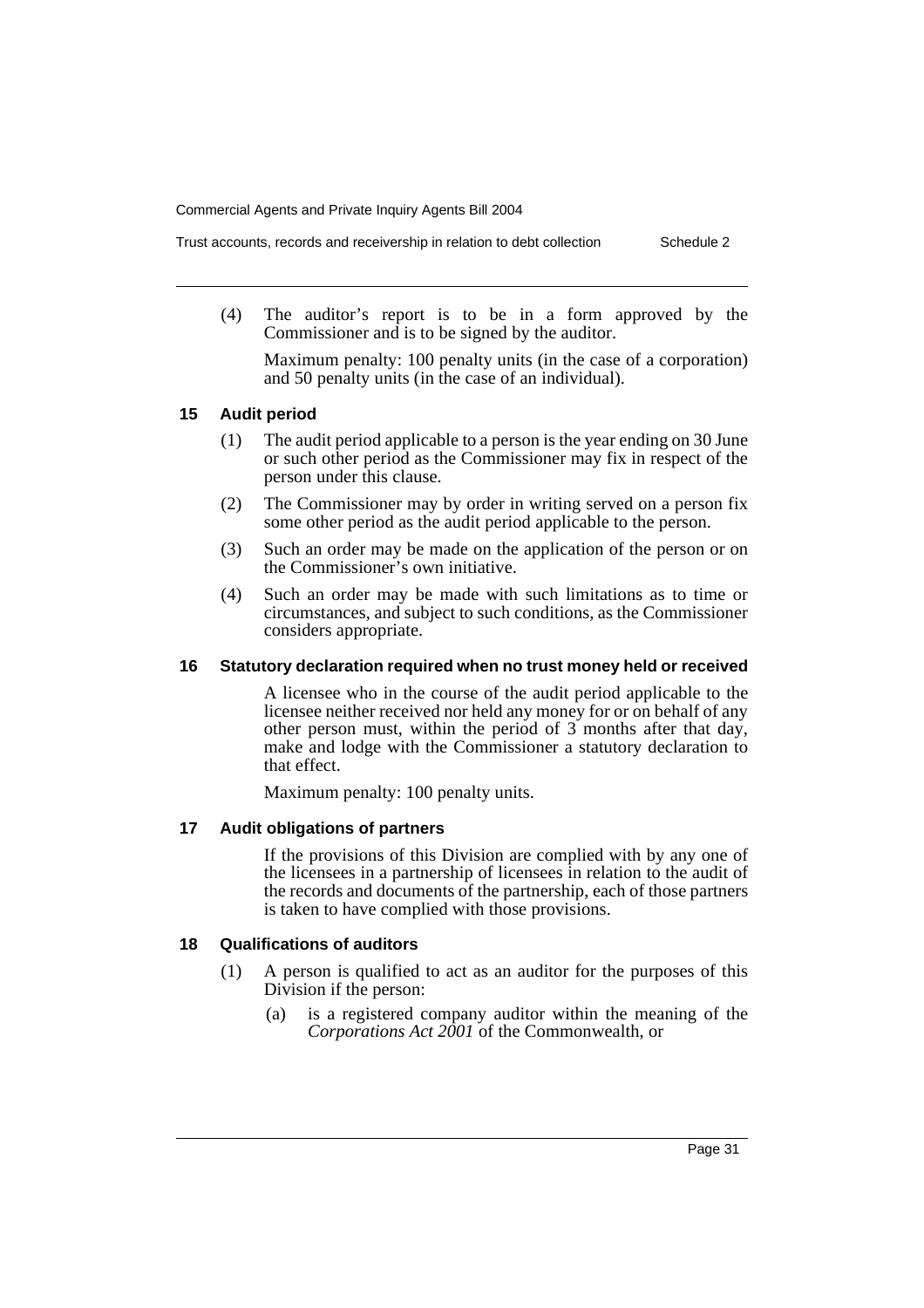Schedule 2 Trust accounts, records and receivership in relation to debt collection

- (b) is a person who has been nominated by the person whose records and documents are to be audited and who has been approved by the Commissioner by order in writing.
- (2) Such a person is not qualified to act as an auditor for the purposes of this Division if the person:
	- (a) is, or has at any time within 2 years before the last day of the period in respect of which the audit is to be made been, an employee or partner of the person whose records or documents are to be audited, or
	- (b) is a licensee, or a shareholder in a corporation that is a licensee and that has not more than 20 shareholders.

#### **19 Duties of auditors**

- (1) If an auditor in the course of making an audit for the purposes of this Division discovers that any breach of this Act or the regulations has been committed, that there is any discrepancy relating to the trust account to which the audit relates or that the records or documents concerned are not kept in such a manner as to enable them to be properly audited, the auditor must:
	- (a) fully set out the facts so discovered by the auditor in the report made by the auditor for the purposes of the audit, and
	- (b) forward a copy of the report to the Commissioner.
- (2) An auditor, or an assistant of an auditor, appointed to make an audit for the purposes of this Division must not communicate any matter which may come to the auditor's knowledge in the course of the audit to any person except:
	- (a) in the course of the auditor's duties as an auditor or assistant of an auditor, or
	- (b) in accordance with this clause.
- (3) An auditor's report under this Division (including under this clause) relating to documents or records of any person, and any statutory declaration lodged with the Commissioner under this Division, are to be made available by the Commissioner for inspection by an auditor appointed to carry out for the purposes of this Division any subsequent audit of the records or documents of that person.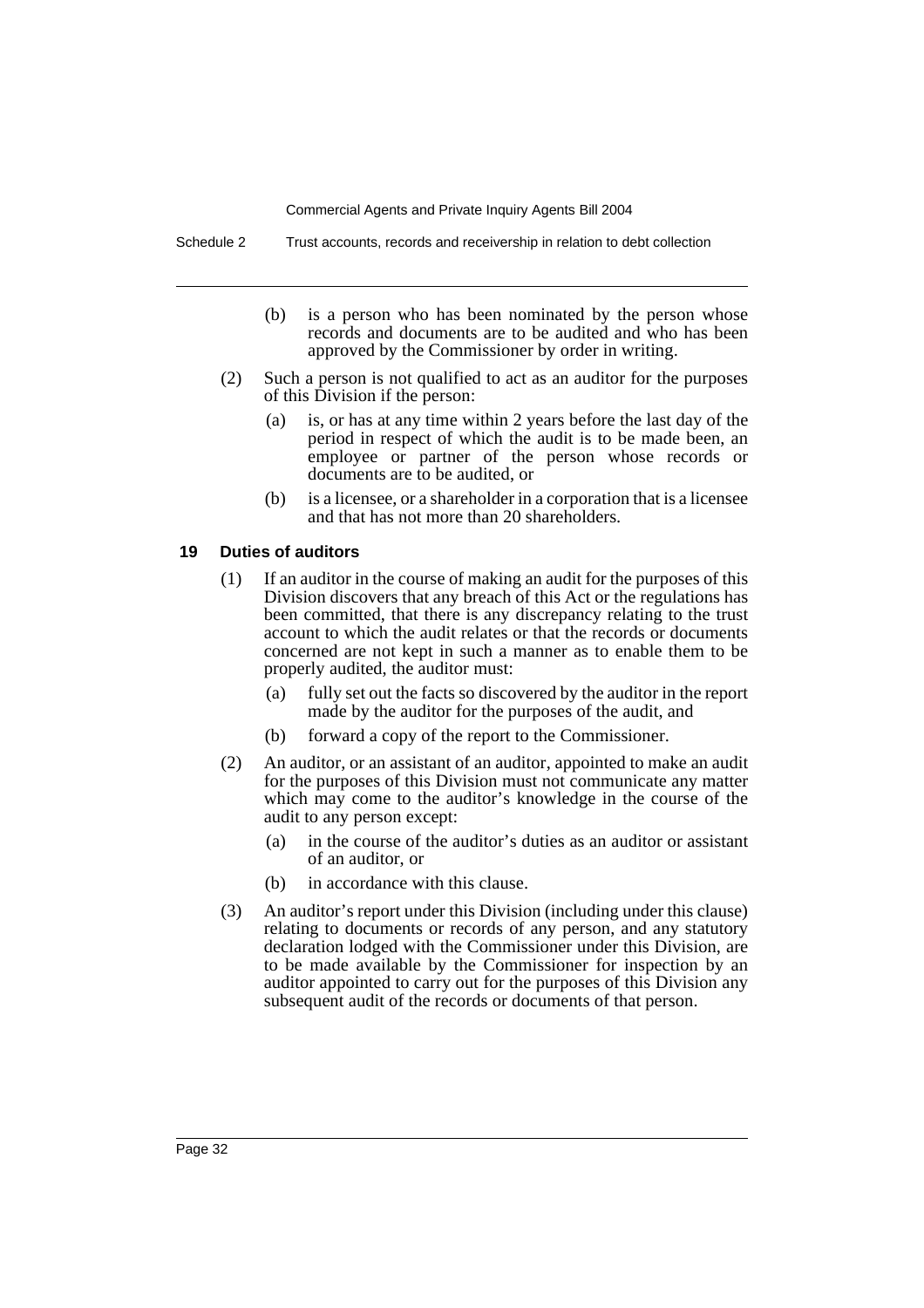Trust accounts, records and receivership in relation to debt collection Schedule 2

### **Division 3 Freezing of accounts**

#### **20 Definitions**

In this Division:

*account* means:

- (a) a trust account in a licensee's name with a financial institution, or
- (b) an account in a licensee's name or in which a licensee has an interest with a financial institution, or
- (c) another account to which trust money is deposited.

*financial institution* includes an authorised deposit-taking institution.

*holder* of an account means the licensee or other person authorised to operate on the account.

*licensee* includes a former licensee and the personal representative of a deceased licensee.

*trust money* means money received for or on behalf of any person by a licensee (whether or not the money is deposited in a trust account required to be kept by a licensee).

#### **21 Commissioner may freeze licensee's accounts in particular cases**

- (1) A direction under this Division may be given when it appears to the Commissioner that any of the following persons has, or may have, stolen, misappropriated or misapplied trust money:
	- (a) a licensee,
	- (b) the person in charge of a licensee's business,
	- (c) an employee of a licensee.
- (2) The Commissioner may by direction in writing direct that:
	- (a) all or part of the amount to the credit of a specified account be paid to the Commissioner, or
	- (b) an amount must not be drawn from a specified account other than with the Commissioner's written approval, or
	- (c) a specified account may be operated only under specified conditions.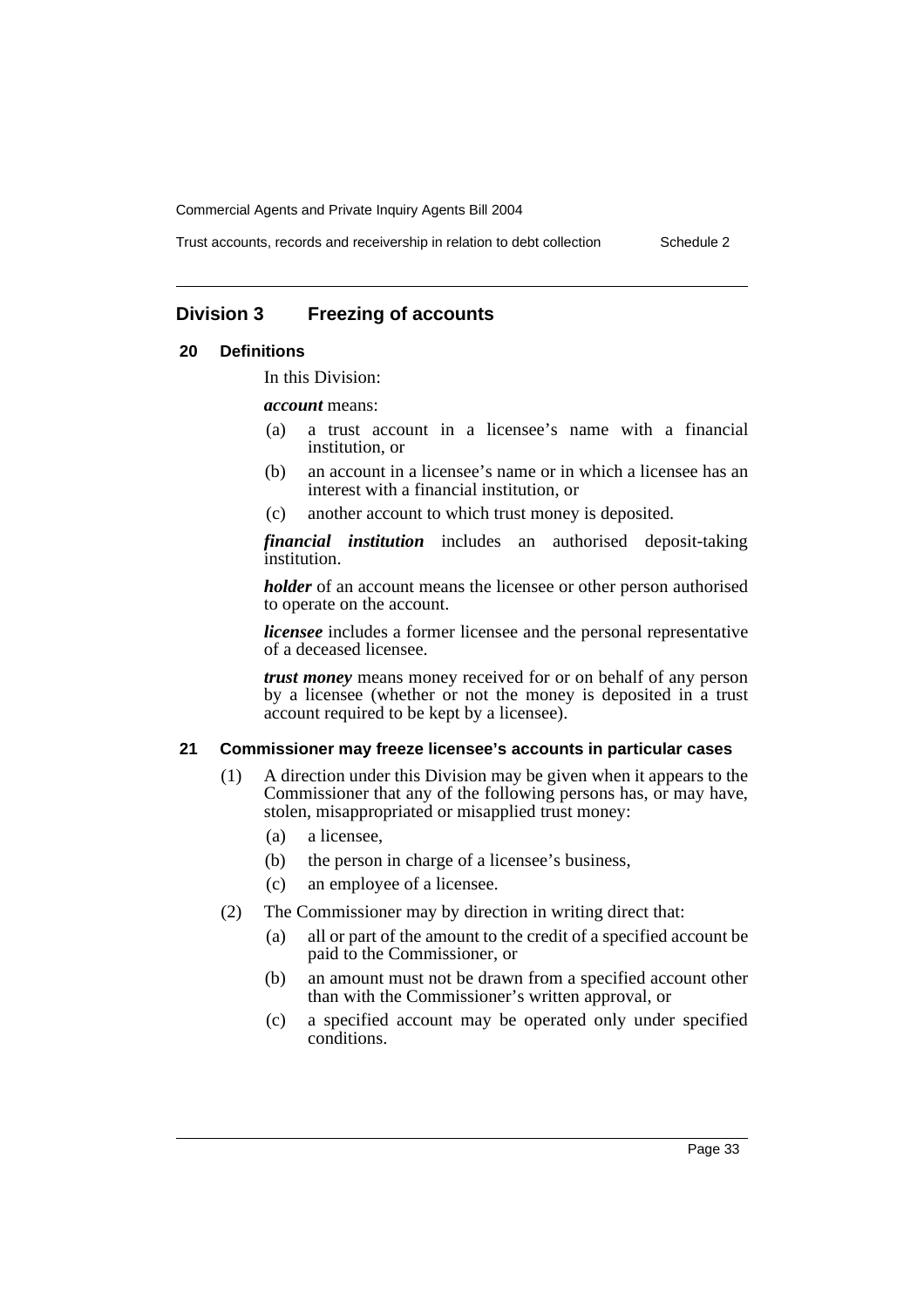Schedule 2 Trust accounts, records and receivership in relation to debt collection

- (3) The direction must be given to each holder of the account and the financial institution at which the account is kept, and must identify the account to which it relates.
- (4) Any amount paid to the Commissioner pursuant to such a direction must be paid into the Consolidated Fund.

#### **22 Financial institution must comply with direction**

- (1) A financial institution to which a direction under this Division is given (whether or not the direction has been given to anyone else) must not, while the direction is in force:
	- (a) pay a cheque or other instrument drawn on the account concerned unless the cheque or instrument is also signed by the Commissioner or a person authorised by the Commissioner for the purposes of this clause, or
	- (b) give effect to another transaction on the account that is not authorised because of the direction.

Maximum penalty: 500 penalty units.

- (2) The signature of the Commissioner or authorised person on a cheque or other instrument is sufficient evidence of the Commissioner's approval to draw an amount from the account to honour the cheque or other instrument.
- (3) A manager or principal officer in charge of an office or branch of the financial institution where an account is kept, or another officer of the financial institution, must not knowingly permit a contravention of this clause by the financial institution.

Maximum penalty: 100 penalty units or imprisonment for 12 months, or both.

(4) A person to whom a direction is given does not incur a civil liability to another person by reason only of complying with the direction.

#### **23 Account not to be operated unless Commissioner allows**

After a direction under this Division has been given to the holder of an account, the holder must not (while the direction remains in force) sign a cheque or other instrument drawn on the account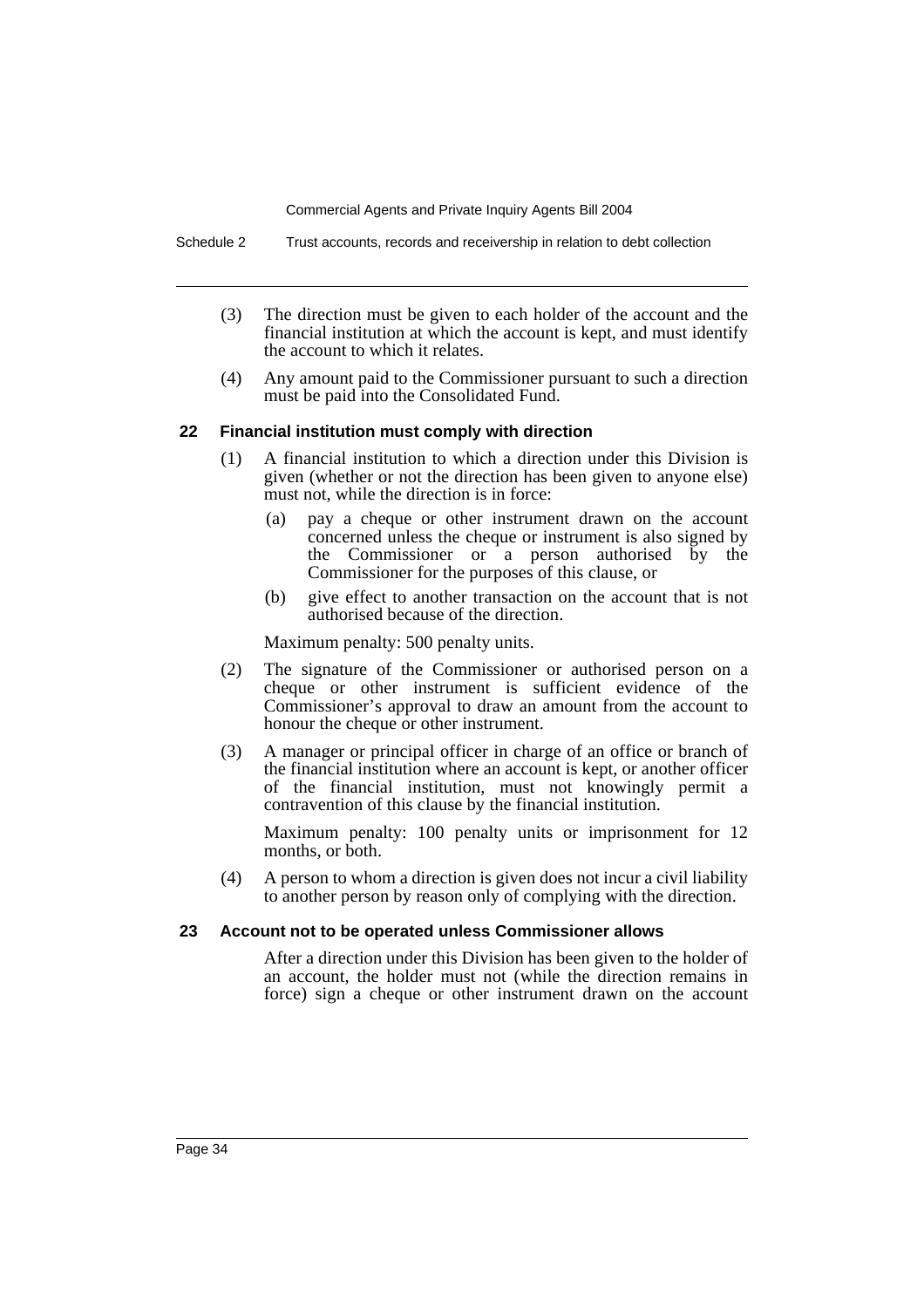Trust accounts, records and receivership in relation to debt collection Schedule 2

unless the cheque or other instrument has first been signed by the Commissioner or a person authorised by the Commissioner to sign the cheque or instrument.

Maximum penalty: 100 penalty units or imprisonment for 12 months, or both.

#### **24 Commissioner may operate account**

- (1) The Commissioner or a person authorised in writing by the Commissioner (an *authorised person*) may operate on an account that is the subject of a direction under this Division if the holder of the account refuses to operate the account.
- (2) A statutory declaration made by the Commissioner or authorised person to the effect that the account holder is refusing to operate on the account is sufficient evidence to the licensee's financial institution of that fact.

#### **25 Withdrawal of direction**

- (1) A direction remains in force until it is withdrawn.
- (2) The Commissioner may withdraw a direction under this Division at any time.
- (3) When a direction is withdrawn, the Commissioner is to give all persons who were given the direction a notice that the direction has been withdrawn. Failure to give notice does not affect the withdrawal of the direction.

### **Part 3 Receivership**

#### **26 Definitions**

In this Part:

*associate*, in relation to a licensee, has the meaning given to it by clause 27.

*failure to account* has the meaning given to it by clause 28.

*licensee* includes:

- (a) a firm of licensees, and
- (b) a former licensee, and
- (c) in relation to anything done or omitted by a licensee—a deceased licensee and a deceased former licensee, and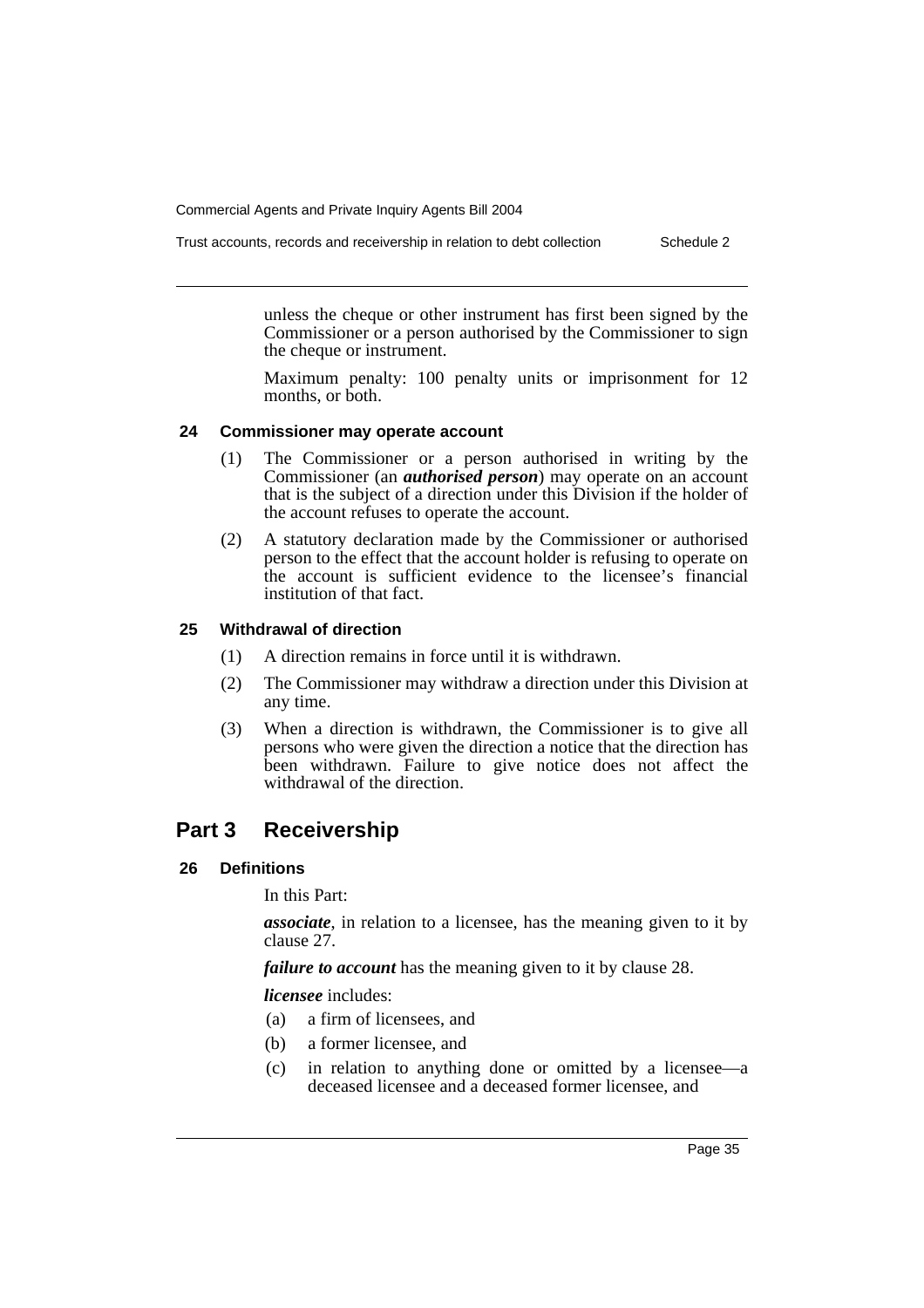Schedule 2 Trust accounts, records and receivership in relation to debt collection

(d) except in relation to anything done or omitted by a licensee the personal representative of a deceased licensee or a deceased former licensee.

*property*, in relation to a licensee, means:

- (a) money or other property received by the licensee on behalf of another person in the conduct of the licensee's business, or
- (b) interest, dividends, income, profits or other property derived from or acquired with money or other property referred to in paragraph  $(a)$ , or
- (c) documents and records of any description relating to anything referred to in paragraph (a) or (b) or to the licensee's business, or
- (d) any means by which any records referred to in paragraph (c) that are not written may be reproduced in writing,

and, in relation to a licensee whose business is under management, includes any property of the business.

*receivable property* means property of a licensee or an associate of a licensee that is the subject of an order appointing a receiver, and includes property that, but for its having being taken, paid or transferred unlawfully or in breach of trust, would be receivable property.

*receiver* means a receiver appointed by the Supreme Court under this Part.

*relevant associate* means a licensee's associate of whose property a receiver has been appointed under this Part.

*relevant licensee* means a licensee of whose property a receiver has been appointed.

#### **27 Associates of a licensee**

- (1) In this Part, a reference to a licensee's associate is a reference to:
	- (a) a partner of the licensee, or
	- (b) an employee or agent of the licensee, or
	- (c) a corporation, or a member of a corporation, partnership, syndicate or joint venture, in which the licensee or a person referred to in paragraph (a), (b) or (d) has a beneficial interest, or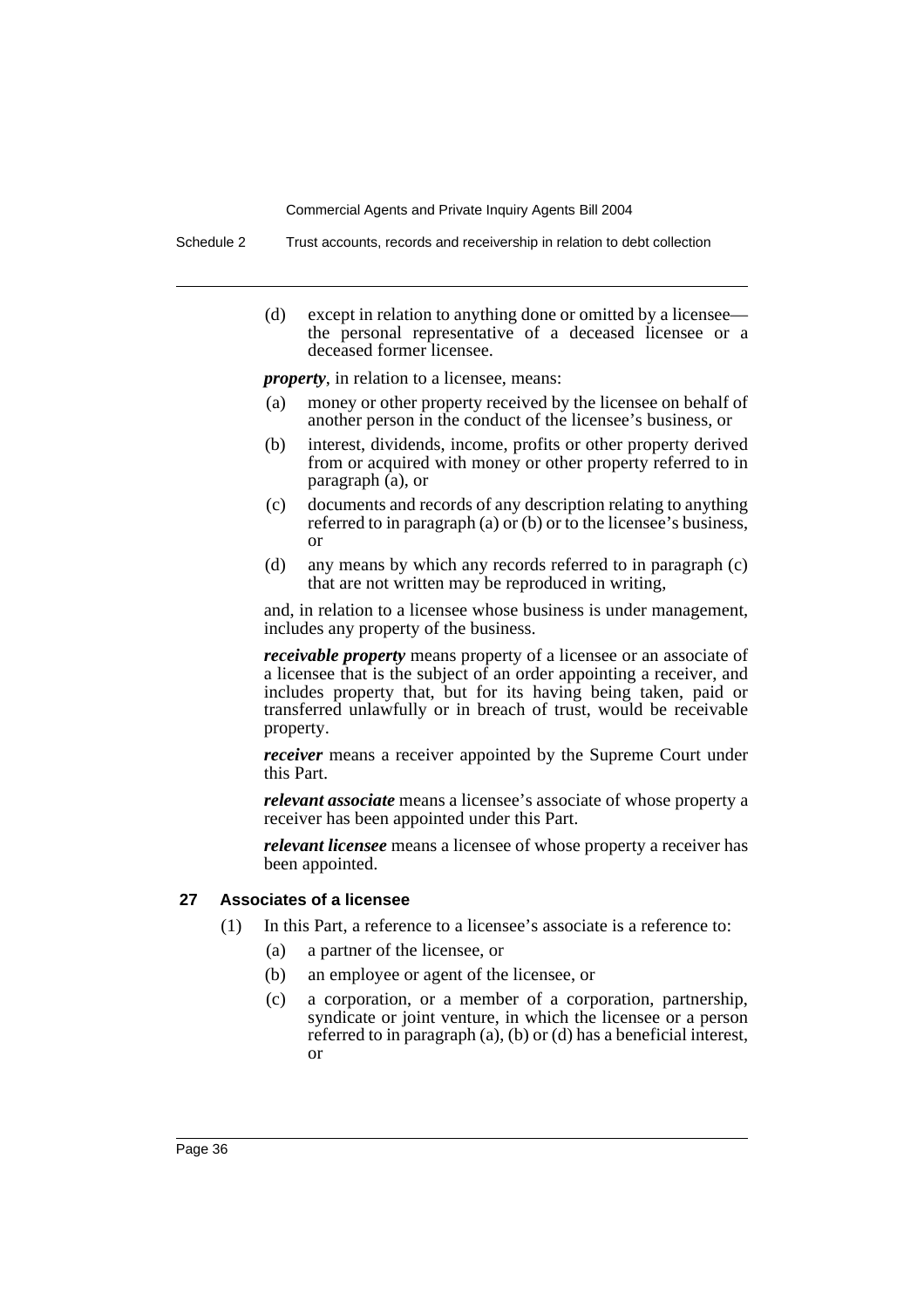- Trust accounts, records and receivership in relation to debt collection Schedule 2
	- (d) a person who bears a prescribed relationship to the licensee or to a person referred to in paragraphs  $(a)$ – $(c)$ , or
	- (e) a corporation that (if a person referred to in paragraphs (b)– (d) is a corporation) is a subsidiary of the person within the meaning of the *Corporations Act 2001* of the Commonwealth, or
	- (f) a person declared by the regulations to be an associate of the licensee or belonging to a class of persons so declared.
	- (2) For the purposes of subclause (1) (d), a person bears a prescribed relationship to a licensee or other person if the relationship is that of:
		- (a) a spouse, or
		- (b) a de facto partner who is living or has lived with him or her as his or her wife or husband on a bona fide domestic basis although not married to him or her, or
		- (c) a child, grandchild, sibling, parent or grandparent, whether derived through paragraph (a) or (b) or otherwise, or
		- (d) a kind prescribed by the regulations for the purposes of this clause.

#### **28 Failure to account**

- (1) In this Part, *failure to account* means a failure by a licensee to account for, pay or deliver money or other valuable property:
	- (a) that has been received by or entrusted to the licensee, or an associate of the licensee, in the course of the carrying on of the licensee's business, and
	- (b) that is, in the case of money or other valuable property received by or entrusted to an associate of the licensee, under the direct or indirect control of the licensee,

being a failure that arises from an act or omission of the licensee or associate.

(2) The reference in the definition of *failure to account* in subclause (1) to money or other valuable property received by or entrusted to a licensee includes a reference to money or other valuable property that is received by or entrusted to the licensee as trustee, agent, bailee or stakeholder, or in any other capacity.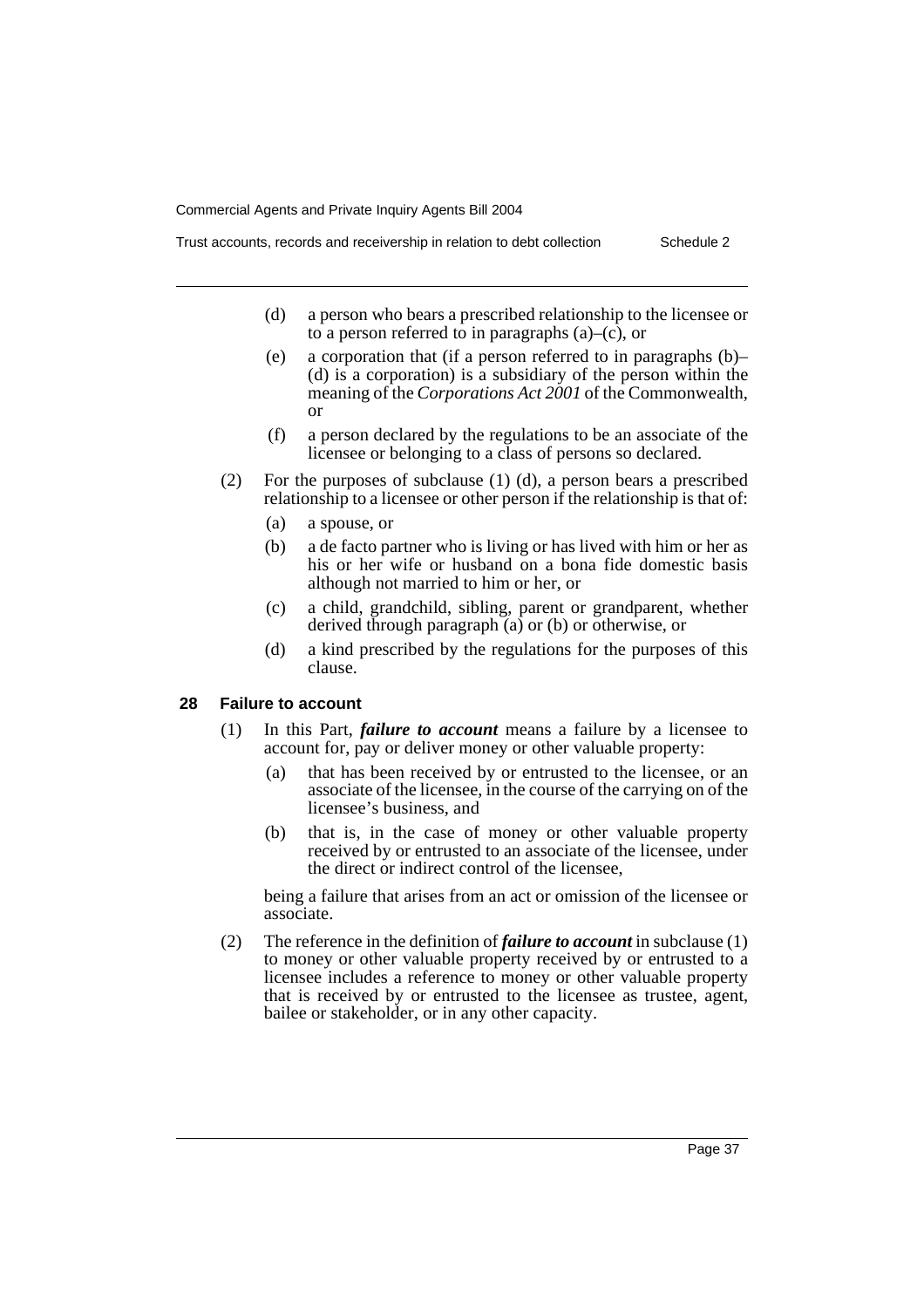Schedule 2 Trust accounts, records and receivership in relation to debt collection

#### **29 Supreme Court may appoint receiver**

- (1) The Supreme Court may, on the application of the Commissioner, appoint a receiver of all or any of the property of a licensee and may make the appointment whether or not the licensee has been notified of the application or is a party to the proceedings.
- (2) Such an application may be made by the Commissioner only if:
	- (a) the licensee has made a request to the Commissioner for the appointment of a receiver, or
	- (b) the licensee's licence has been suspended or cancelled, or
	- (c) the Commissioner is of the opinion that there has been, or that there may have been, a failure to account by the licensee, or
	- (d) the Commissioner is of the opinion that a person is unable to obtain payment or delivery of property held by the licensee because the licensee:
		- (i) is mentally or physically infirm, or
		- (ii) is bankrupt, has applied to take the benefit of any law for the relief of bankrupt or insolvent debtors, has compounded with his or her creditors or has made an assignment of his or her remuneration for their benefit, or
		- (iii) is an inmate within the meaning of the *Crimes (Administration of Sentences) Act 1999*, or
		- (iv) has died, or
		- (v) has abandoned his or her business,

and the Commissioner is of the opinion that it is necessary for the application to be made in order to protect the interests of other persons.

- (3) The Commissioner may publicly notify the appointment of a receiver of all or any property of a licensee.
- (4) The Supreme Court is not to require the Commissioner or any other person, as a condition of granting an application under this clause, to give any undertaking as to damages or costs.

#### **30 Receivership may extend to property of licensee's associate**

If, on the application of a receiver, the Supreme Court is satisfied that all or any of the property of a licensee's associate should be declared to be receivable property, the Court may appoint the receiver to be the receiver of all or any of that property.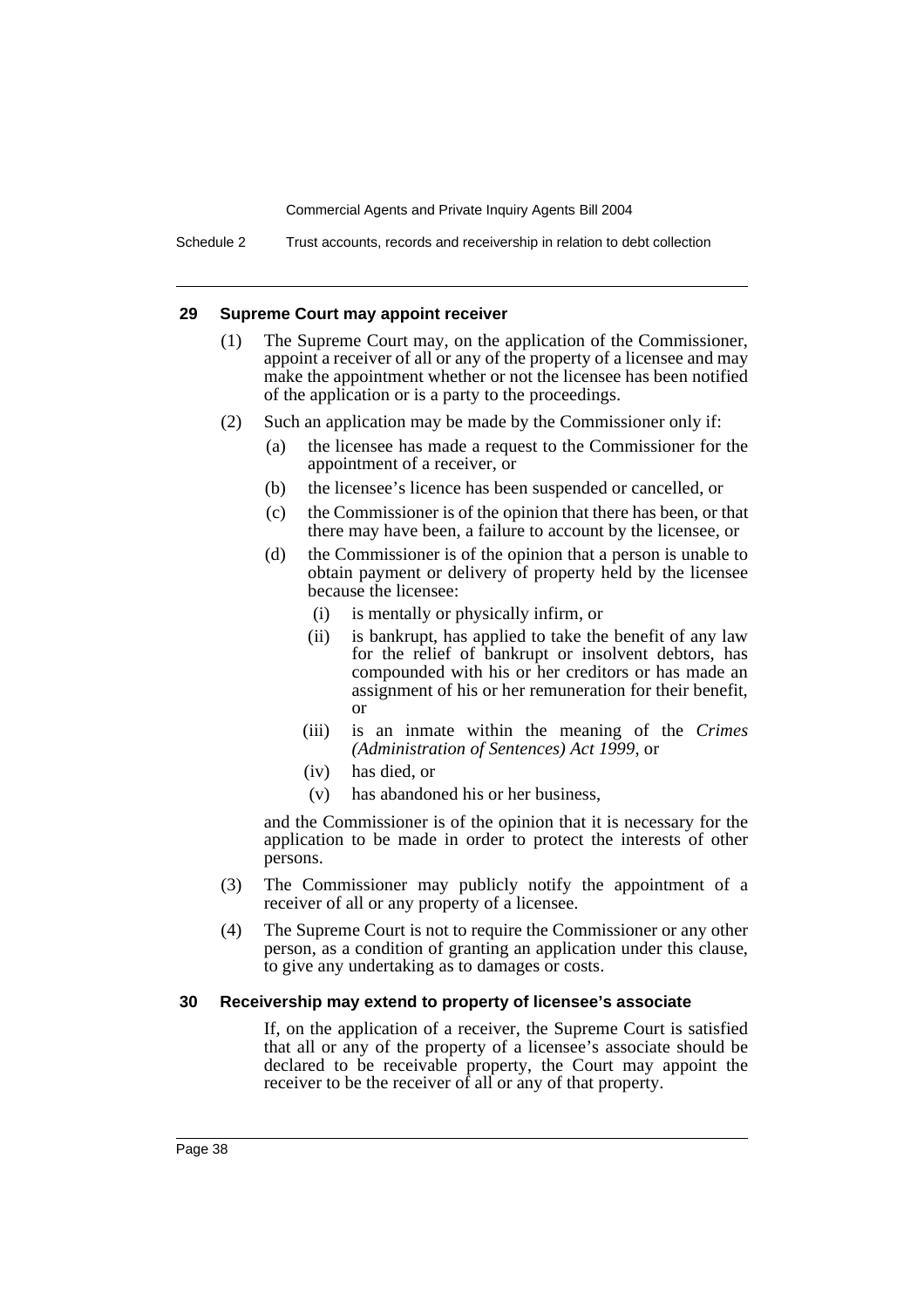### Trust accounts, records and receivership in relation to debt collection Schedule 2

#### **31 Order to be served**

- (1) On the appointment of a receiver, the Commissioner is to cause a copy of the order of appointment to be served on:
	- (a) the relevant licensee or relevant associate, and
	- (b) any other person on whom the Supreme Court directs a copy of the order to be served.
- (2) The Supreme Court may give directions as to the manner of service and may dispense with service if it thinks fit.

#### **32 Receiver may take possession of property**

- (1) A receiver may take possession of receivable property of the relevant licensee or relevant associate.
- (2) A person in possession, or having control, of receivable property must permit the receiver to take possession of the property if required by the receiver to do so.
- (3) If a person fails to comply with such a requirement, the Supreme Court may, on the application of the receiver, order the person to deliver the property to the receiver.
- (4) If, on the application of a receiver, the Supreme Court is satisfied that such an order has not been complied with, the Court:
	- (a) may order the seizure of any receivable property located on premises specified in the order, and
	- (b) may make such further order in the matter as it thinks fit.
- (5) An order under subclause (4) (a) authorises:
	- (a) any police officer, or
	- (b) the receiver, or a person authorised by the receiver, together with any police officer, to enter the premises specified in the order and to search for, seize and remove any property that appears to be receivable property.
- (6) An application by a receiver under subclause (3) may be made:
	- (a) in the case of property in the possession, or under the control, of the relevant licensee or relevant associate—in the name of the receiver, or
	- (b) in any other case—in the name of the relevant licensee or relevant associate.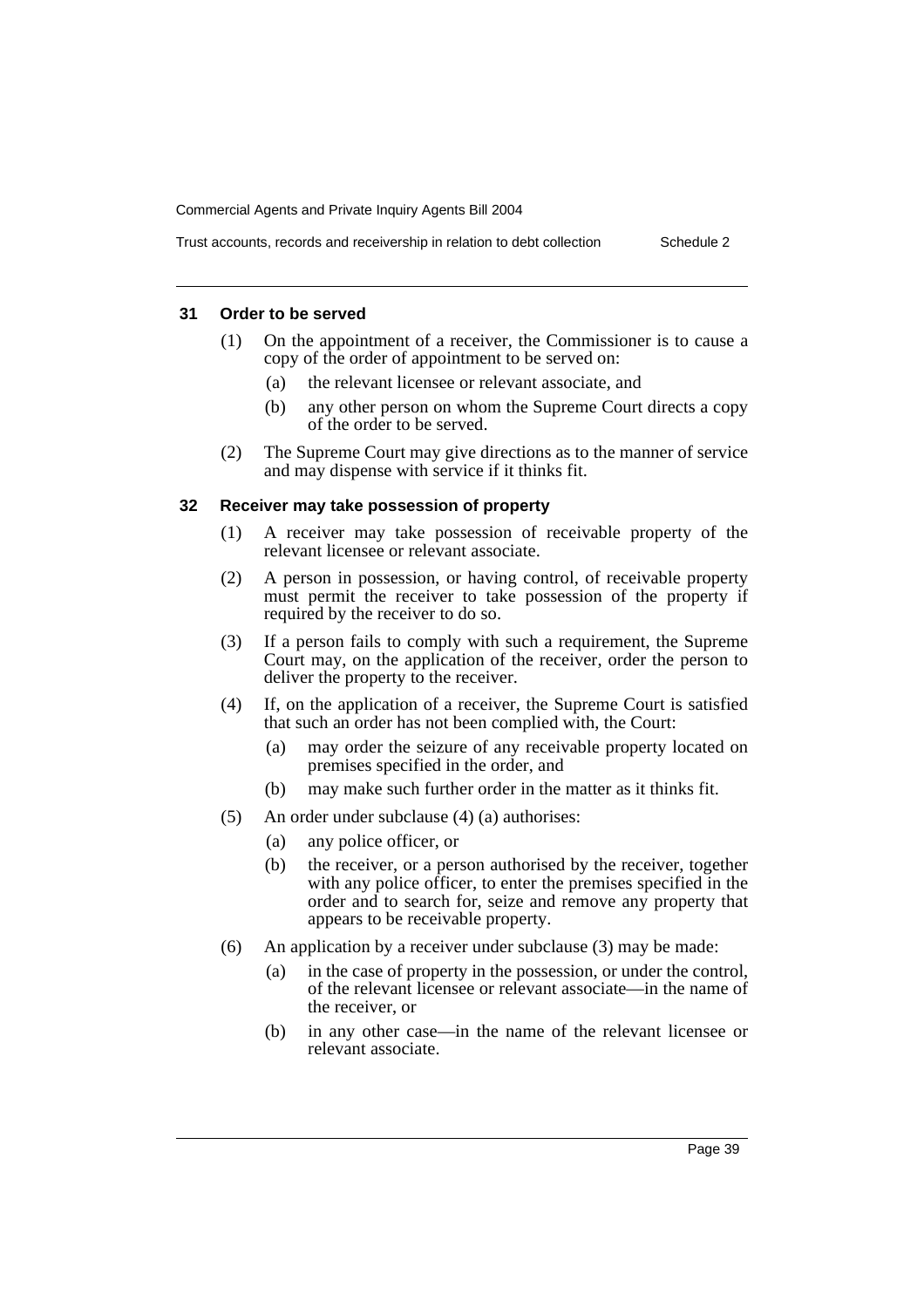Schedule 2 Trust accounts, records and receivership in relation to debt collection

(7) A receiver must, as soon as possible, return property seized under this clause if it transpires that it is not receivable property.

#### **33 Information about receivable property**

(1) A person who has information relating to receivable property, or property that a receiver believes on reasonable grounds to be receivable property, must give the information to the receiver if required by the receiver to do so.

Maximum penalty: 100 penalty units.

- (2) A licensee who has any such information may not refuse to comply with such a requirement merely because the information was obtained in confidence from a client or former client of the licensee.
- (3) A person who complies with a requirement under this clause is not, merely because of that compliance, subject to any liability, claim or demand.
- (4) Information given to a receiver under this clause is not admissible as evidence in any legal proceedings, other than:
	- (a) proceedings taken by a receiver for the recovery of receivable property, or
	- (b) proceedings taken under this Part, or
	- (c) proceedings taken under Part 1 of this Schedule against a licensee:
		- (i) if the information was given to the receiver otherwise than by the licensee, or
		- (ii) if the information was given to the receiver by the licensee and is given in evidence in those proceedings with the licensee's consent.

#### **34 Stop order on account**

- (1) A receiver who believes on reasonable grounds that money held in an account with an authorised deposit-taking institution is receivable property may serve on the institution concerned an order (in this clause referred to as a *stop order*) prohibiting operations on the account by any person other than the receiver or a person authorised by the receiver.
- (2) A stop order may be served by leaving it with the manager, accountant or other person appearing to be in charge at the branch of the authorised deposit-taking institution at which the account is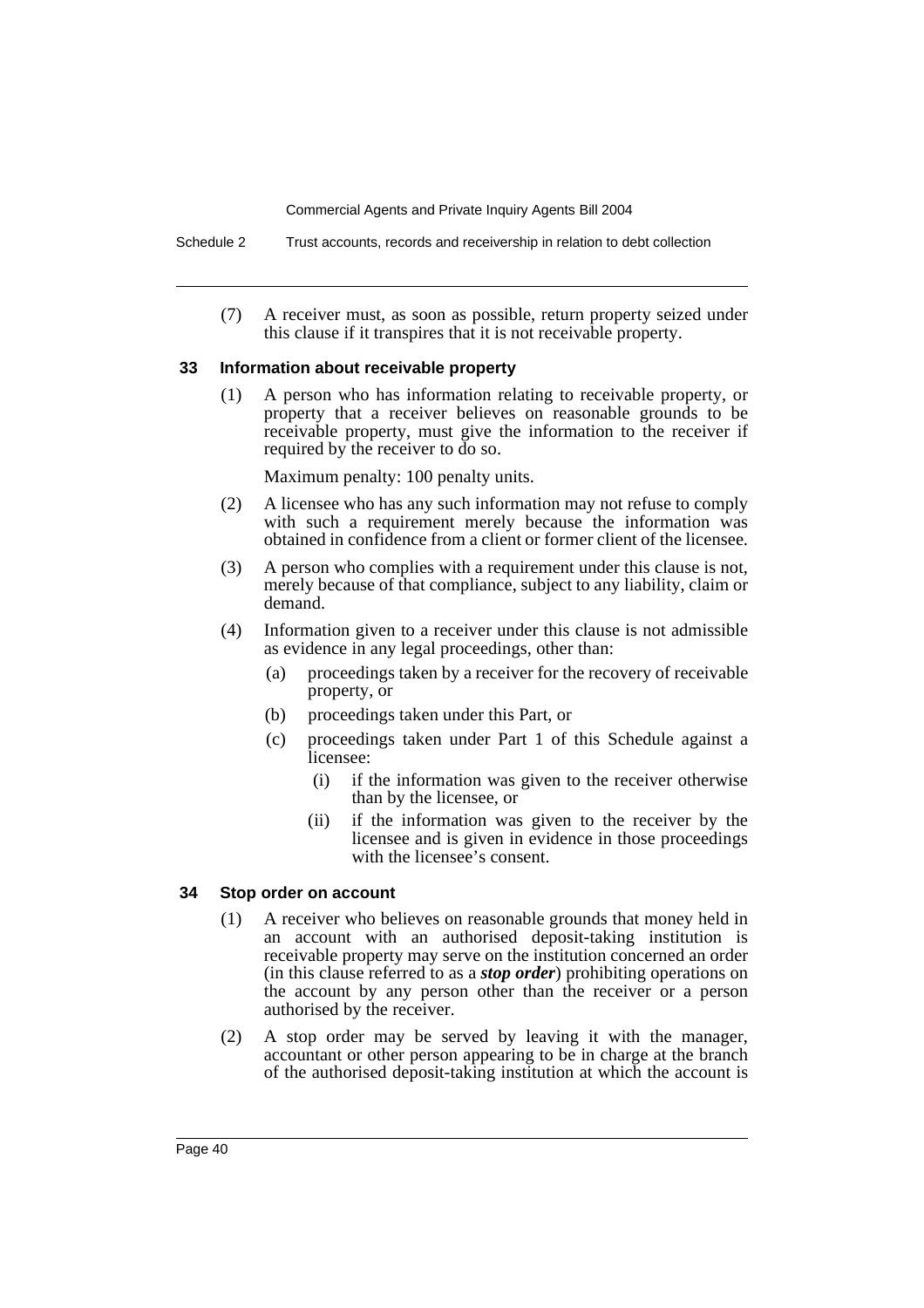Trust accounts, records and receivership in relation to debt collection Schedule 2

kept, but has no effect unless there is annexed to it a copy of the order appointing the receiver.

- (3) An authorised deposit-taking institution served with a stop order:
	- (a) must permit the receiver, or a person authorised by the receiver, to operate on the account to which the order relates, and
	- (b) must not permit any withdrawal from the account otherwise than by, or by the authority of, the receiver.
- (4) A receiver may transfer money from an account the subject of a stop order to another account with the authorised deposit-taking institution in the name of the receiver to be dealt with as receivable property.
- (5) The authorised deposit-taking institution has the same obligations and protections:
	- (a) in relation to an account the subject of a stop order, and
	- (b) in relation to an account to which money in such an account is transferred,

as if the receiver were the relevant licensee or relevant associate.

#### **35 Improper dealing with property**

A person must not, with intent to defeat the purposes of this Part:

- (a) operate on an account at an authorised deposit-taking institution, or
- (b) destroy or conceal receivable property or property that is likely to become receivable property, or
- (c) destroy or conceal any document that identifies or indicates the location of receivable property or property that is likely to become receivable property, or
- (d) move receivable property, or property that is likely to become receivable property, from one place to another, or
- (e) deliver possession of receivable property, or property that is likely to become receivable property, to another person, or
- (f) deliver control of receivable property, or property that is likely to become receivable property, to another person.

Maximum penalty: 100 penalty units.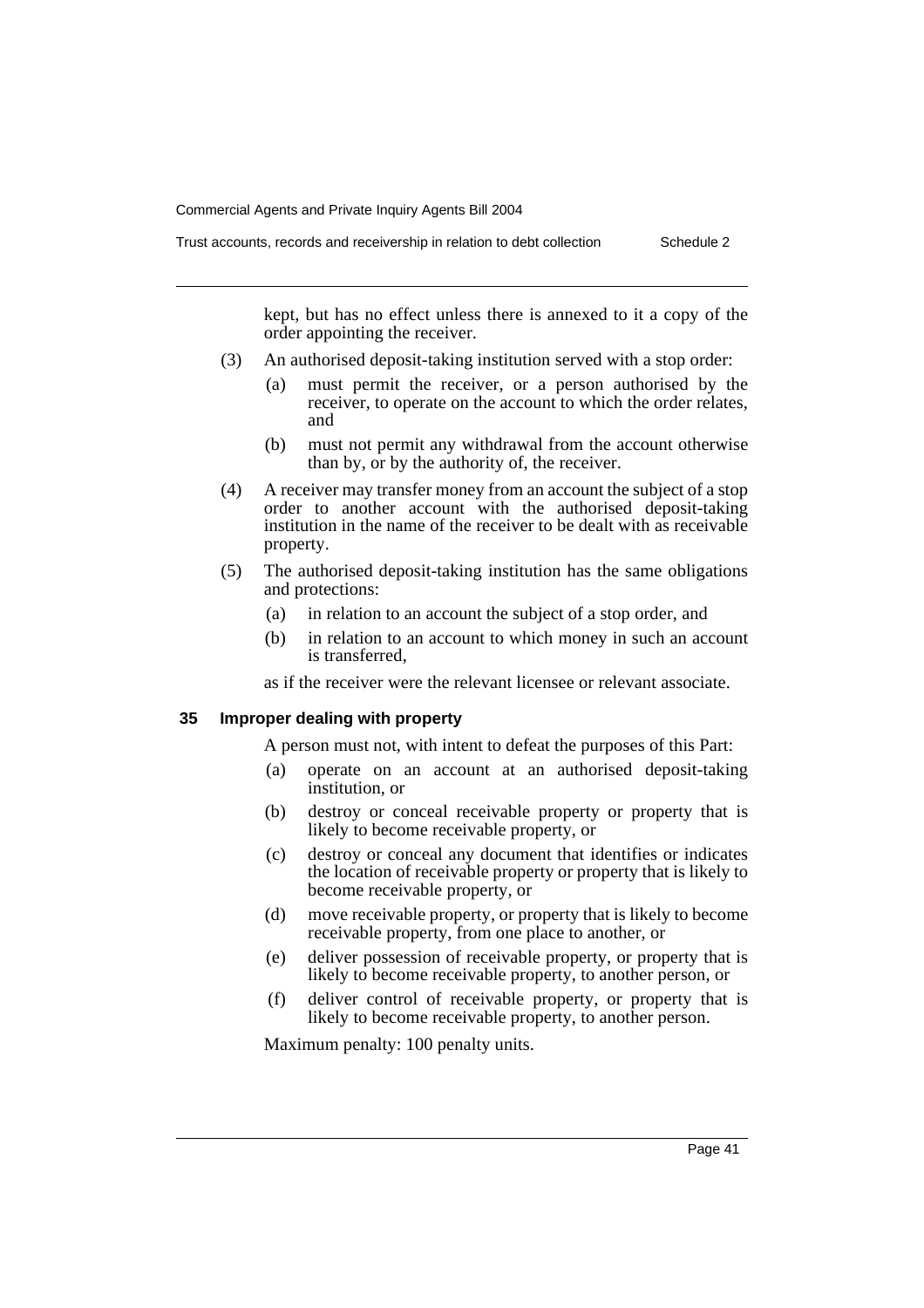Schedule 2 Trust accounts, records and receivership in relation to debt collection

#### **36 Recovery of compensation for disposal of receivable property**

- (1) If receivable property has at any time been taken by, or paid or transferred to, a person unlawfully or in breach of trust in circumstances in which:
	- (a) the person knew or believed at the time that the taking, payment or transfer was unlawful or in breach of trust, or
	- (b) there was no consideration for the taking, payment or transfer, or
	- (c) there was inadequate consideration for the taking, payment or transfer, or
	- (d) the person became indebted or otherwise liable to the relevant licensee or relevant associate, or to a client of the licensee, as a result of the taking, payment or transfer,

the receiver may recover from the person, as a debt, the amount taken, paid or transferred, the amount of the inadequacy, the amount of the debt or the value of the property taken or transferred, as appropriate.

- (2) A person from whom an amount is recovered under subclause (1) is not liable to any other person in respect of the amount.
- (3) If receivable property has at any time been paid or transferred unlawfully or in breach of trust to, or for the benefit of, a person in respect of a cause of action the person claims to have against another person, the receiver:
	- (a) may recover from the person as a debt the amount of the payment or the value of the property, or
	- (b) to the extent to which the full amount or value is not recovered from the person under paragraph (a)—may take such proceedings in relation to the claimed cause of action as the person could have taken.
- (4) If a receiver takes proceedings under subclause (3) (b) in relation to a cause of action claimed by a person, the receiver may not later take proceedings under subclause (3) (a) to recover property paid or transferred to the person in respect of the same cause of action.
- (5) If receivable property is used unlawfully or in breach of trust to discharge a debt or liability of a person, the receiver may recover from the person as a debt the amount that was required for the discharge of the debt or liability, reduced by the value of any consideration provided by the person for the discharge.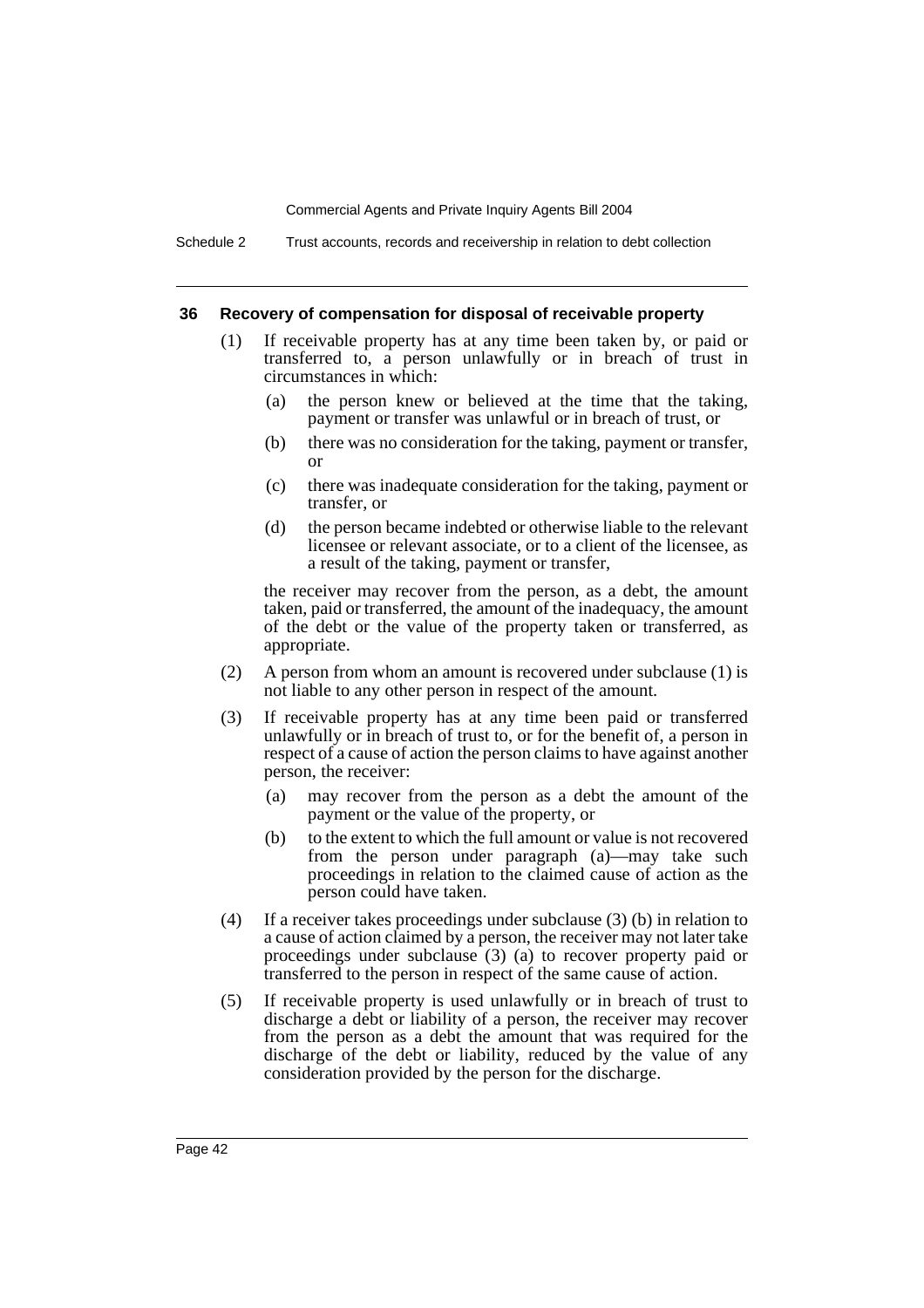Trust accounts, records and receivership in relation to debt collection Schedule 2

(6) Recovery proceedings under this clause may be taken in the name of the receiver or in the name of any other person who, had the receiver not been appointed, would have been entitled to take the proceedings.

#### **37 Receiver may give certificate**

- (1) A receiver, or a person authorised by the Commissioner, may give a certificate as to any one or more of the following:
	- (a) the receipt of property by a licensee or a licensee's associate, the nature and value of the property received, the date of its receipt by the licensee or associate and the identity of the person from whom it was received,
	- (b) the taking or transfer of property, the nature and value of the property, the date of its taking or transfer and the identity of the person by whom it was taken or to whom it was transferred,
	- (c) the payment of money, the amount of money paid, the date of the payment and the identity of the person who received the payment,
	- (d) the entries made in the records of a licensee or a licensee's associate and the truth or falsity of the entries,
	- (e) the use of property unlawfully or in breach of trust.
- (2) A certificate under this clause is admissible in any proceedings taken by a receiver under this Part and is evidence of the matters specified in the certificate.

#### **38 Receiver taken to be beneficially entitled to property**

- (1) Proceedings taken under this Part in the name of a receiver in relation to any property may be so taken as if the receiver were beneficially entitled to the property.
- (2) If receivable property has been taken by, or paid or transferred to, a person or otherwise used unlawfully or in breach of trust, a receiver may take proceedings in the name of the receiver as if the receiver were beneficially entitled to the property at the time the property was so taken, paid, transferred or used.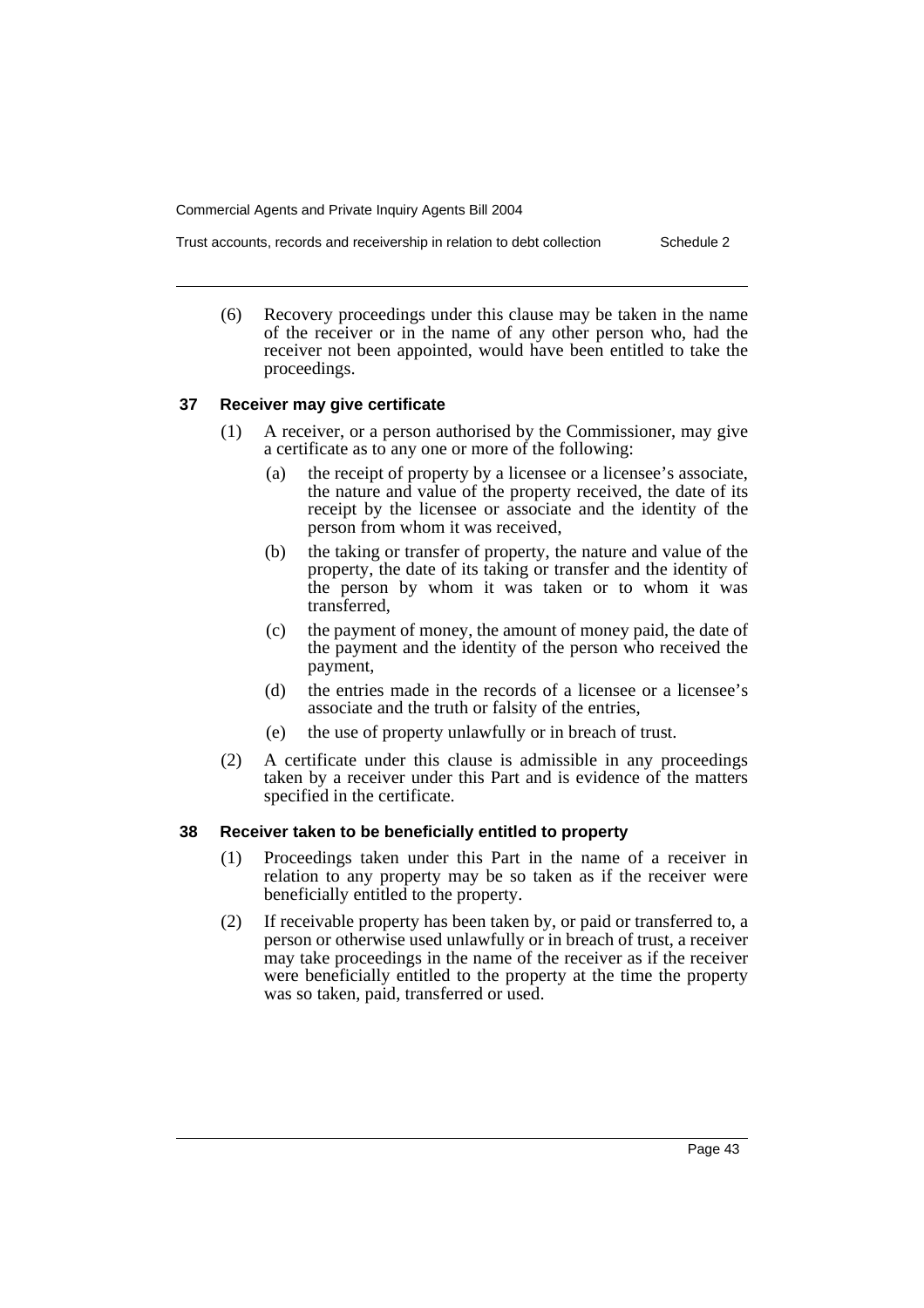Schedule 2 Trust accounts, records and receivership in relation to debt collection

#### **39 Receiver may deal with property**

- (1) A receiver may deal with receivable property in any manner in which the relevant licensee or relevant associate could, had the receiver not been appointed, have dealt with it.
- (2) A receiver must, as soon as possible after receiving receivable property, vest the property in the person on whose behalf it was held by the relevant licensee or relevant associate.

#### **40 Other powers of receiver**

- (1) A receiver may:
	- (a) prove, grant, claim or draw a dividend in respect of a debt that is receivable property, and
	- (b) take proceedings to recover damages for a tort committed in relation to receivable property, and
	- (c) give a receipt for money that is receivable property, and
	- (d) employ a person to advise or act in relation to receivable property, in the name of the receiver or in the name of the relevant licensee or relevant associate.
- (2) A receipt given to a person under subclause (1) (c) discharges the person from any responsibility to see to the application of the money for which the receipt was given.
- (3) A receiver is not, in the exercise of his or her functions as a receiver, a personal representative of a deceased licensee.

#### **41 Notice to claim receivable property**

- (1) A receiver may give notice to:
	- (a) the relevant licensee or relevant associate, or
	- (b) any other person,

that any claim the licensee, associate or other person has to receivable property must be submitted to the receiver within one month after the giving of the notice or within such longer period as is stated in the notice.

- (2) A claim submitted in response to such a notice must state:
	- (a) full particulars of the property, and
	- (b) the grounds of the claim.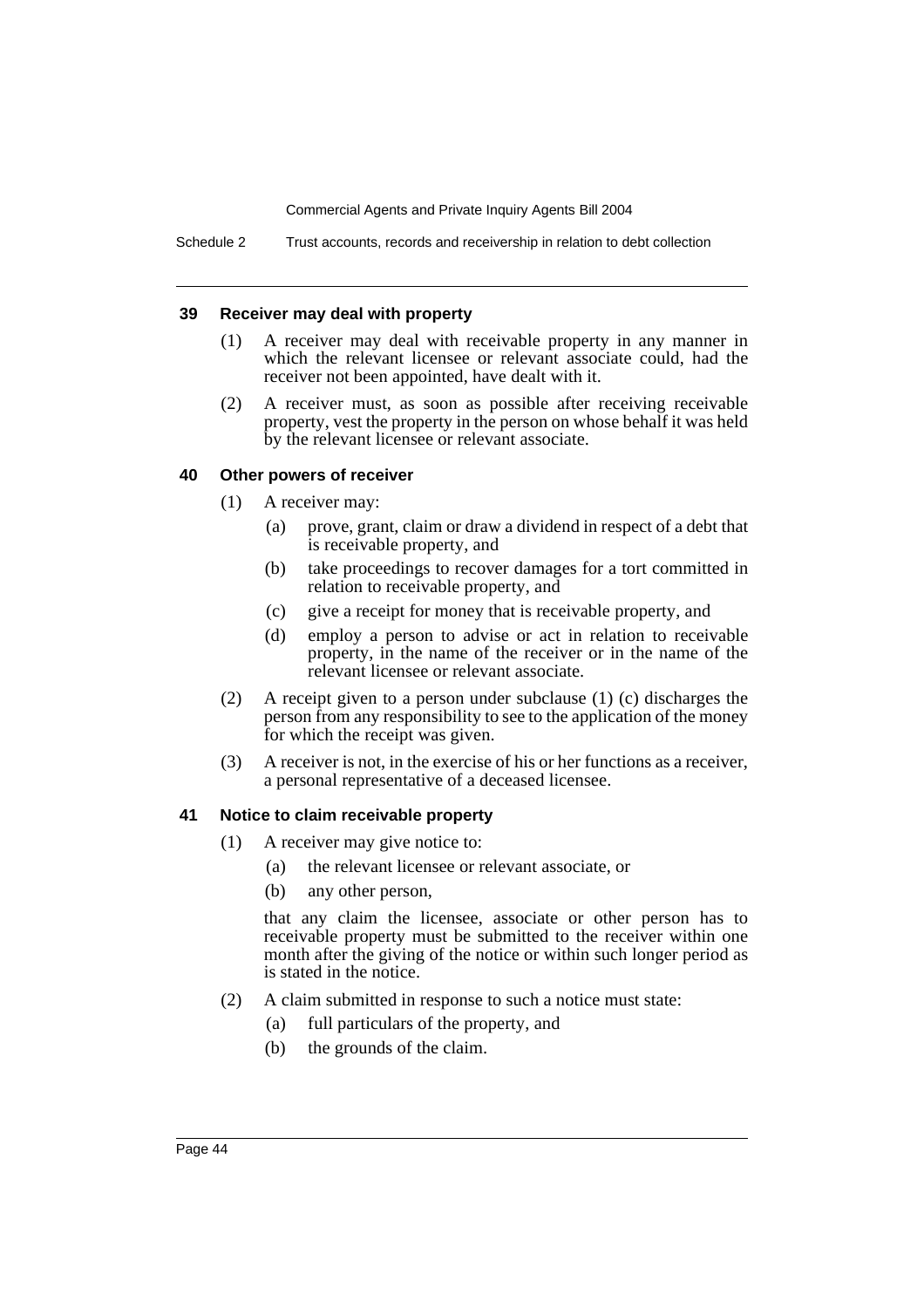Trust accounts, records and receivership in relation to debt collection Schedule 2

- (3) A receiver may disregard a claim made by a licensee, a licensee's associate or any other person who has been given a notice under this clause if the claim is not made in accordance with the notice.
- (4) The relevant licensee or relevant associate is not entitled:
	- (a) to enforce a claim to receivable property, or
	- (b) except against a client—to the benefit of a lien against a document that is receivable property, unless all other enforceable claims against the property have been satisfied and the expenses of the receivership paid.

#### **42 Lien on receivable property**

- (1) If a licensee claims a lien on receivable property for an amount in respect of remuneration, the receiver may serve on the licensee a written notice requiring the licensee to provide to the receiver, within a specified period of not less than one month:
	- (a) particulars sufficient to identify the property, and
	- (b) a detailed itemised account relating to the amount in respect of which each lien is claimed.
- (2) If the licensee requests the receiver in writing to allow access to such records as may be reasonably necessary to enable the preparation of the itemised account, the time allowed for providing the itemised account does not begin to run until access to those records is provided.
- (3) If a requirement of a notice under this clause is not complied with, the receiver may disregard the claim in dealing with the property claimed to be subject to a lien.
- (4) In this clause:

*remuneration* means remuneration by way of commission, fee, gain or reward for services performed by a licensee in his or her capacity as a licensee and includes any sum as reimbursement for expenses or charges incurred in connection with services performed by a licensee in his or her capacity as a licensee.

#### **43 Examination by receiver**

(1) The Supreme Court may, on the application of a receiver, make such order as it thinks fit for the examination by the receiver of a licensee or other person in relation to receivable property.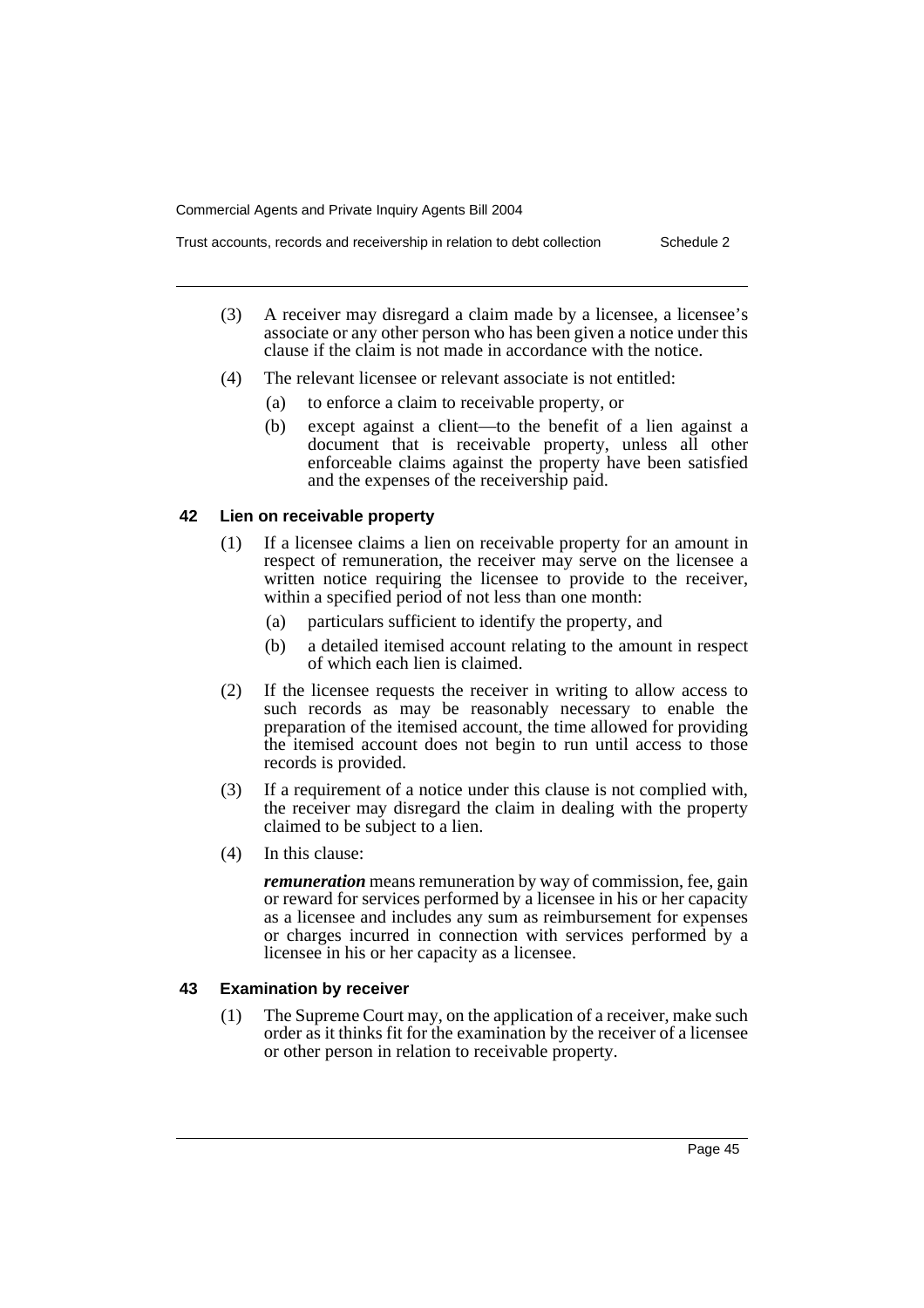- (2) On an examination under this clause:
	- (a) the licensee or other person may be represented by a solicitor or barrister, and
	- (b) the Supreme Court may put, or allow to be put, to the licensee or other person such questions as it thinks fit.
- (3) The licensee or other person may be examined on oath or affirmation.
- (4) The licensee or other person is compellable to answer all questions asked in the course of the examination, including any question to which an objection is made on the ground that the answer would tend to incriminate the licensee or other person.
- (5) An answer given by a licensee or other person to a question to which such an objection is made is not admissible in any criminal proceedings other than proceedings relating to the falsity of the answer.

#### **44 Property not dealt with by receiver**

- (1) If receivable property under the control of the receiver has not been dealt with in accordance with this Part, the receiver must cause notice of that fact to be given to the Commissioner and:
	- (a) if the Commissioner so requires within one month after the notice is given—must transfer and deliver the property to the Commissioner, or
	- (b) if no such requirement is made—must transfer and deliver the property to the relevant licensee or relevant associate.
- (2) If property other than money is transferred or delivered to the Commissioner under this clause, the Commissioner:
	- (a) must deal with it as the Supreme Court directs, and
	- (b) if the property is sold—must treat the proceeds as money paid to the Commissioner under this clause.
- (3) The Commissioner must apply money paid to the Commissioner under this clause:
	- (a) firstly—towards the satisfaction of wholly or partly unsatisfied claims against the relevant licensee, and
	- (b) secondly—in payment of the expenses of the receivership.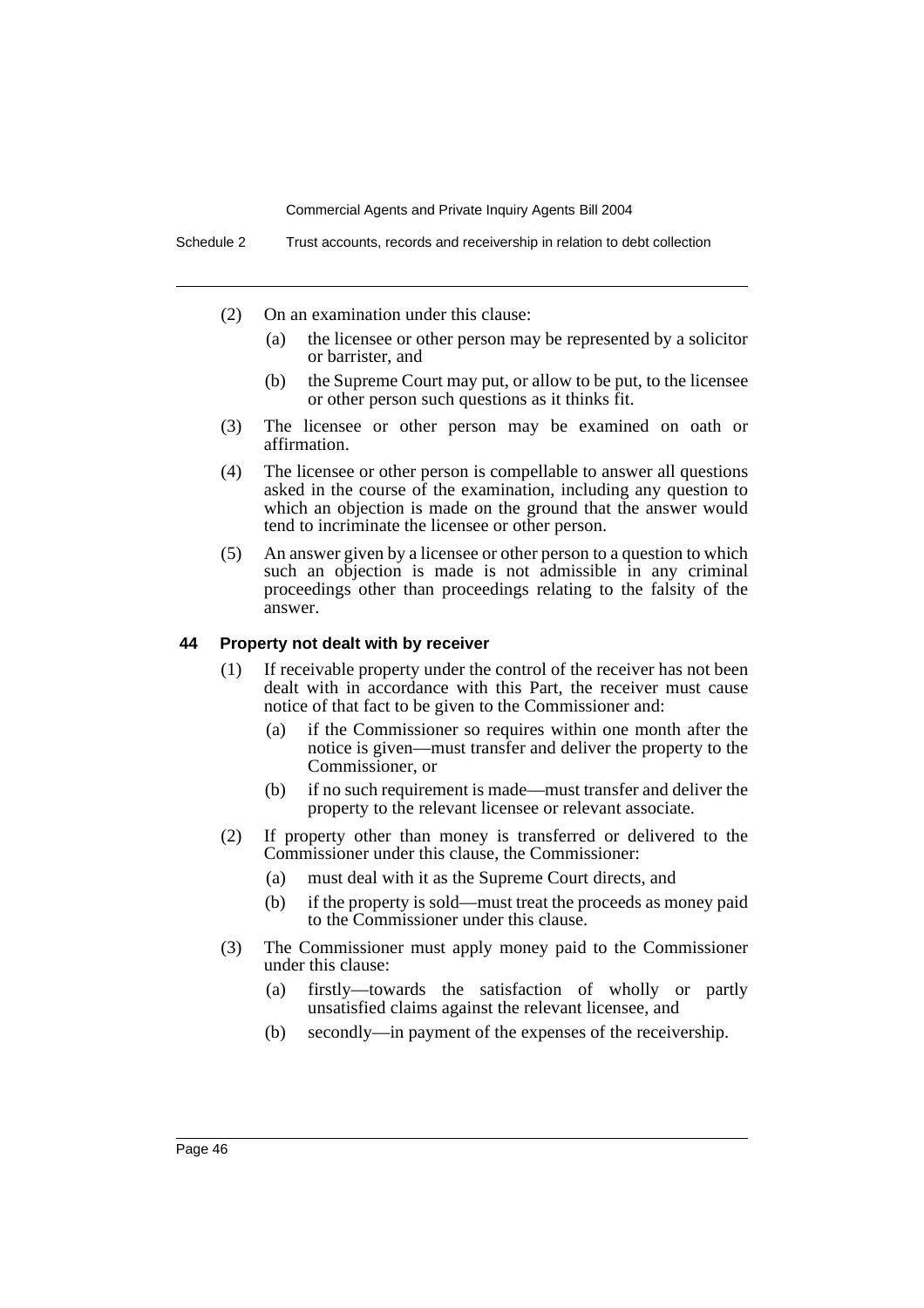- Trust accounts, records and receivership in relation to debt collection Schedule 2
	- (4) Any money paid to the Commissioner under this clause that is surplus to the requirements of this clause must be paid to the relevant licensee or relevant associate.

#### **45 Investment of money by receiver**

- (1) A receiver may invest receivable property in any manner in which trustees are authorised by the *Trustee Act 1925* to invest trust funds.
- (2) Income received from an investment under this clause, and any profit made on the sale of such an investment, is receivable property.

#### **46 Supreme Court may review expenses of receivership**

- (1) If, on the application of the relevant licensee, the Supreme Court is satisfied that the expenses of the receivership are excessive, the Supreme Court may order the taking of accounts between the Commissioner and the receiver.
- (2) After the taking of accounts, the Supreme Court:
	- (a) may relieve the relevant licensee from payment of any amount in excess of that determined by the Supreme Court to be fairly payable, or
	- (b) if the receiver has been paid, or allowed on account, an amount that includes such an excess—may order the receiver to repay the excess.

#### **47 Receivable property not to be attached**

The receivable property of a relevant licensee or relevant associate is not liable to be taken in execution of any judgment, order or other process of any court or tribunal.

#### **48 Applications for directions by receiver, licensee etc**

- (1) A receiver, a licensee or a licensee's associate who holds receivable property, or a person who claims receivable property so held, may apply to the Supreme Court for directions as to the performance of the receiver's functions.
- (2) On an application under this clause, the Supreme Court may give such directions as it thinks fit.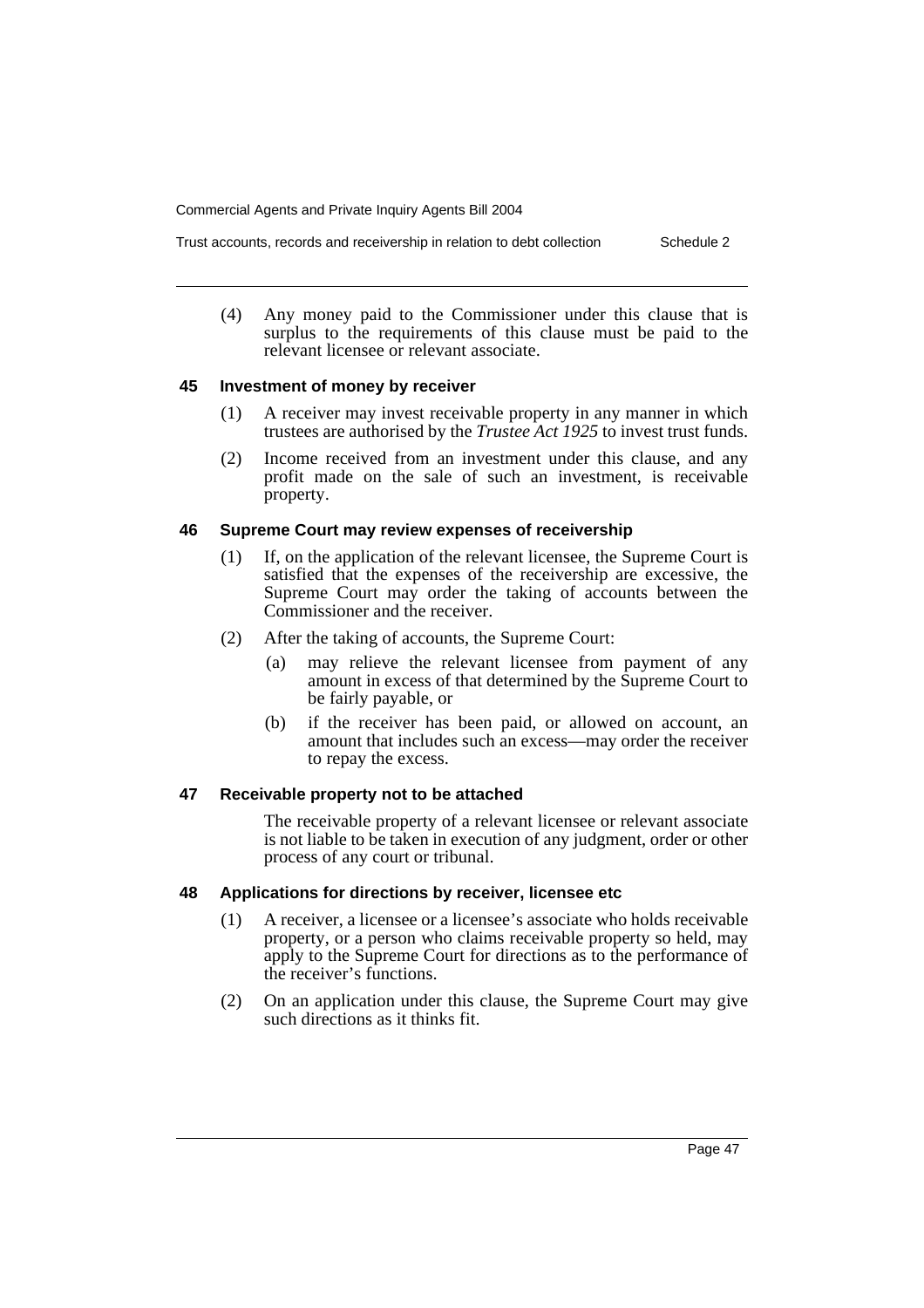Schedule 2 Trust accounts, records and receivership in relation to debt collection

#### **49 Supreme Court may give general directions to receiver**

- (1) The Supreme Court:
	- (a) may authorise a receiver to do such things in the exercise of the receiver's functions as the Supreme Court considers appropriate, and
	- (b) may give directions for the exercise of any such authority.
- (2) A receiver must exercise any authority so conferred in accordance with any direction so given.

#### **50 Receiver to report to Supreme Court and Commissioner**

- (1) A receiver must, at such times and in respect of such periods as the Supreme Court directs, submit reports on the receivership to the Supreme Court and the Commissioner.
- (2) A report is to deal with such matters as the Supreme Court directs and with such other matters as the receiver considers appropriate to include in the report.
- (3) On the conclusion of a receivership, the receiver must lodge with the Supreme Court all of the receiver's records that relate to the receivership.
- (4) Unless the Supreme Court orders their destruction, records lodged under this clause are to remain in the custody of the Court.

#### **51 Termination of appointment of receiver**

- (1) The Supreme Court:
	- (a) may terminate the appointment of a receiver, and
	- (b) may, if it thinks fit, appoint a new receiver either immediately or at any time within the next 14 days.
- (2) The former receiver must transfer or deliver the receivable property:
	- (a) if a new receiver is appointed—to the new receiver in accordance with any directions given by the Supreme Court, or
	- (b) if a new receiver is not appointed and if the relevant licensee or relevant associate so requires by notice in writing served on the receiver—to the licensee or associate.

Maximum penalty: 50 penalty units.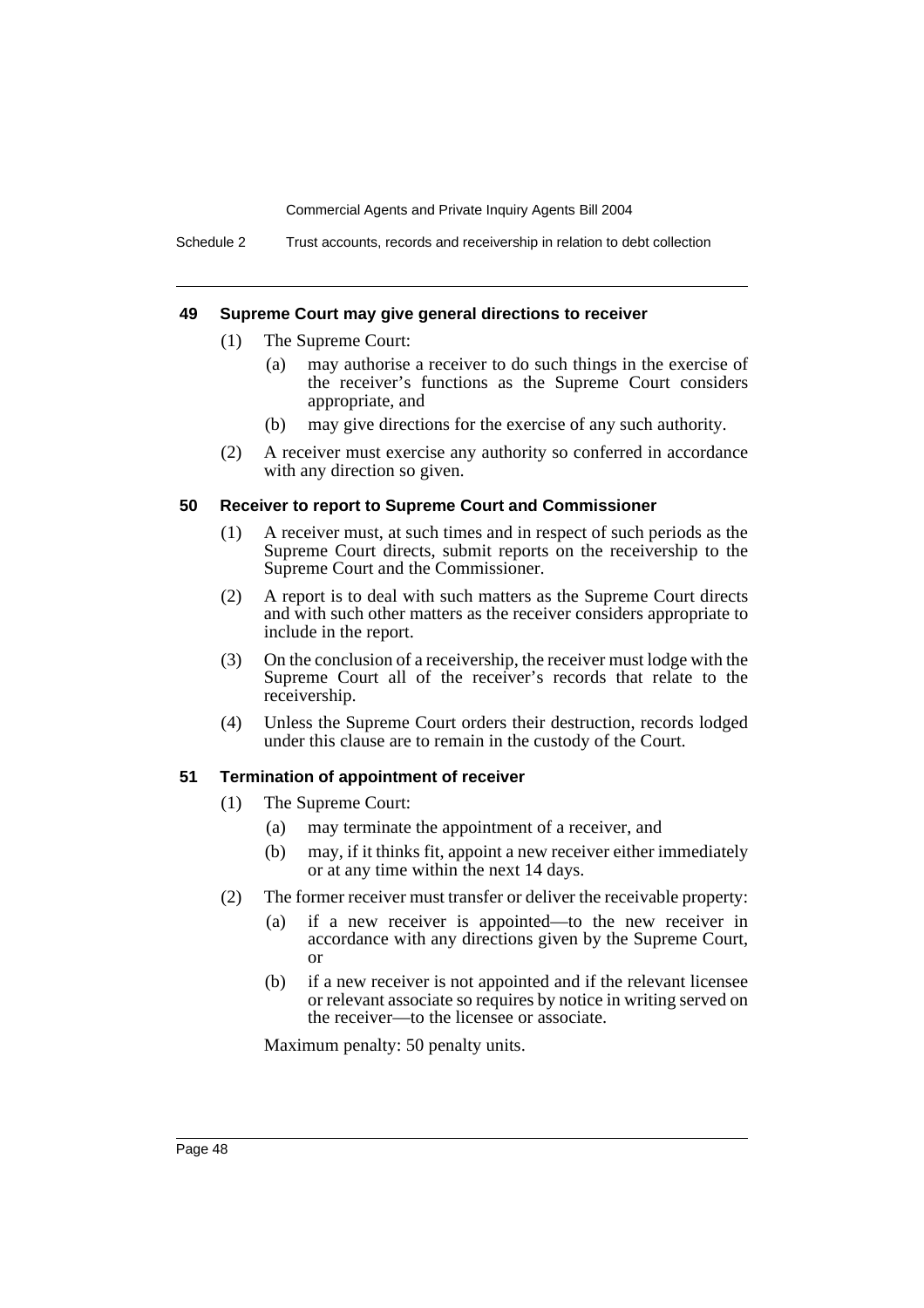Trust accounts, records and receivership in relation to debt collection Schedule 2

- (3) The receivable property must, in accordance with any directions given by the Supreme Court, be transferred or delivered as soon as possible after the former receiver's appointment is terminated.
- (4) A former receiver is not required to comply with the requirements of this clause unless:
	- (a) the expenses of the receivership have been paid to the Commissioner, or
	- (b) the Commissioner otherwise directs in relation to those expenses.
- (5) Subject to any direction given by the Supreme Court, a former receiver may transfer or deliver receivable property to the relevant licensee or relevant associate without having been given a notice under subclause (2) (b).

#### **52 Obstruction of receivers**

A person must not hinder, obstruct or delay a receiver in the exercise of his or her functions under this Part.

Maximum penalty: 100 penalty units.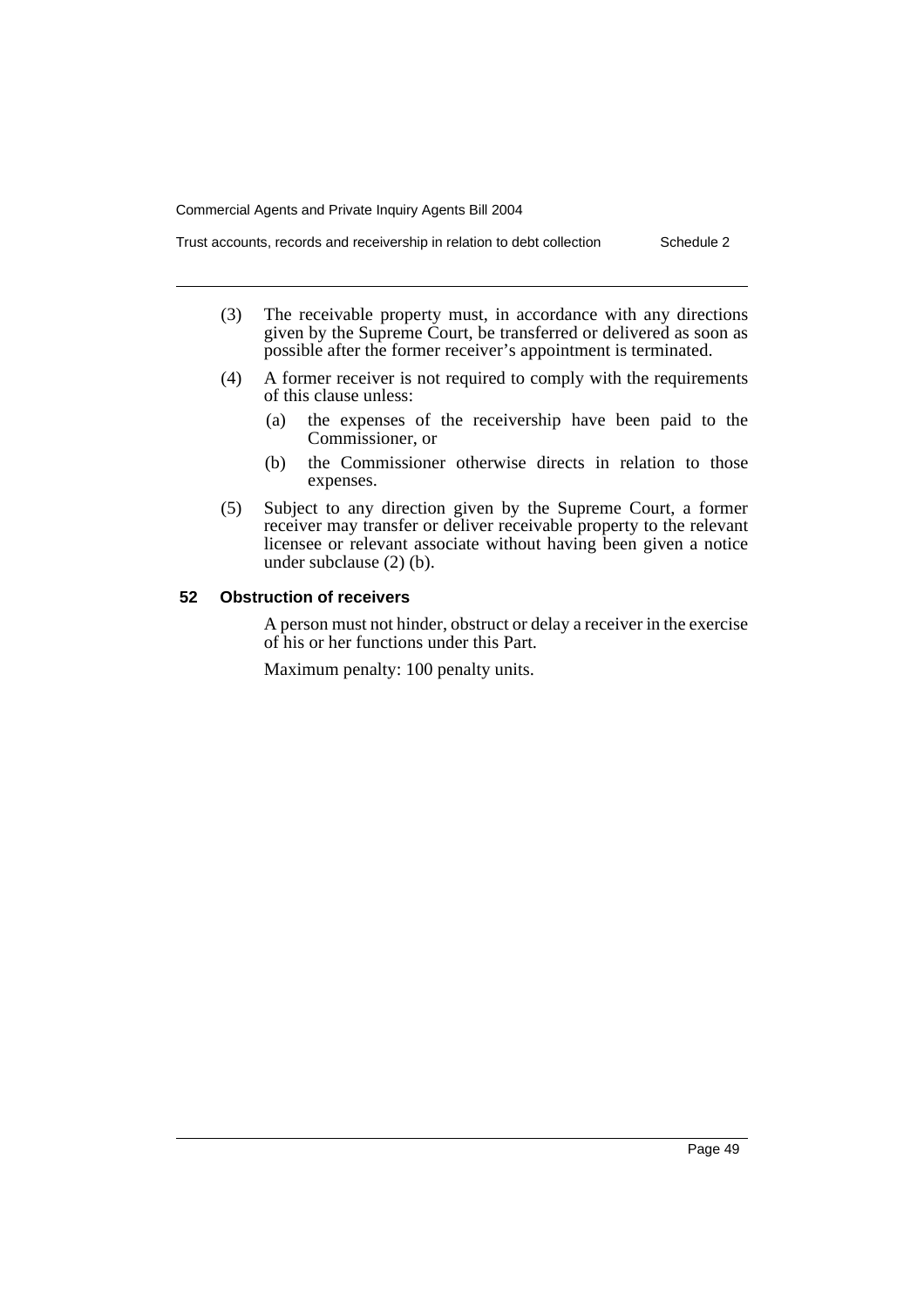Schedule 3 Amendment of Acts

### **Schedule 3 Amendment of Acts**

(Section 41)

### **3.1 Commercial Agents and Private Inquiry Agents Act 2004**

#### **[1] Section 34 Search warrants**

Omit "authorised justice" wherever occurring in section 34 (1) and (2).

Insert instead "authorised officer".

### **[2] Section 34 (3) and (4)**

Omit the subsections. Insert instead:

- (3) Division 4 of Part 5 of the *Law Enforcement (Powers and Responsibilities) Act 2002* applies to a search warrant issued under this section.
- (4) In this section, *authorised officer* has the same meaning as in the *Law Enforcement (Powers and Responsibilities) Act 2002*.

### **3.2 Fines Act 1996 No 99**

#### **Schedule 1 Statutory provisions under which penalty notices issued**

Insert in alphabetical order of Acts:

*Commercial Agents and Private Inquiry Agents Act 2004*, section 28

### **3.3 Law Enforcement (Powers and Responsibilities) Act 2002 No 103**

#### **Schedule 2 Search warrants under other Acts**

Insert in alphabetical order of Acts and statutory instruments:

*Commercial Agents and Private Inquiry Agents Act 2004*, section 34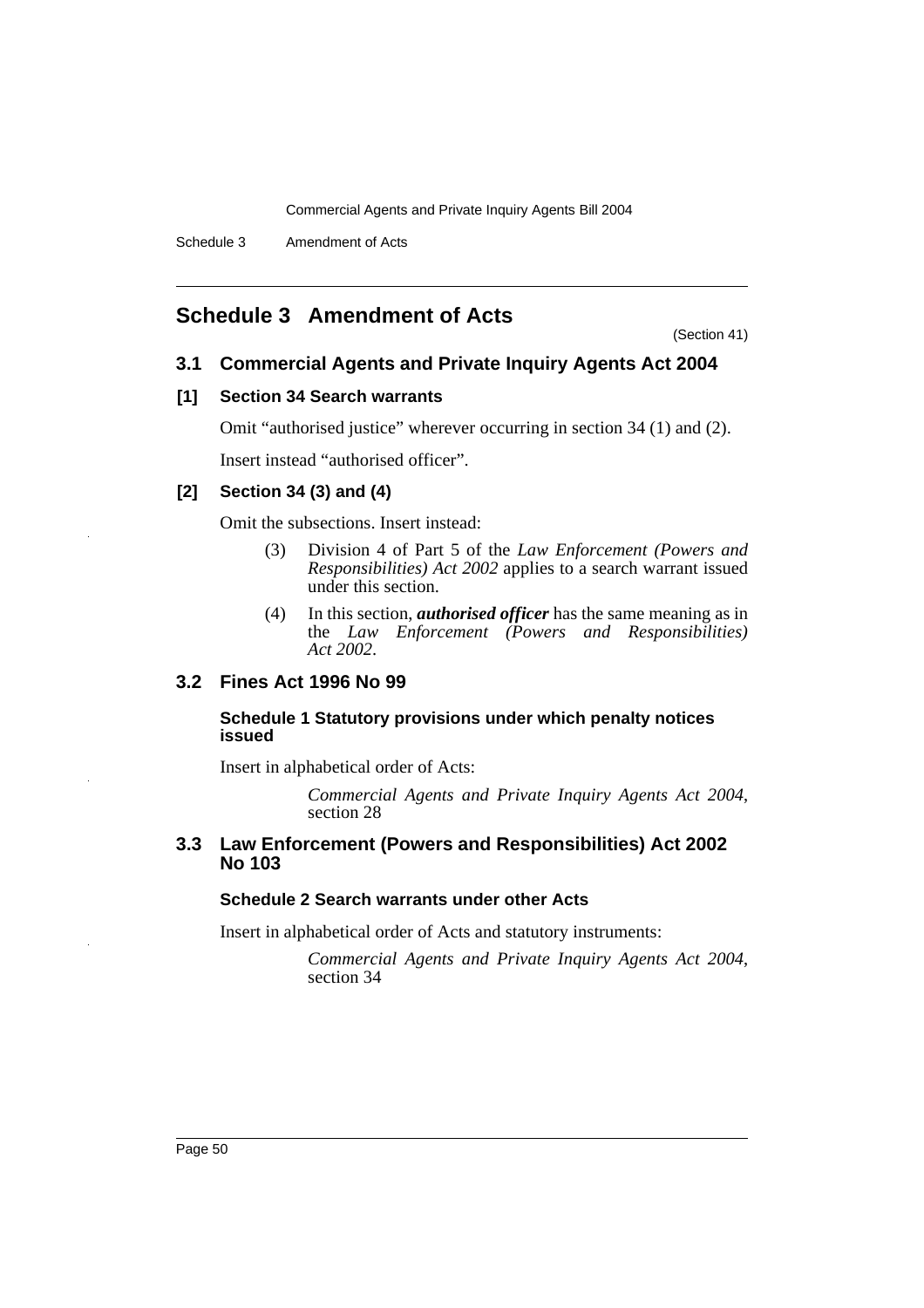Amendment of Acts **Schedule 3** and the 3 set of Acts Schedule 3

### **3.4 Licensing and Registration (Uniform Procedures) Act 2002 No 28**

#### **Schedule 1 Licences to which Part 2 of Act applies**

Insert in alphabetical order of Acts:

#### **Commercial Agents and Private Inquiry Agents Act 2004**

section 6 (1) (a), master licence for process serving section 6 (1) (b), master licence for debt collection section 6 (1) (c), master licence for repossession of goods section 6 (1) (d), master licence for surveillance of persons section 6 (1) (e), master licence for investigation of persons section 12 (1) (a), operator licence for process serving section 12 (1) (b), operator licence for debt collection section 12 (1) (c), operator licence for repossession of goods section 12 (1) (d), operator licence for surveillance of persons section 12 (1) (e), operator licence for investigation of persons

### **3.5 Regulatory Reduction Act 1996 No 107**

#### **Schedule 1 Amendment of Acts**

Omit Schedule 1.2.

#### **3.6 Search Warrants Act 1985 No 37**

### **Section 10 Definitions**

Insert in alphabetical order of Acts in the list of provisions in the definition of *search warrant*:

> section 34 of the *Commercial Agents and Private Inquiry Agents Act 2004*,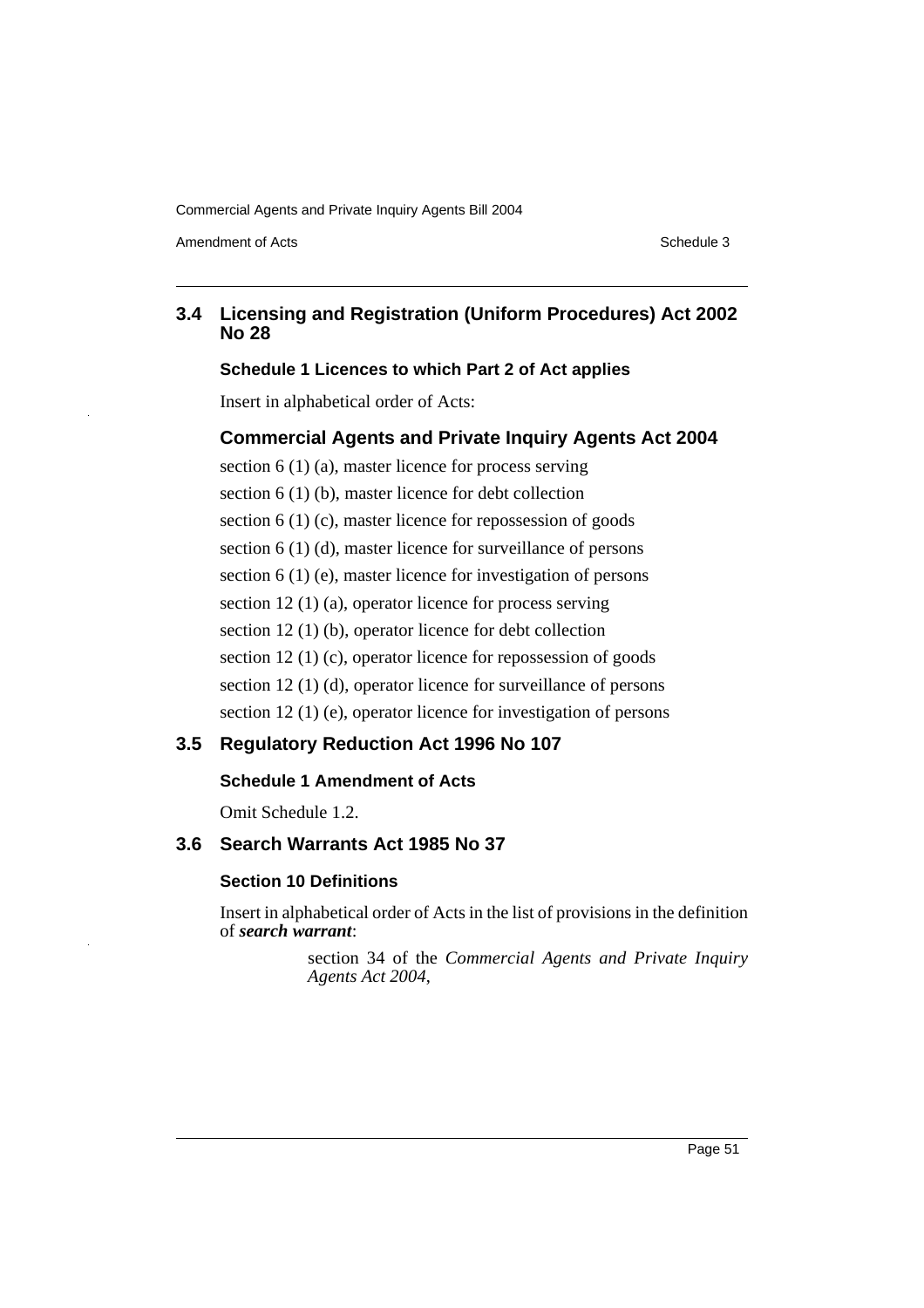Schedule 4 Savings, transitional and other provisions

#### **Schedule 4 Savings, transitional and other provisions** (Section 42)

### **Part 1 General**

#### **1 Regulations**

- (1) The regulations may contain provisions of a savings or transitional nature consequent on the enactment of the following Acts: this Act
- (2) Any such provision may, if the regulations so provide, take effect from the date of assent to the Act concerned or a later date.
- (3) To the extent to which any such provision takes effect from a date that is earlier than the date of its publication in the Gazette, the provision does not operate so as:
	- (a) to affect, in a manner prejudicial to any person (other than the State or an authority of the State), the rights of that person existing before the date of its publication, or
	- (b) to impose liabilities on any person (other than the State or an authority of the State) in respect of anything done or omitted to be done before the date of its publication.

### **Part 2 Provisions consequent on enactment of this Act**

### **2 Definitions**

In this Part:

*the 1963 Act* means the *Commercial Agents and Private Inquiry Agents Act 1963*.

### **3 Electronic applications for licences**

- (1) Despite Part 2 of the *Licensing and Registration (Uniform Procedures) Act 2002* (as applied by sections 6 and 12 of this Act), an application referred to in section 12 of that Act may not be made by means of electronic communication.
- (2) Subclause (1) does not limit the effect of the *Electronic Transactions Act 2000*.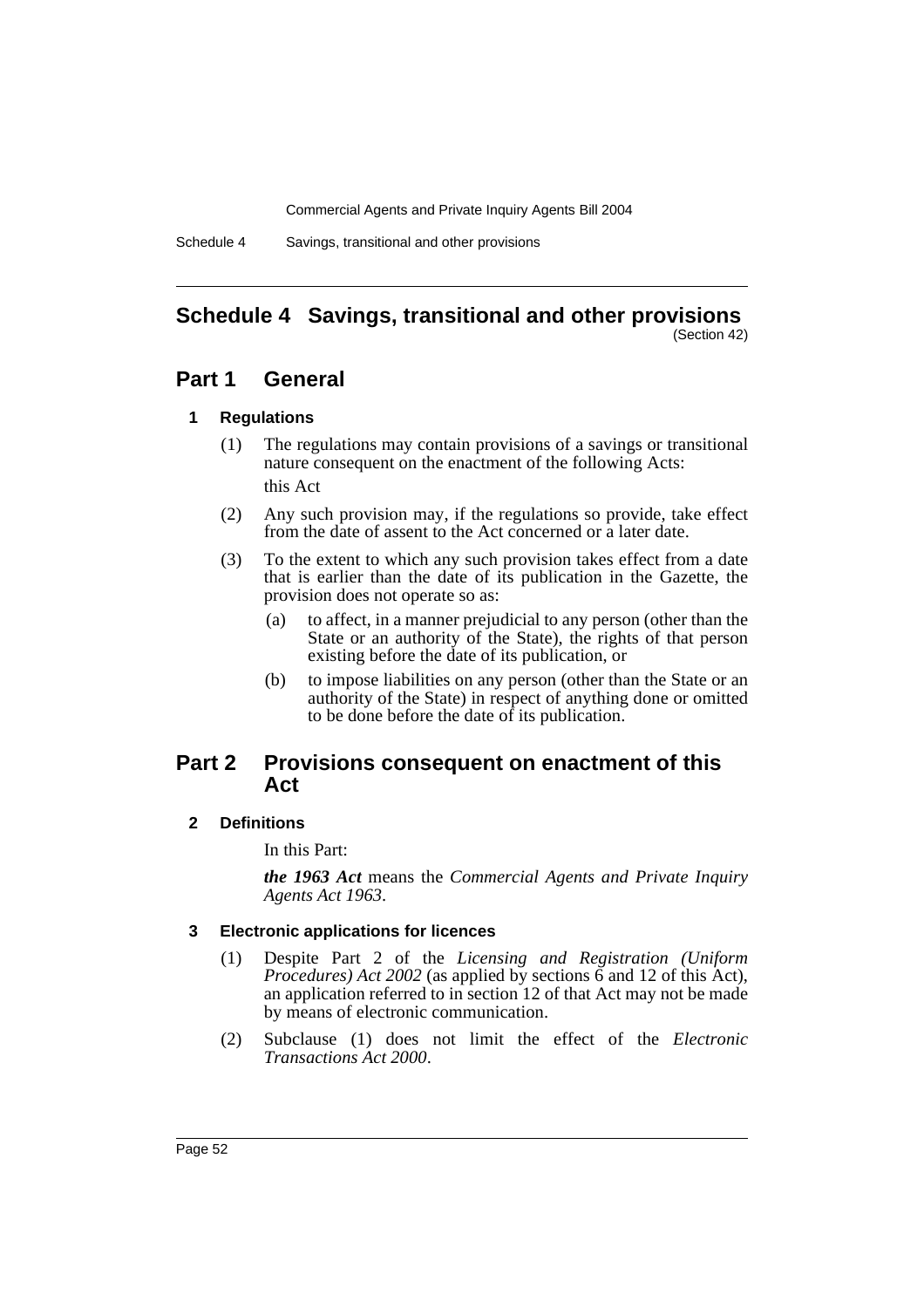Savings, transitional and other provisions Schedule 4 and the schedule 4 series Schedule 4

(3) This clause ceases to have effect on a day to be appointed by proclamation.

#### **4 Licences under 1963 Act**

- (1) A commercial agent's licence under the 1963 Act, including a licence arising under clause 5 (1), is taken to be a master licence for process serving, debt collection and repossession of goods.
- (2) A private inquiry agent's licence under the 1963 Act, including a licence arising under clause 5 (1), is taken to be a master licence for surveillance of persons and investigation of persons.
- (3) A subagent's licence under the 1963 Act that authorises its holder to act as subagent for a licensed commercial agent, including a licence arising under clause 5 (2), is taken to be an operator licence for process serving, debt collection and repossession of goods.
- (4) A subagent's licence under the 1963 Act that authorises its holder to act as subagent for a licensed private inquiry agent, including a licence arising under clause  $5(2)$ , is taken to be an operator licence for surveillance of persons and investigation of persons.

### **5 Applications under 1963 Act**

- (1) An application for a commercial agent's licence or private inquiry agent's licence under the 1963 Act that had been made, but not determined, before the commencement of Division 1 of Part 2 of this Act is to be dealt with under the 1963 Act as if this Act had not been enacted.
- (2) An application for a subagent's licence under the 1963 Act that had been made, but not determined, before the commencement of Division 2 of Part 2 of this Act is to be dealt with under the 1963 Act as if this Act had not been enacted.

### **6 Action under section 11 or 12 of 1963 Act**

- (1) Action under section 11 or 12 of the 1963 Act that had been commenced but not completed before the commencement of Division 1 or 2 of Part 2 of this Act, as the case may be, may be completed under the 1963 Act as if this Act had not been enacted.
- (2) Cancellation of a licence under the 1963 Act, as referred to in subclause (1), is taken to be cancellation of the corresponding licence under this Act.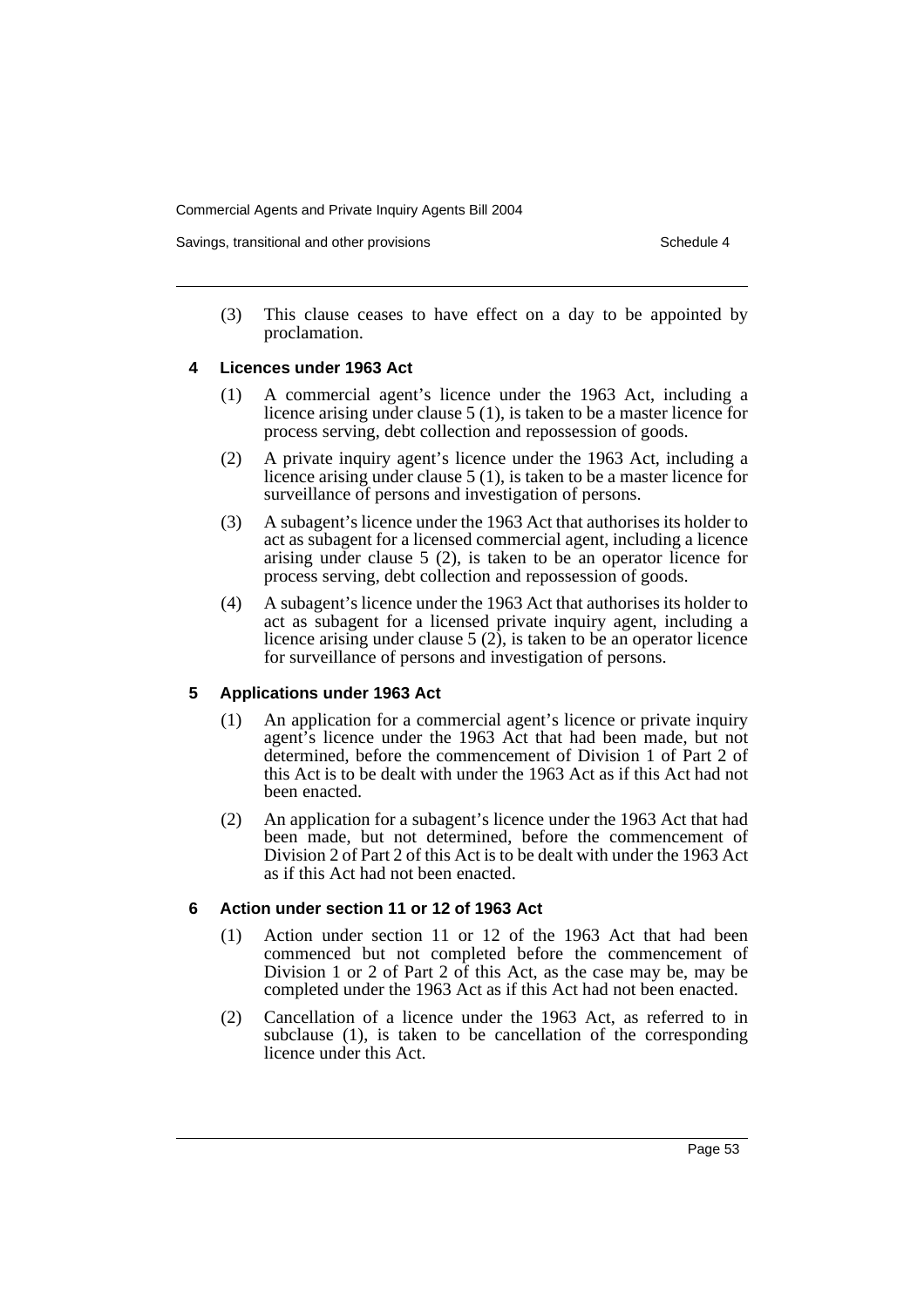#### **7 Appeals under section 14 of 1963 Act**

- (1) An appeal that had been made but not determined under section 14 of the 1963 Act may be heard and determined as if this Act had not been enacted.
- (2) A decision by the District Court in respect of such an appeal has the same effect as if it had been a decision by the Administrative Decisions Tribunal for the purposes of this Act.

#### **8 Register**

The Register referred to in section 15 of the 1963 Act is taken to be the Register of Licensees under this Act.

#### **9 Continued application of Part 3 of 1963 Act**

- (1) Despite the repeal of Part 3 of the 1963 Act, compliance by the holder of a master licence for debt collection with the requirements of that Part is taken to be compliance with the requirements of Parts 1 and 2 of Schedule 2 to this Act.
- (2) This clause ceases to have effect on the expiry of 12 months from the commencement of section 18 of this Act.

#### **10 Continued application of Schedule 1 to 1963 Act**

Schedule 1 to the 1963 Act continues to apply to and in respect of any action commenced under that Schedule before the commencement of section 18 of this Act.

#### **11 Fidelity bonds**

- (1) Any fidelity bond that had been lodged with a court pursuant to section 35 of the 1963 Act is taken to have been terminated by the person by whom it was given.
- (2) If such a bond is supported by security of the kind referred to in section 35 (2) (b) of the 1963 Act, the security is to be returned to the commercial agent by whom it was given.